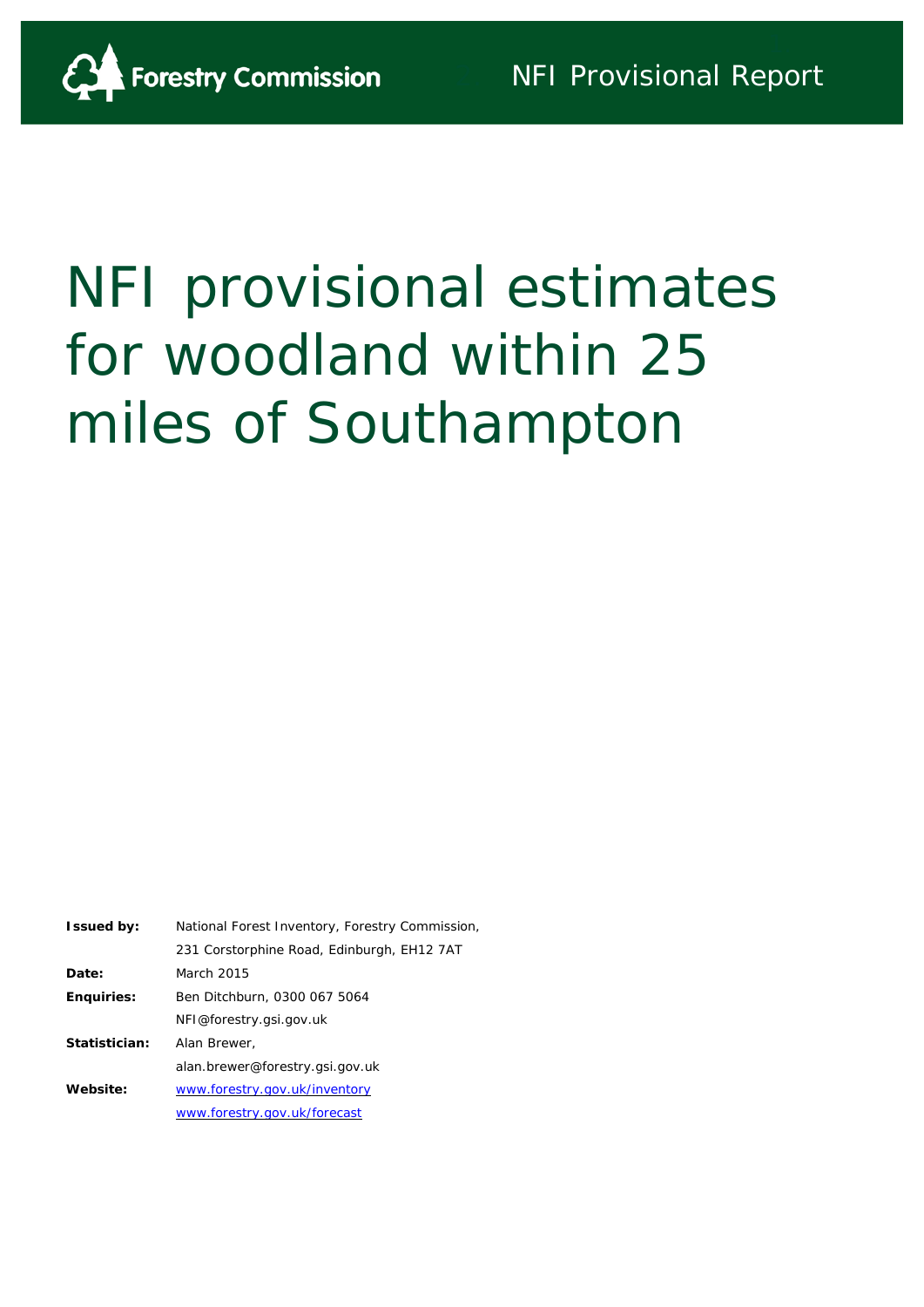# Summary

This report provides a detailed picture of the stocked area in woodland, the standing volume of timber and the associated live biomass and carbon stocks for woodland within a 25-mile radius of Southampton. These estimates are a subset of those published as part of the 2012 growing stock information presented in the National Forest Inventory (NFI) *50-year forecast of softwood timber availability* (2014) and *50-year forecast of hardwood timber availability* (2014). NFI reports are published at [www.forestry.gov.uk/inventory.](http://www.forestry.gov.uk/inventory)

In addition, the report provides forecasts of timber availability, standing volume and increment for softwoods and hardwoods arising from the stocked area and standing volume. Forecasts are based on the 'headline' harvesting scenario described in the 50 year forecasts NFI reports. An alternative forecast is provided using a harvesting scenario which brings all Private sector broadleaved woodland into production.

The estimates provided in this report are provisional in nature.

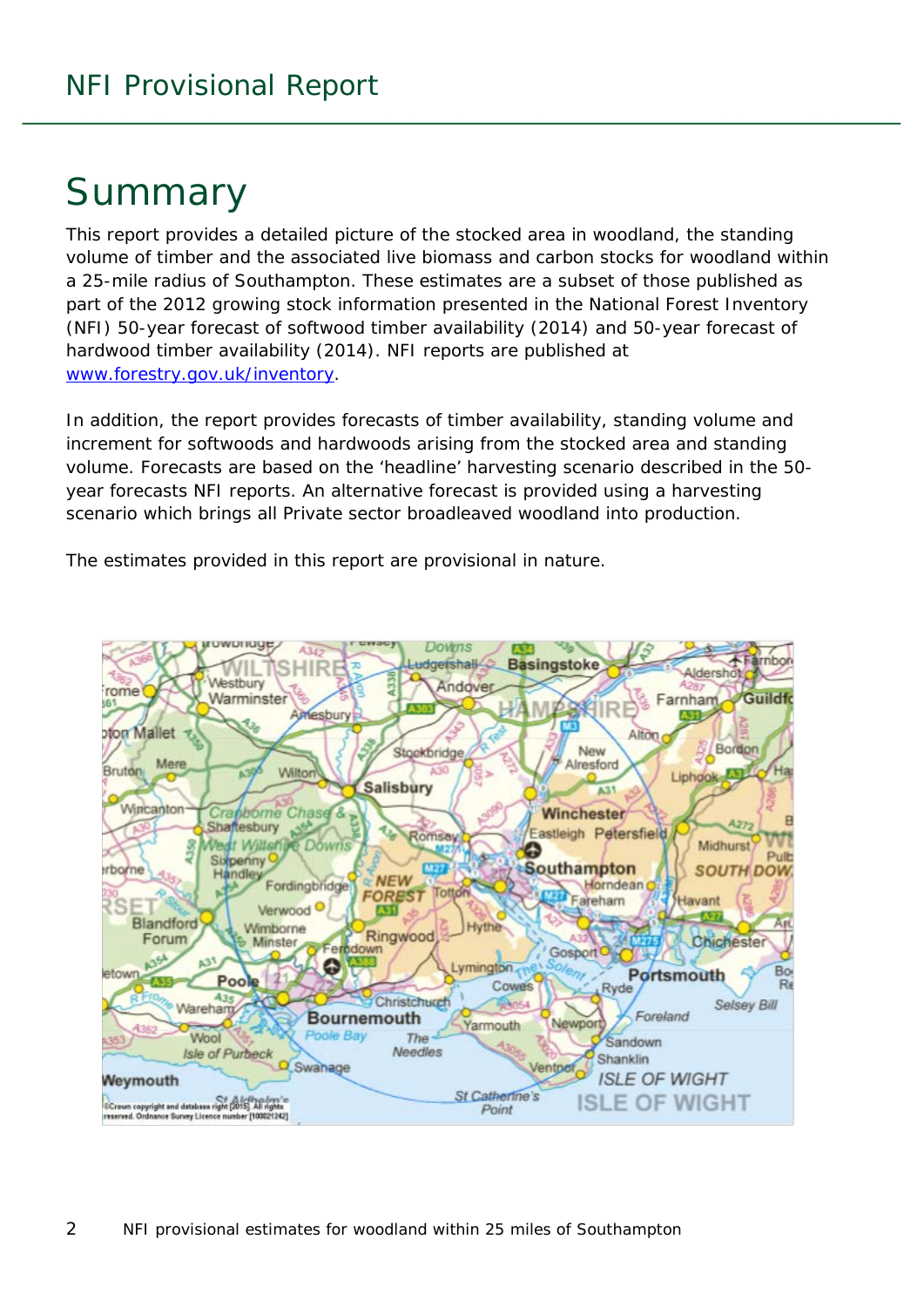# **Contents**

| 50-year forecast of timber availability under the 'headline' harvesting scenario | -20 |
|----------------------------------------------------------------------------------|-----|
| 50-year forecast of timber availability under the 'unrestricted' scenario        | 28  |
| Comparison of hardwood production between harvesting scenarios                   | 36  |
|                                                                                  |     |
|                                                                                  |     |

### Figures

| Figure 1 Principal tree species composition by stocked area at 31 March 20127         |
|---------------------------------------------------------------------------------------|
| Figure 1a Principal conifer tree species composition by stocked area at 31 March 2012 |
|                                                                                       |
| Figure 2 Principal tree species composition by standing volume at 31 March 201211     |
| Figure 2a Principal conifer tree species composition by standing volume at 31 March   |
|                                                                                       |
|                                                                                       |
| Figure 4 Overview of 50-year forecast of average annual softwood availability 25      |
|                                                                                       |
| Figure 6 50-year forecast of average annual hardwood availability  26                 |
| Figure 7 50-year forecast of softwood standing volume, increment and availability27   |
| Figure 8 50-year forecast of hardwood standing volume, increment and availability 27  |
| Figure 9 Overview of 50-year forecast of average annual softwood availability -       |
|                                                                                       |
| Figure 10 50-year forecast comparison of average annual softwood availability-        |
|                                                                                       |
| Figure 11 50-year forecast comparison of average annual hardwood availability -       |
|                                                                                       |
| Figure 12 50-year summary of softwood standing volume, increment and availability -   |
|                                                                                       |
| Figure 13 50-year summary of hardwood standing volume, increment and availability -   |
|                                                                                       |
| Figure 14 50-year forecast comparison of average annual hardwood timber availability  |
|                                                                                       |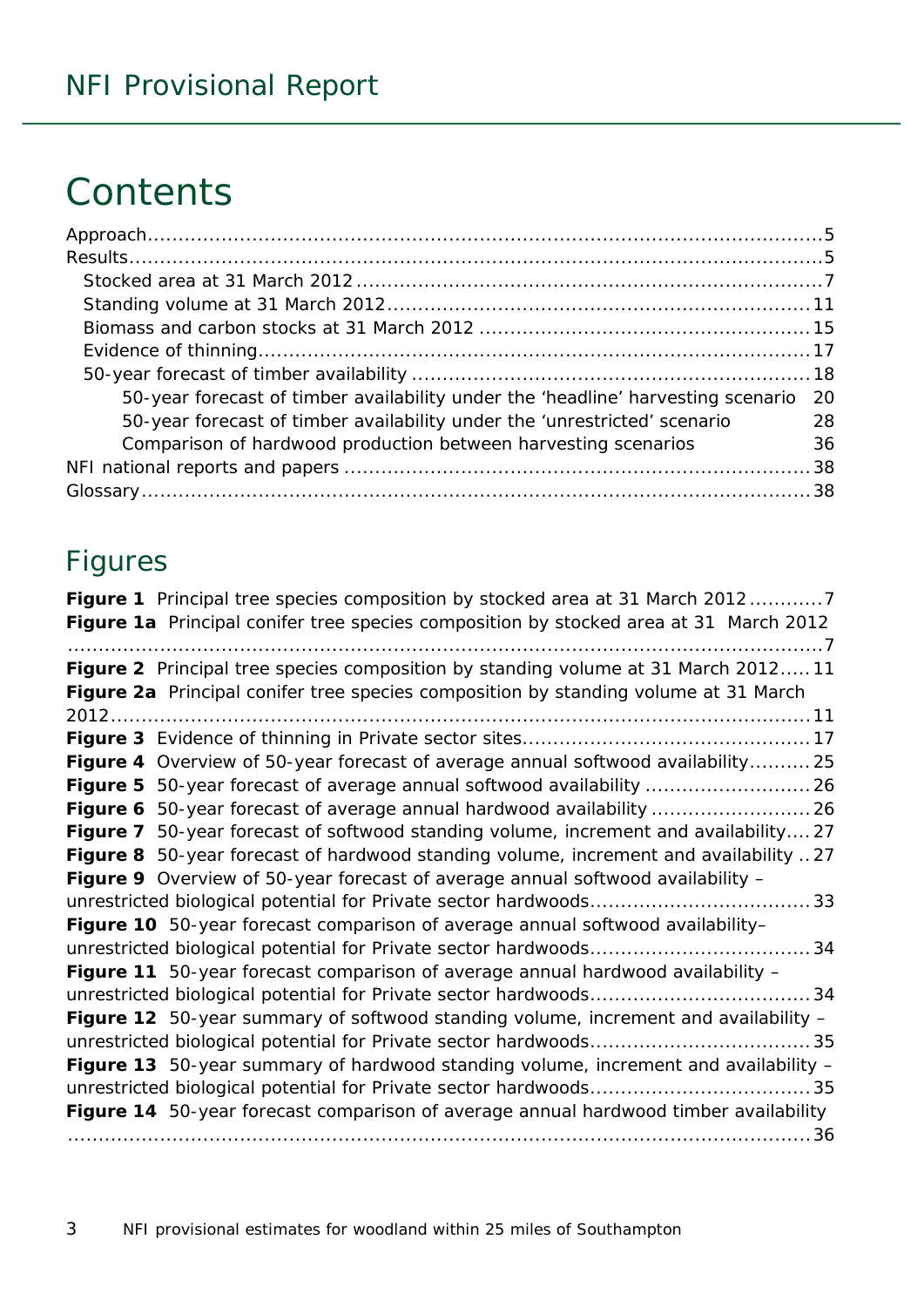**Figure 15** [15-year forecast comparison of average annual hardwood timber availability](#page-36-0) [.........................................................................................................................37](#page-36-0)

### Tables

| Table 5 Standing volume by principal tree species at 31 March 2012  12                         |  |
|------------------------------------------------------------------------------------------------|--|
|                                                                                                |  |
| Table 7 Standing volume by mean stand DBH class at 31 March 201214                             |  |
| Table 8 Standing biomass by principal tree species at 31 March 2012 15                         |  |
| Table 9 Total carbon stocks in principal tree species at 31 March 2012 16                      |  |
| Table 10 50-year forecast of timber availability by time period and principal species . 20     |  |
| Table 11 50-year forecast of standing volume; annual average volumes within periods            |  |
|                                                                                                |  |
| Table 12 50-year forecast of net increment; annual average volumes within periods . 24         |  |
| <b>Table 13</b> 50-year forecast of timber availability by time period and principal species – |  |
|                                                                                                |  |
| Table 14 50-year forecast of standing volume; annual average volumes within periods            |  |
|                                                                                                |  |
|                                                                                                |  |
| <b>Table 15</b> 50-year forecast of net increment; annual average volumes within periods -     |  |
|                                                                                                |  |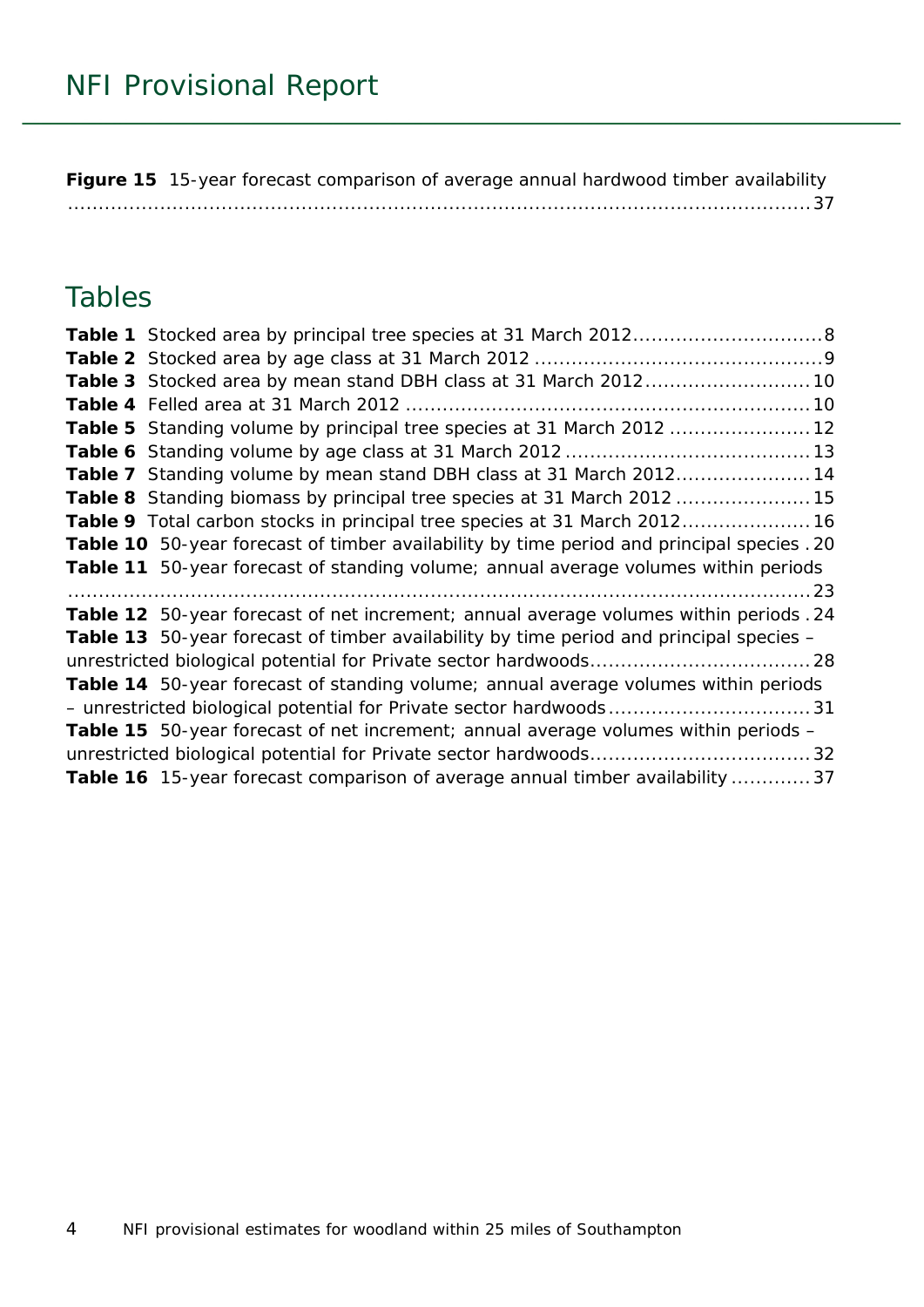# <span id="page-4-0"></span>Approach

The approach taken in the derivation of these results and to be used in their interpretation is described in the full suite of forecast reports which can be found at [www.forestry.gov.uk/forecast.](http://www.forestry.gov.uk/forecast) Refer to the *Standing timber volume for coniferous trees in Britain* (2012) and the *NFI preliminary estimates of quantities of broadleaved species in British woodlands with special focus on ash* (2012) reports for a description of the underlying methodologies and interpretation, and also for the England and Great Britain (GB) context. Refer to the *NFI forecasts methodology* (2012) overview report for a detailed description and discussion of forecasting future availability of timber from NFI field survey data and from information in the Forestry Commission's sub-compartment database (SCDB). The wider context of forecasts of timber production from woodland in GB and its constituent countries under a range of harvesting scenarios can be found in the *50-year forecast of softwood timber availability* (2014) and the *50-year forecast of hardwood timber availability* (2014).

The estimates reported here are based upon field samples assessed between October 2009 and August 2013, the results of which have been subjected to rigorous data quality assurance procedures. These field samples constitute approximately two-thirds of the sites to be sampled within the first cycle of NFI field sampling. As a consequence, the estimates in this report are classed as provisional.

# <span id="page-4-1"></span>**Results**

The results presented in this report are estimates of standing volumes and stocked areas at 31 March 2012, and 50-year forecasts of softwood and hardwood availability under the 'headline' harvesting scenario and also under a scenario assuming all hardwoods are harvested in Private sector woodland within 25 miles of Southampton. The data sources used for the compilation of these estimates are the same as described in the NFI reports *Standing timber volume for coniferous trees in Britain* (2012), the *50-year forecast of softwood availability* (2014) and the *50-year forecast of hardwood availability* (2014). Estimates for the Forestry Commission (FC) estate are derived from the FC's SCDB, while those for the Private sector (i.e. non-FC) estate are derived from information collected in the NFI field survey. A fuller description of these data sources and how they are used in the production of estimates, including sampling standard errors (SEs) attached to the Private sector estimates, is provided in the earlier documents.

Results are provided for stocked area at 31 March 2012 (**Figures 1–1a** and **Tables 1– 3**), felled area (**Table 4**), standing volume at 31 March 2012 (**Figures 2–2a** and **Tables 5–7**), biomass and carbon stocks at 31 March 2012 (**Tables 8–9**), evidence of thinning in Private sector stands from the NFI field survey (**Figure 3**), the 'headline' 50 year forecast (**Figures 4–8** and **Tables 10–12**) and the 'unrestricted' 50-year forecast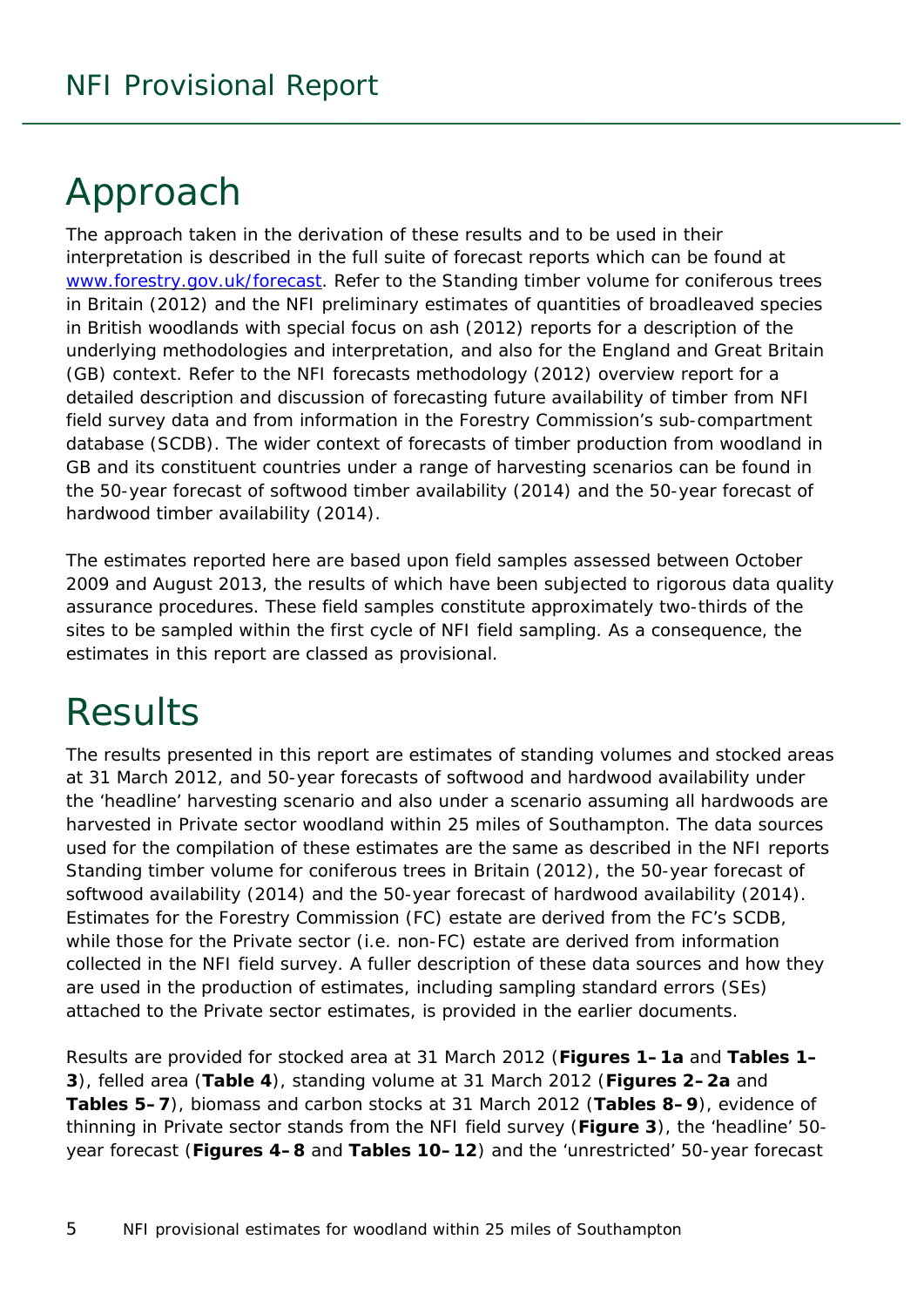(**Figures 9–13** and **Tables 13–15**). **Figures 14–15** and **Table 16** compare the hardwood production under the two scenarios.

The values in the tables have been independently rounded, so may not add to the totals shown. In some breakdowns of Private sector estimates, the estimates in the body of the table may not sum to the quoted total because each individual value, including the total, has been independently generated by the estimation procedure used for results from the NFI sample survey. Sampling SEs attached to Private sector estimates are expressed in relative terms (%) to the right of the relevant estimate. Percentages in the pie charts may also not sum to 100 due to rounding.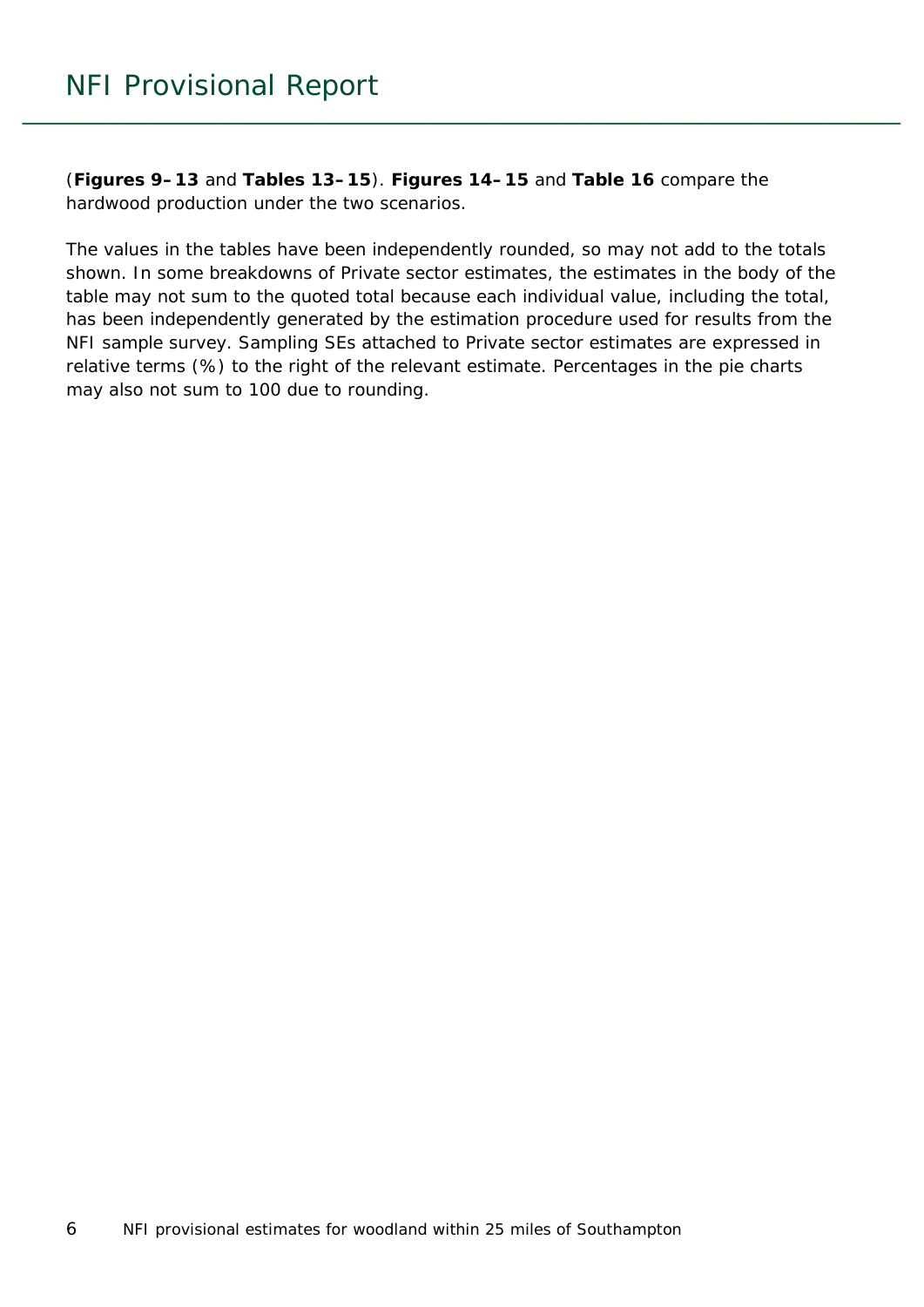### <span id="page-6-0"></span>Stocked area at 31 March 2012



<span id="page-6-1"></span>**Figure 1** Principal tree species composition by stocked area at 31 March 2012

<span id="page-6-2"></span>**Figure 1a** Principal conifer tree species composition by stocked area at 31 March 2012

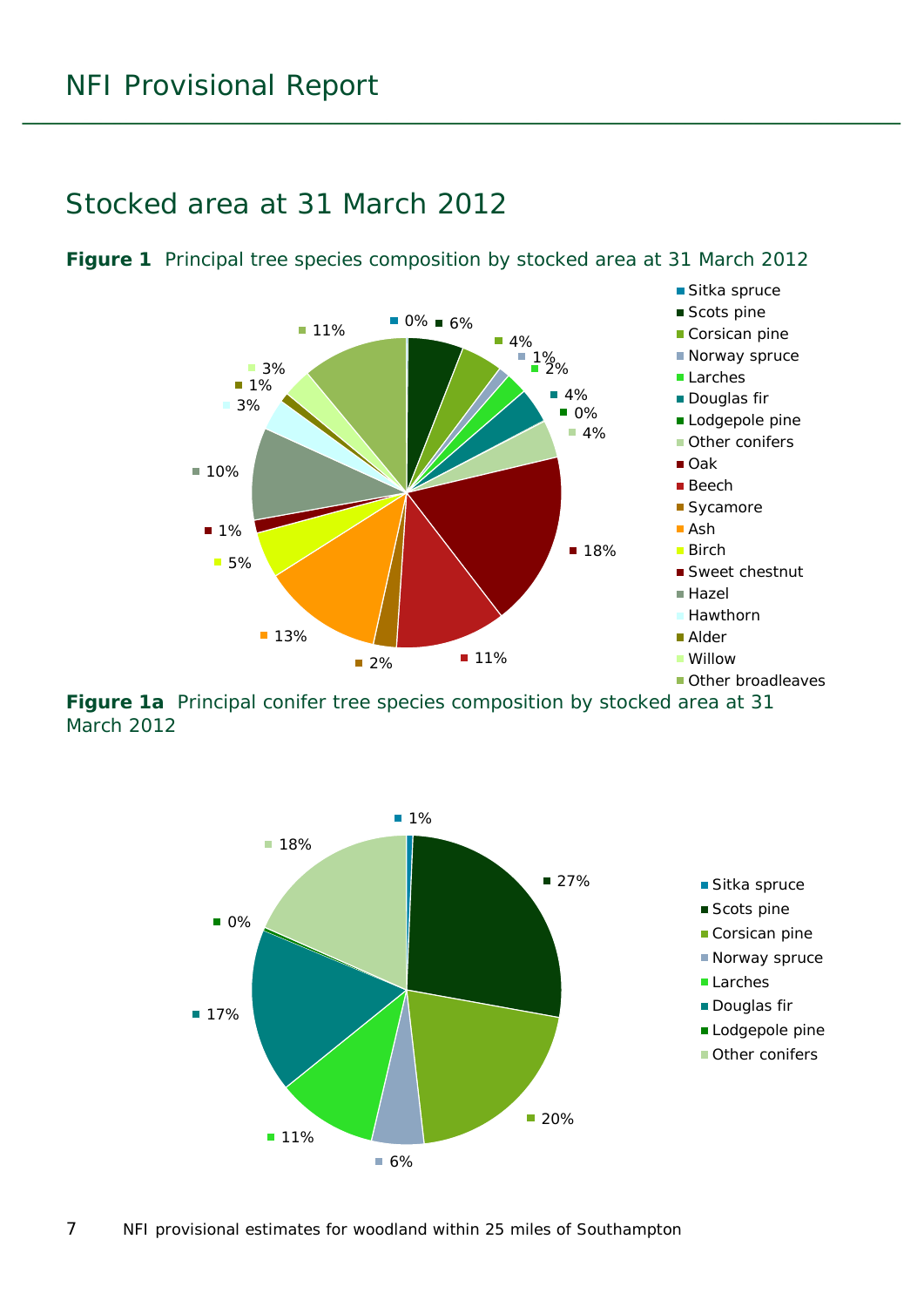#### <span id="page-7-0"></span>**Table 1** Stocked area by principal tree species at 31 March 2012

|                        | FC                 | Private sector     |                | Total    |
|------------------------|--------------------|--------------------|----------------|----------|
| Principal species      | area               | area               | SE%            | area     |
|                        | $(000 \text{ ha})$ | $(000 \text{ ha})$ |                | (000 ha) |
| Conifers               |                    |                    |                |          |
| Sitka spruce           | 0.0                | 0.0                | 64             | 0.1      |
| Scots pine             | 2.1                | 1.8                | 23             | 3.8      |
| Corsican pine          | 2.4                | 0.5                | 42             | 2.9      |
| Norway spruce          | 0.4                | 0.4                | 37             | 0.8      |
| Larches                | 0.3                | 1.2                | 27             | 1.5      |
| Douglas fir            | 1.2                | 1.2                | 28             | 2.4      |
| Lodgepole pine         | 0.0                | 0.0                | 100            | 0.0      |
| Other conifers         | 0.6                | 2.0                | 20             | 2.6      |
| <b>All conifers</b>    | 7.0                | 7.1                | 8              | 14.1     |
| <b>Broadleaves</b>     |                    |                    |                |          |
| Oak                    | 4.9                | 7.2                | 10             | 12.1     |
| <b>Beech</b>           | 3.6                | 4.0                | 16             | 7.6      |
| Sycamore               | 0.1                | 1.5                | 19             | 1.6      |
| Ash                    | 0.2                | 8.1                | 9              | 8.3      |
| Birch                  | 0.5                | 2.7                | 12             | 3.2      |
| Sweet chestnut         | 0.1                | 0.8                | 31             | 0.9      |
| Hazel                  | 0.0                | 6.4                | 11             | 6.4      |
| Hawthorn               | 0.0                | 2.1                | 17             | 2.1      |
| Alder                  | 0.1                | 0.6                | 27             | 0.7      |
| Willow                 | 0.0                | 2.0                | 19             | 2.0      |
| Other broadleaves      | 1.1                | 6.2                | 9              | 7.3      |
| <b>All broadleaves</b> | 10.6               | 41.4               | $\overline{2}$ | 51.9     |
| All species            |                    |                    |                |          |
| <b>All species</b>     | 17.5               | 48.5               | $\mathbf{1}$   | 66.0     |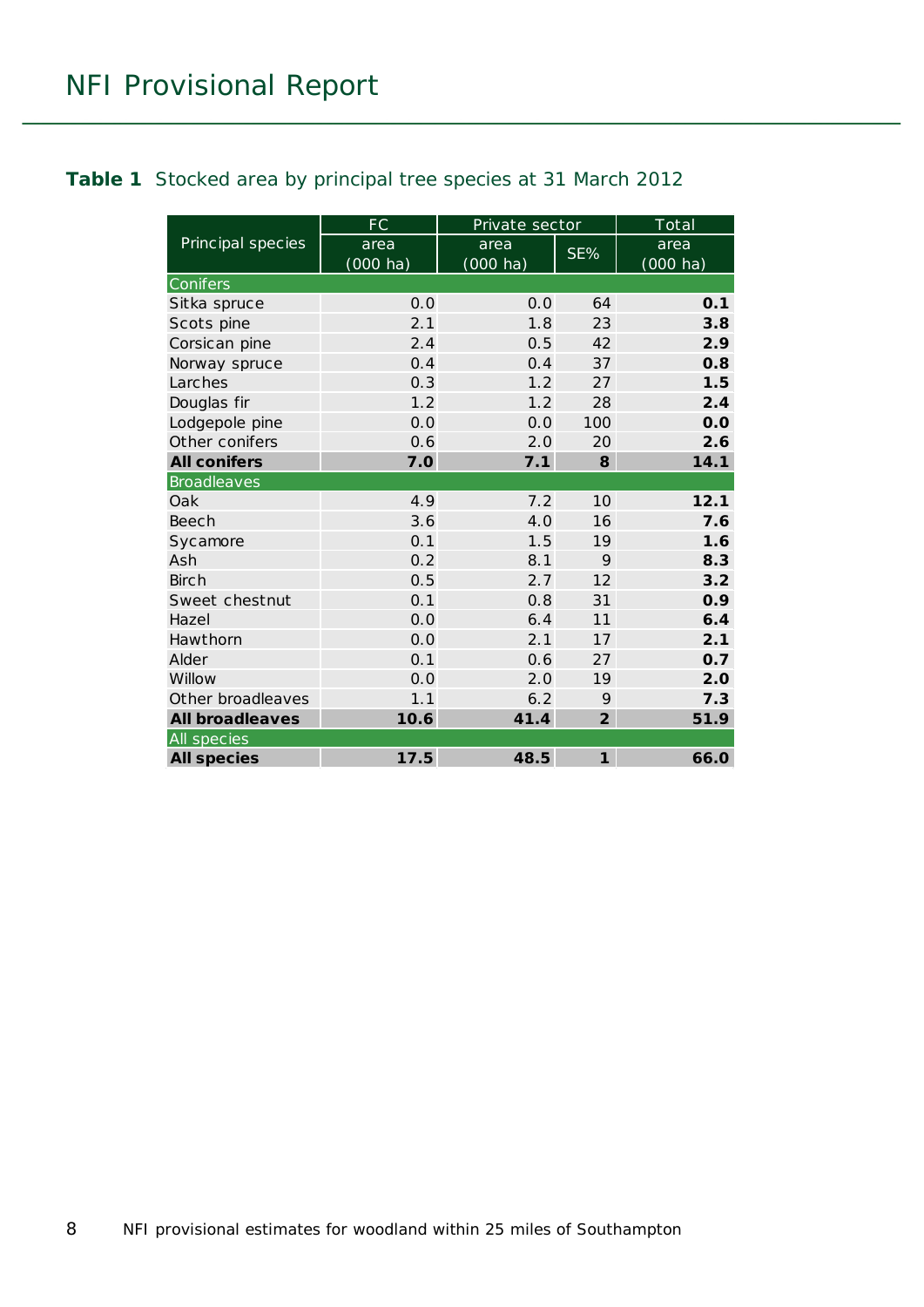#### <span id="page-8-0"></span>**Table 2** Stocked area by age class at 31 March 2012

|                     | FC                 | Private sector |                 | Total    |
|---------------------|--------------------|----------------|-----------------|----------|
| Age class           | area               | area           | SE%             | area     |
|                     | $(000 \text{ ha})$ | $(000$ ha)     |                 | (000 ha) |
| <b>All conifers</b> |                    |                |                 |          |
| 0-10 years          | 0.4                | 0.4            | 27              | 0.7      |
| $11-20$ years       | 0.6                | 0.0            | 43              | 0.6      |
| $21-40$ years       | 1.1                | 0.8            | 30              | 1.9      |
| $41-60$ years       | 2.7                | 4.1            | 13              | 6.8      |
| $61-80$ years       | 1.5                | 1.3            | 26              | 2.7      |
| 81-100 years        | 0.5                | 0.3            | 54              | 0.8      |
| $100+$ years        | 0.3                | 0.3            | 57              | 0.6      |
| <b>Total</b>        | 7.0                | 7.1            | 8               | 14.1     |
| All broadleaves     |                    |                |                 |          |
| 0-10 years          | 0.2                | 5.9            | 10 <sup>1</sup> | 6.1      |
| $11-20$ years       | 0.1                | 4.9            | 10              | 5.0      |
| $21-40$ years       | 0.3                | 9.0            | 9               | 9.3      |
| $41-60$ years       | 1.4                | 5.3            | 11              | 6.7      |
| $61-80$ years       | 1.7                | 4.8            | 13              | 6.6      |
| 81-100 years        | 0.6                | 7.0            | 10              | 7.6      |
| $100+$ years        | 6.2                | 4.4            | 13              | 10.6     |
| <b>Total</b>        | 10.6               | 41.4           | $\overline{2}$  | 51.9     |
| All species         |                    |                |                 |          |
| 0-10 years          | 0.6                | 6.3            | 10 <sup>1</sup> | 6.8      |
| $11-20$ years       | 0.7                | 4.9            | 10 <sup>1</sup> | 5.6      |
| $21-40$ years       | 1.4                | 9.8            | 8               | 11.2     |
| $41-60$ years       | 4.1                | 9.4            | 9               | 13.5     |
| 61-80 years         | 3.2                | 6.1            | 12              | 9.3      |
| 81-100 years        | 1.1                | 7.3            | 10 <sup>°</sup> | 8.4      |
| $100+$ years        | 6.5                | 4.7            | 13              | 11.2     |
| <b>Total</b>        | 17.5               | 48.5           | $\mathbf{1}$    | 66.0     |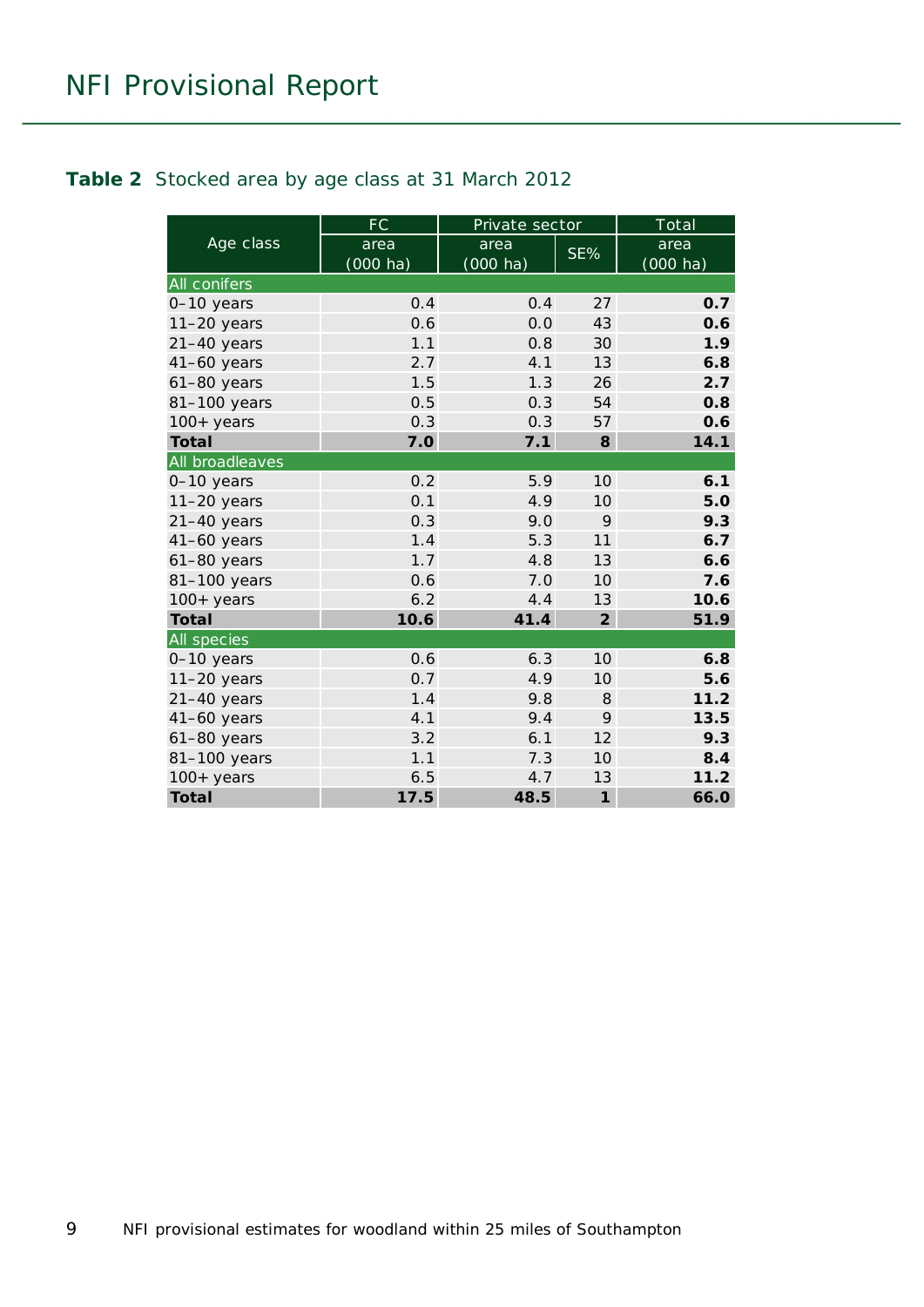#### <span id="page-9-0"></span>**Table 3** Stocked area by mean stand DBH class at 31 March 2012

|                     | <b>FC</b>          | Private sector     |                | Total              |
|---------------------|--------------------|--------------------|----------------|--------------------|
| Mean stand DBH      | area               | area               | SE%            | area               |
|                     | $(000 \text{ ha})$ | $(000 \text{ ha})$ |                | $(000 \text{ ha})$ |
| <b>All conifers</b> |                    |                    |                |                    |
| $0-7$ cm            | 0.4                | 0.4                | 27             | 0.8                |
| 7-10 cm             | 0.2                | 0.0                | 47             | 0.2                |
| 10-15 cm            | 0.5                | 0.1                | 43             | 0.7                |
| 15-20 cm            | 0.6                | 0.6                | 25             | 1.2                |
| 20-30 cm            | 1.4                | 1.9                | 20             | 3.3                |
| 30-40 cm            | 1.9                | 1.4                | 23             | 3.3                |
| 40-60 cm            | 1.6                | 2.1                | 18             | 3.7                |
| 60-80 cm            | 0.3                | 0.4                | 32             | 0.6                |
| $80+cm$             | 0.1                | 0.2                | 97             | 0.2                |
| <b>Total</b>        | 7.0                | 7.1                | 8              | 14.1               |
| All broadleaves     |                    |                    |                |                    |
| $0-7$ cm            | 0.3                | 7.3                | 9              | 7.6                |
| 7-10 cm             | 0.3                | 7.7                | 9              | 8.0                |
| 10-15 cm            | 0.6                | 4.2                | 12             | 4.9                |
| 15-20 cm            | 0.9                | 3.3                | 12             | 4.2                |
| 20-30 cm            | 4.4                | 5.2                | 8              | 9.6                |
| 30-40 cm            | 2.6                | 4.8                | 13             | 7.3                |
| 40-60 cm            | 1.2                | 4.4                | 12             | 5.6                |
| 60-80 cm            | 0.3                | 3.3                | 14             | 3.5                |
| $80+cm$             | 0.1                | 1.1                | 26             | 1.2                |
| <b>Total</b>        | 10.6               | 41.4               | $\overline{2}$ | 51.9               |
| All species         |                    |                    |                |                    |
| $0-7$ cm            | 0.7                | 7.7                | 8              | 8.4                |
| 7-10 cm             | 0.4                | 7.8                | 9              | 8.2                |
| 10-15 cm            | 1.2                | 4.4                | 12             | 5.6                |
| 15-20 cm            | 1.5                | 4.0                | 10             | 5.5                |
| 20-30 cm            | 5.8                | 7.1                | 8              | 12.9               |
| 30-40 cm            | 4.4                | 6.2                | 11             | 10.6               |
| 40-60 cm            | 2.8                | 6.5                | 10             | 9.3                |
| 60-80 cm            | 0.5                | 3.6                | 13             | 4.1                |
| $80+cm$             | 0.2                | 1.3                | 25             | 1.5                |
| <b>Total</b>        | 17.5               | 48.5               | $\mathbf{1}$   | 66.0               |

#### <span id="page-9-1"></span>**Table 4** Felled area at 31 March 2012

|                  | FC               | Private sector             |     | Total            |
|------------------|------------------|----------------------------|-----|------------------|
| Clearfelled area | area<br>(000 ha) | area<br>$(000 \text{ ha})$ | SE% | area<br>(000 ha) |
|                  | 0.4              | 0.2                        | 42  | 0.6              |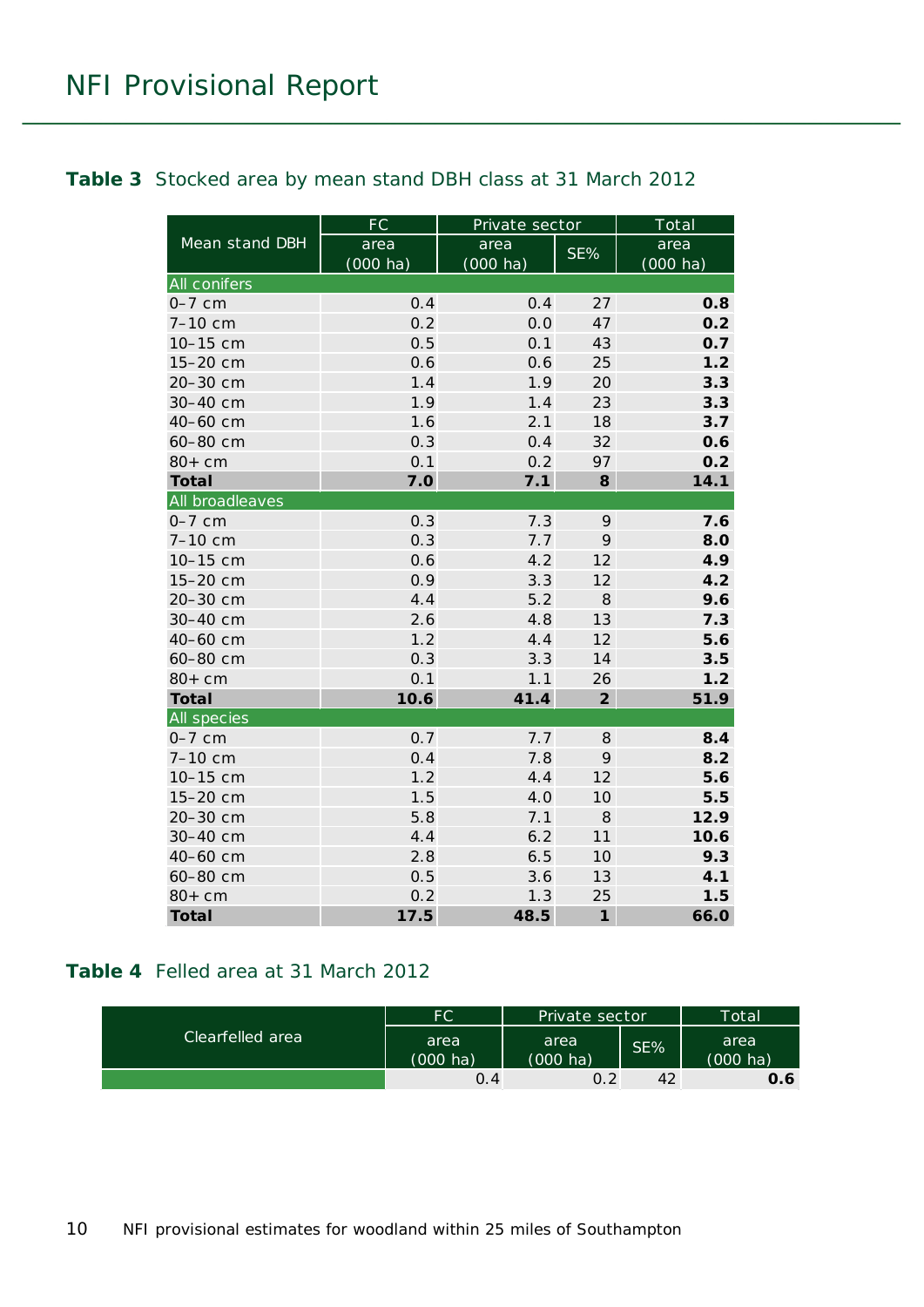### <span id="page-10-0"></span>Standing volume at 31 March 2012

<span id="page-10-1"></span>■ Sitka spruce **Figure 2** Principal tree species composition by standing volume at 31 March 2012



<span id="page-10-2"></span>**Figure 2a** Principal conifer tree species composition by standing volume at 31 March 2012

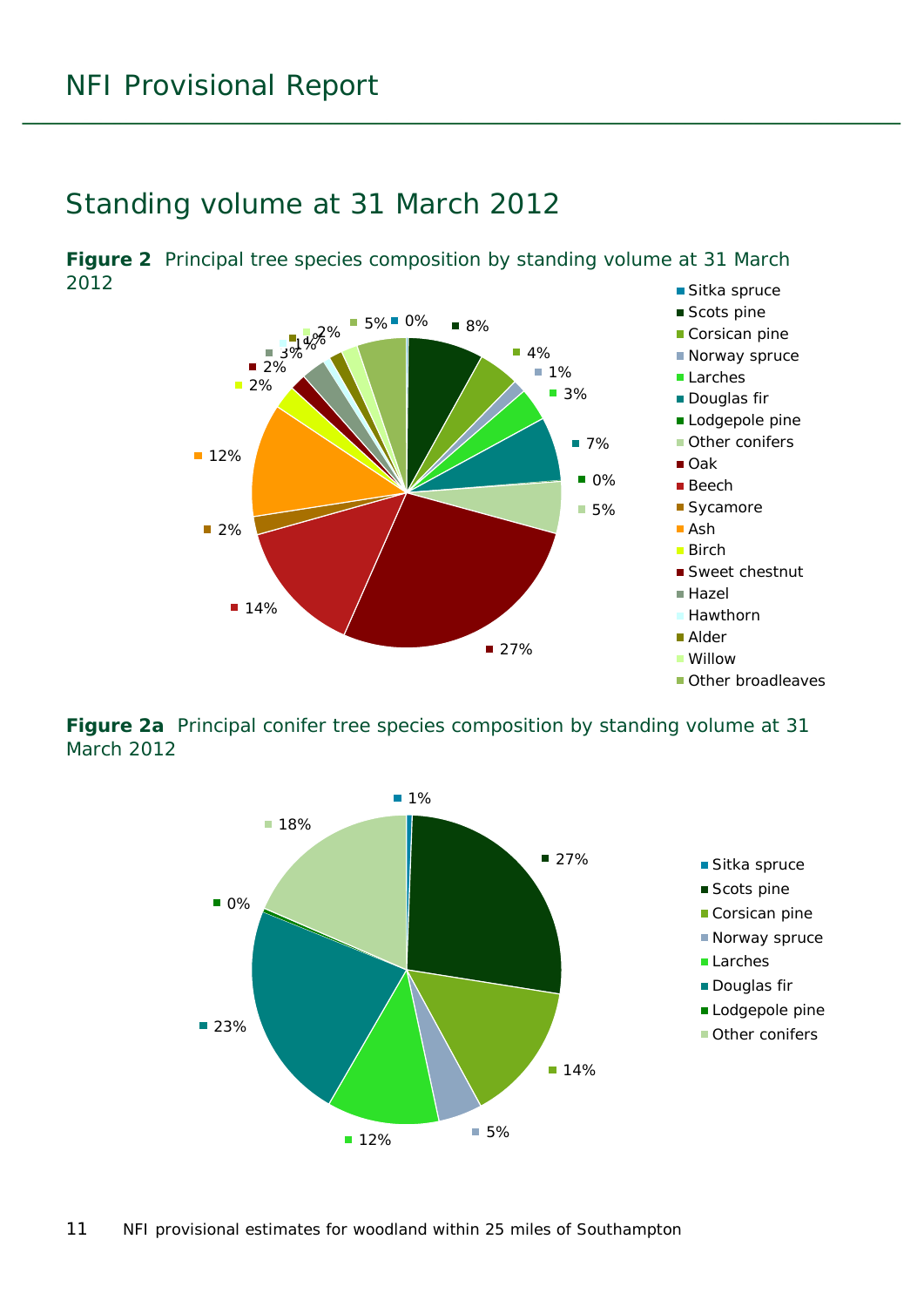#### <span id="page-11-0"></span>**Table 5** Standing volume by principal tree species at 31 March 2012

|                        | <b>FC</b>                       | Private sector                      |                | Total                               |
|------------------------|---------------------------------|-------------------------------------|----------------|-------------------------------------|
| Principal species      | volume                          | volume                              |                | volume                              |
|                        | $(000 \text{ m}^3 \text{ obs})$ | $(000 \; \text{m}^3 \; \text{obs})$ | SE%            | $(000 \; \text{m}^3 \; \text{obs})$ |
| Conifers               |                                 |                                     |                |                                     |
| Sitka spruce           | 13                              | 17                                  | 63             | 31                                  |
| Scots pine             | 668                             | 763                                 | 24             | 1,431                               |
| Corsican pine          | 580                             | 194                                 | 43             | 774                                 |
| Norway spruce          | 102                             | 141                                 | 33             | 244                                 |
| Larches                | 59                              | 563                                 | 28             | 622                                 |
| Douglas fir            | 411                             | 799                                 | 29             | 1,210                               |
| Lodgepole pine         | 6                               | 15                                  | 100            | 21                                  |
| Other conifers         | 232                             | 751                                 | 23             | 983                                 |
| <b>All conifers</b>    | 2,071                           | 3,244                               | 9              | 5,315                               |
| <b>Broadleaves</b>     |                                 |                                     |                |                                     |
| Oak                    | 1,597                           | 3,378                               | 12             | 4,975                               |
| <b>Beech</b>           | 1,139                           | 1,410                               | 17             | 2,550                               |
| Sycamore               | 7                               | 340                                 | 25             | 347                                 |
| Ash                    | 25                              | 2,119                               | 14             | 2,145                               |
| <b>Birch</b>           | 59                              | 384                                 | 14             | 442                                 |
| Sweet chestnut         | 30                              | 279                                 | 27             | 309                                 |
| Hazel                  | 2                               | 460                                 | 15             | 462                                 |
| Hawthorn               | $\Omega$                        | 129                                 | 25             | 129                                 |
| Alder                  | 16                              | 239                                 | 38             | 255                                 |
| Willow                 | $\Omega$                        | 308                                 | 32             | 308                                 |
| Other broadleaves      | 195                             | 746                                 | 17             | 940                                 |
| <b>All broadleaves</b> | 3,068                           | 9,716                               | 5              | 12,784                              |
| All species            |                                 |                                     |                |                                     |
| <b>All species</b>     | 5,139                           | 12,956                              | $\overline{4}$ | 18,095                              |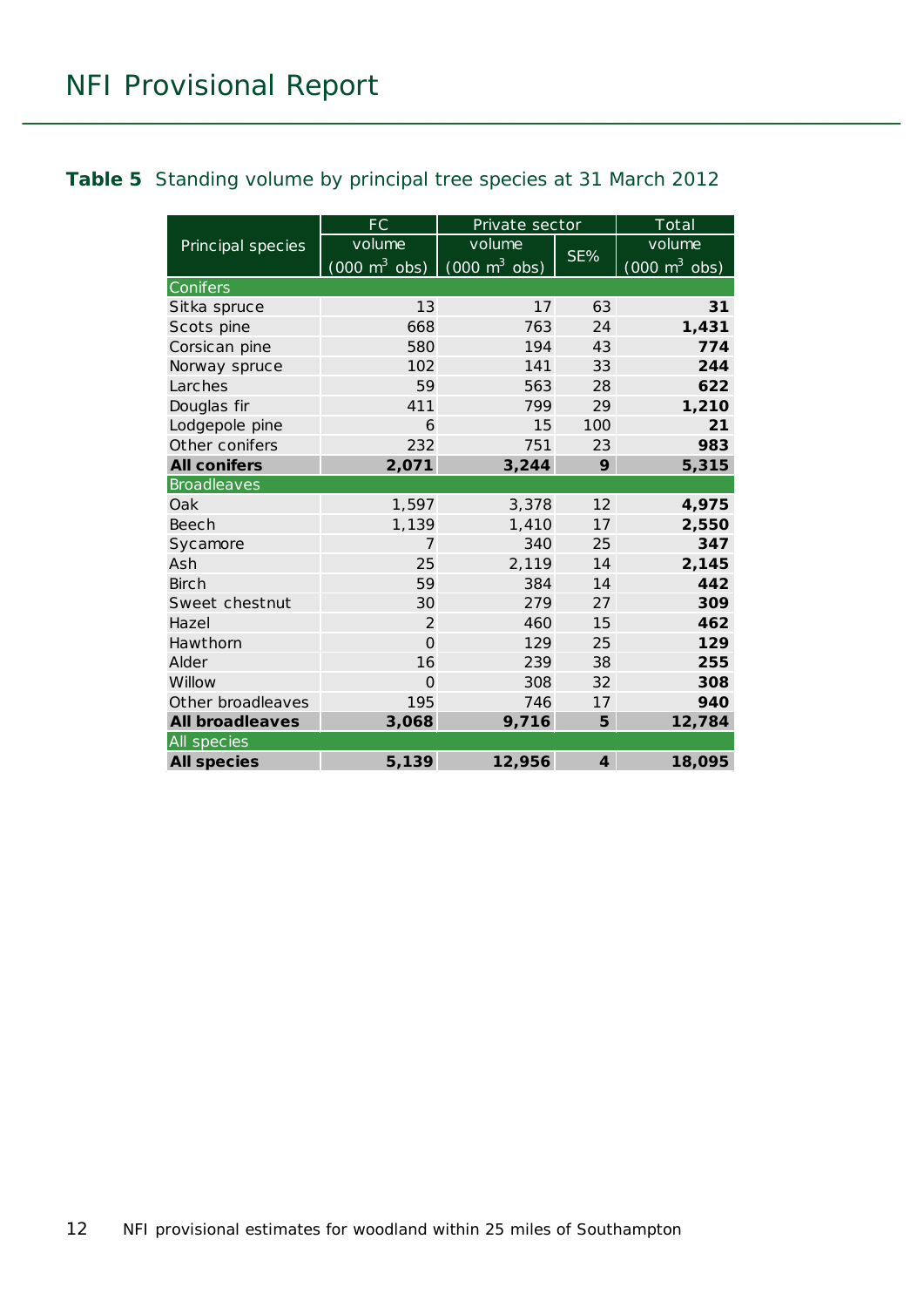#### <span id="page-12-0"></span>**Table 6** Standing volume by age class at 31 March 2012

|                     | FC                              | Private sector                  |                 | Total                           |
|---------------------|---------------------------------|---------------------------------|-----------------|---------------------------------|
| Age class           | volume                          | volume                          |                 | volume                          |
|                     | $(000 \text{ m}^3 \text{ obs})$ | $(000 \text{ m}^3 \text{ obs})$ | SE%             | $(000 \text{ m}^3 \text{ obs})$ |
| <b>All conifers</b> |                                 |                                 |                 |                                 |
| 0-10 years          | $\Omega$                        | 0                               | 49              | 0                               |
| $11-20$ years       | 30                              | $\overline{2}$                  | 44              | 31                              |
| $21-40$ years       | 194                             | 265                             | 34              | 459                             |
| $41-60$ years       | 875                             | 1,877                           | 14              | 2,752                           |
| $61-80$ years       | 581                             | 677                             | 29              | 1,259                           |
| 81-100 years        | 223                             | 206                             | 50              | 430                             |
| $100+$ years        | 168                             | 216                             | 54              | 384                             |
| <b>Total</b>        | 2,071                           | 3,244                           | 9               | 5,315                           |
| All broadleaves     |                                 |                                 |                 |                                 |
| 0-10 years          | $\Omega$                        | 8                               | 55              | 8                               |
| $11-20$ years       | $\overline{2}$                  | 218                             | 29              | 220                             |
| $21-40$ years       | 20                              | 1,209                           | 10 <sup>1</sup> | 1,229                           |
| $41-60$ years       | 218                             | 1,340                           | 13              | 1,558                           |
| 61-80 years         | 360                             | 1,316                           | 14              | 1,676                           |
| 81-100 years        | 139                             | 3,152                           | 12              | 3,291                           |
| $100+years$         | 2,330                           | 2,473                           | 15              | 4,803                           |
| <b>Total</b>        | 3,068                           | 9,716                           | 5               | 12,784                          |
| All species         |                                 |                                 |                 |                                 |
| 0-10 years          | $\Omega$                        | 8                               | 54              | 8                               |
| $11-20$ years       | 31                              | 220                             | 29              | 251                             |
| $21-40$ years       | 213                             | 1,476                           | 10              | 1,689                           |
| $41-60$ years       | 1,093                           | 3,208                           | 10              | 4,301                           |
| 61-80 years         | 941                             | 1,994                           | 15              | 2,936                           |
| 81-100 years        | 362                             | 3,360                           | 11              | 3,722                           |
| $100+years$         | 2,498                           | 2,689                           | 14              | 5,187                           |
| <b>Total</b>        | 5,139                           | 12,956                          | $\overline{4}$  | 18,095                          |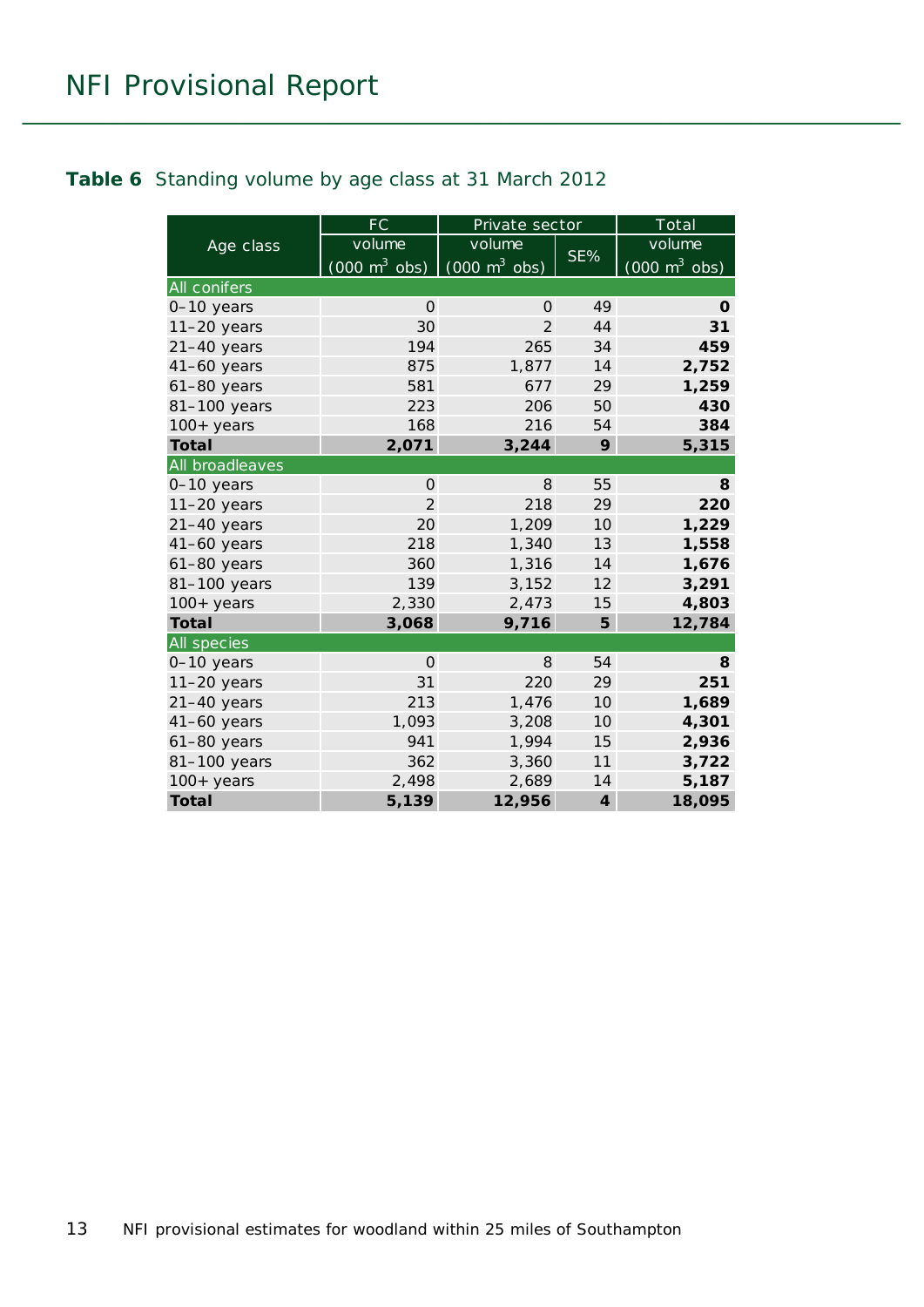#### <span id="page-13-0"></span>**Table 7** Standing volume by mean stand DBH class at 31 March 2012

|                     | <b>FC</b>                       | Private sector                  |                | Total                           |
|---------------------|---------------------------------|---------------------------------|----------------|---------------------------------|
| Mean stand DBH      | volume                          | volume                          |                | volume                          |
|                     | $(000 \text{ m}^3 \text{ obs})$ | $(000 \text{ m}^3 \text{ obs})$ | SE%            | $(000 \text{ m}^3 \text{ obs})$ |
| <b>All conifers</b> |                                 |                                 |                |                                 |
| $0-7$ cm            | $\Omega$                        | 0                               | 78             | 0                               |
| 7-10 cm             | $\overline{4}$                  | $\overline{2}$                  | 58             | 6                               |
| 10-15 cm            | 52                              | 18                              | 38             | 70                              |
| 15-20 cm            | 127                             | 183                             | 28             | 309                             |
| 20-30 cm            | 487                             | 698                             | 20             | 1,185                           |
| 30-40 cm            | 707                             | 675                             | 24             | 1,382                           |
| 40-60 cm            | 548                             | 1,390                           | 20             | 1,937                           |
| 60-80 cm            | 108                             | 217                             | 33             | 325                             |
| $80+cm$             | 39                              | 62                              | 97             | 101                             |
| <b>Total</b>        | 2,071                           | 3,244                           | 9              | 5,315                           |
| All broadleaves     |                                 |                                 |                |                                 |
| $0-7$ cm            | $\mathbf{1}$                    | 19                              | 22             | 20                              |
| 7-10 cm             | 9                               | 300                             | 11             | 309                             |
| 10-15 cm            | 99                              | 458                             | 11             | 557                             |
| 15-20 cm            | 200                             | 627                             | 13             | 827                             |
| 20-30 cm            | 1,520                           | 1,437                           | 9              | 2,957                           |
| 30-40 cm            | 860                             | 1,761                           | 14             | 2,622                           |
| 40-60 cm            | 296                             | 2,034                           | 12             | 2,329                           |
| 60-80 cm            | 57                              | 2,202                           | 16             | 2,258                           |
| $80+cm$             | 27                              | 878                             | 24             | 905                             |
| <b>Total</b>        | 3,068                           | 9,716                           | 5              | 12,784                          |
| <b>All species</b>  |                                 |                                 |                |                                 |
| $0-7$ cm            | 1                               | 19                              | 22             | 20                              |
| 7-10 cm             | 13                              | 301                             | 11             | 315                             |
| 10-15 cm            | 151                             | 476                             | 11             | 627                             |
| 15-20 cm            | 326                             | 811                             | 11             | 1,137                           |
| 20-30 cm            | 2,007                           | 2,124                           | 9              | 4,130                           |
| 30-40 cm            | 1,567                           | 2,439                           | 12             | 4,006                           |
| 40-60 cm            | 843                             | 3,427                           | 11             | 4,270                           |
| 60-80 cm            | 164                             | 2,420                           | 15             | 2,584                           |
| $80+cm$             | 66                              | 940                             | 23             | 1,006                           |
| <b>Total</b>        | 5,139                           | 12,956                          | $\overline{4}$ | 18,095                          |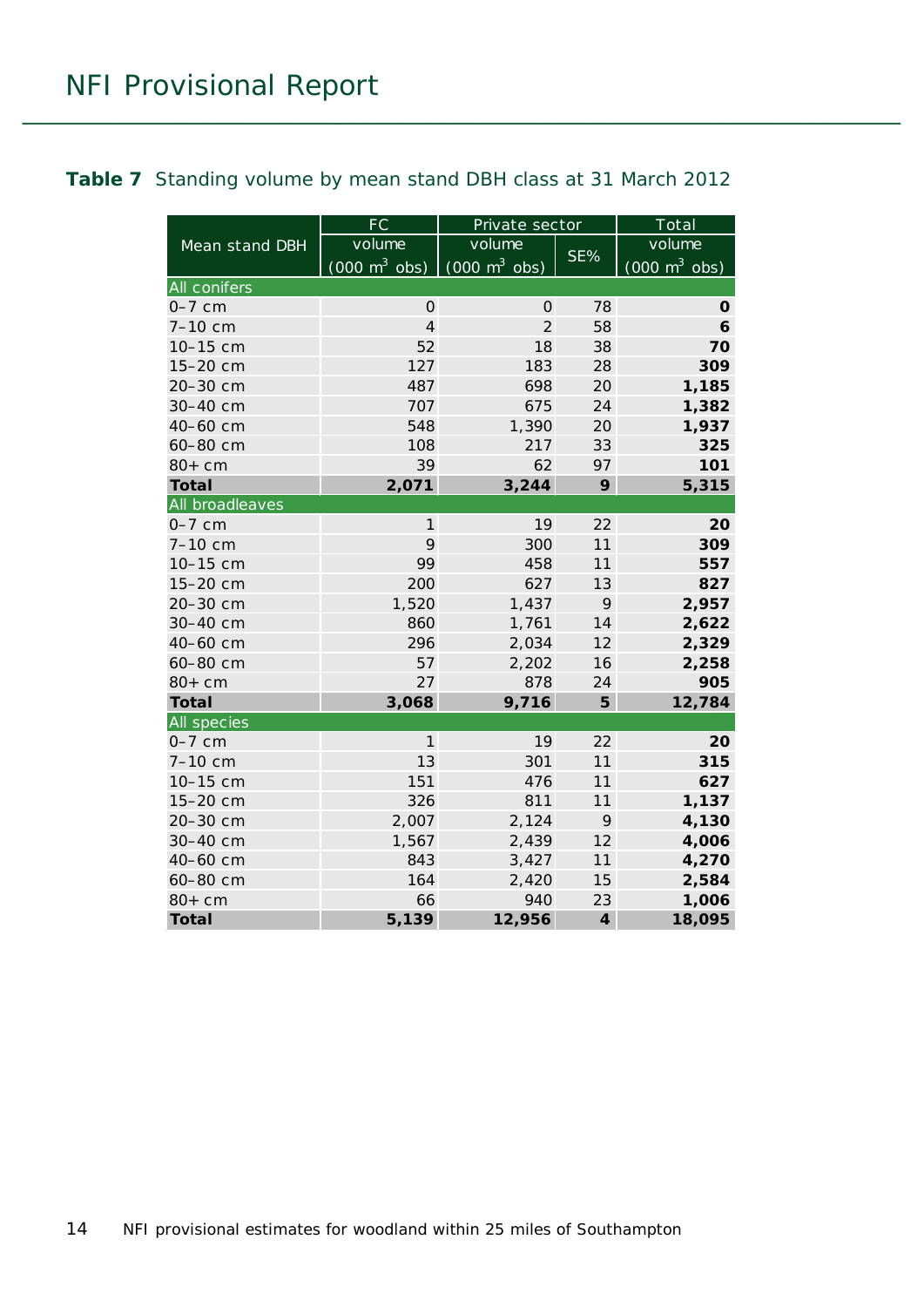### <span id="page-14-0"></span>Biomass and carbon stocks at 31 March 2012

<span id="page-14-1"></span>**Table 8** Standing biomass by principal tree species at 31 March 2012

|                        | FC             | Private sector |                         | Total     |
|------------------------|----------------|----------------|-------------------------|-----------|
| Principal species      | biomass        | biomass        | SE%                     | biomass   |
|                        | (000 odt)      | $(000$ odt)    |                         | (000 odt) |
| Conifers               |                |                |                         |           |
| Sitka spruce           | 8              | 9              | 63                      | 17        |
| Scots pine             | 461            | 518            | 24                      | 979       |
| Corsican pine          | 346            | 111            | 44                      | 458       |
| Norway spruce          | 56             | 73             | 33                      | 129       |
| Larches                | 37             | 334            | 27                      | 370       |
| Douglas fir            | 270            | 492            | 29                      | 761       |
| Lodgepole pine         | 4              | 9              | 100                     | 13        |
| Other conifers         | 127            | 432            | 22                      | 559       |
| <b>All conifers</b>    | 1,309          | 1,978          | 9                       | 3,288     |
| <b>Broadleaves</b>     |                |                |                         |           |
| Oak                    | 1,402          | 2,847          | 12                      | 4,248     |
| <b>Beech</b>           | 1,081          | 1,240          | 17                      | 2,321     |
| Sycamore               | 6              | 278            | 25                      | 284       |
| Ash                    | 23             | 1,726          | 13                      | 1,749     |
| <b>Birch</b>           | 56             | 360            | 14                      | 416       |
| Sweet chestnut         | 24             | 213            | 27                      | 237       |
| Hazel                  | 2              | 455            | 13                      | 457       |
| Hawthorn               | $\overline{O}$ | 150            | 23                      | 150       |
| Alder                  | 13             | 172            | 38                      | 185       |
| Willow                 | $\Omega$       | 317            | 31                      | 317       |
| Other broadleaves      | 173            | 687            | 15                      | 860       |
| <b>All broadleaves</b> | 2,780          | 8,378          | 5                       | 11,158    |
| All species            |                |                |                         |           |
| <b>All species</b>     | 4,089          | 10,355         | $\overline{\mathbf{4}}$ | 14,444    |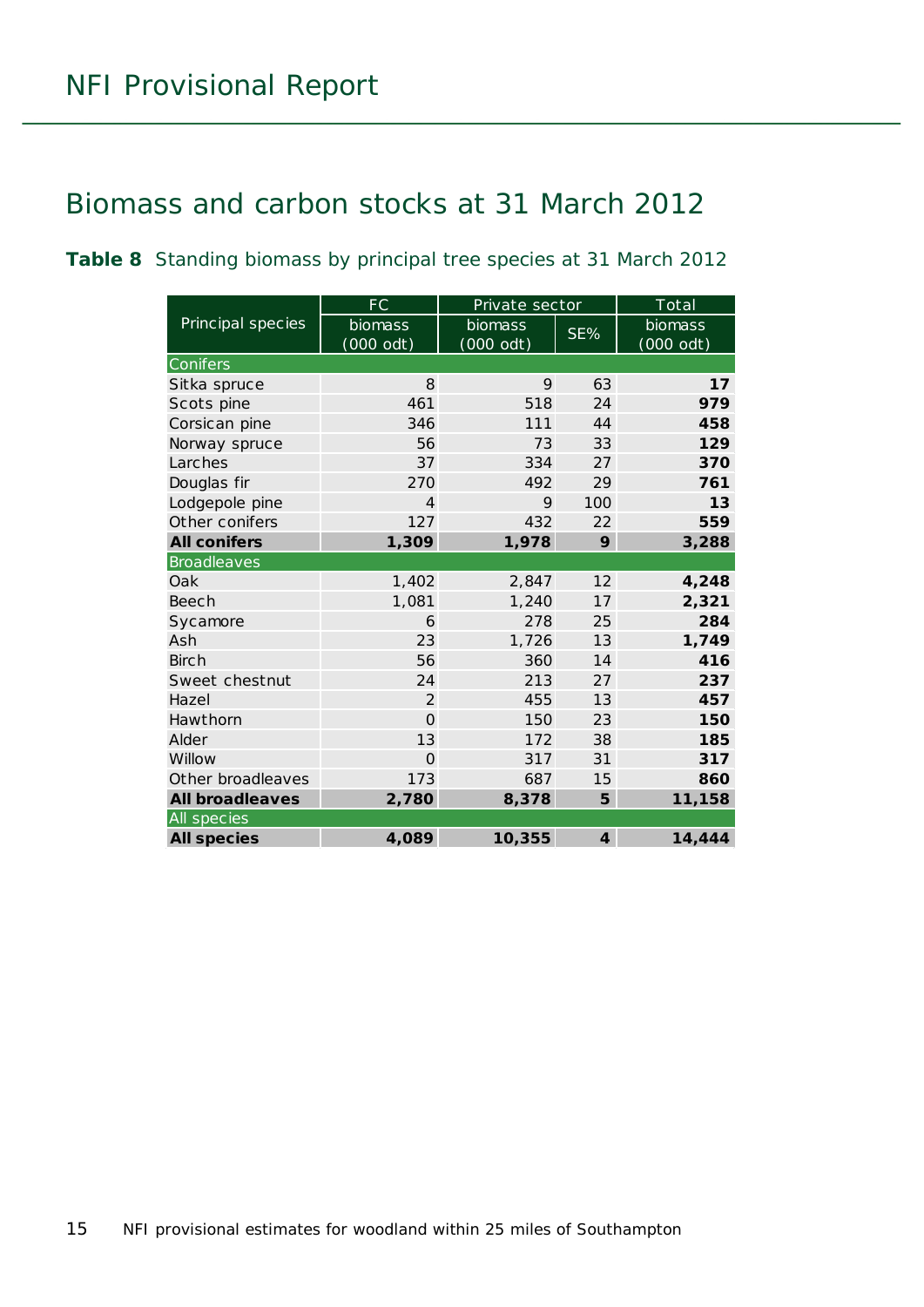#### <span id="page-15-0"></span>**Table 9** Total carbon stocks in principal tree species at 31 March 2012

|                        | FC             | Private sector |                         | Total   |  |
|------------------------|----------------|----------------|-------------------------|---------|--|
| Principal species      | carbon         | carbon         | SE%                     | carbon  |  |
|                        | (000 t)        | (000 t)        |                         | (000 t) |  |
| Conifers               |                |                |                         |         |  |
| Sitka spruce           | $\overline{4}$ | 5              | 63                      | 9       |  |
| Scots pine             | 230            | 259            | 24                      | 490     |  |
| Corsican pine          | 173            | 56             | 44                      | 229     |  |
| Norway spruce          | 28             | 36             | 33                      | 65      |  |
| Larches                | 18             | 167            | 27                      | 185     |  |
| Douglas fir            | 135            | 246            | 29                      | 381     |  |
| Lodgepole pine         | $\overline{2}$ | 5              | 100                     | 7       |  |
| Other conifers         | 63             | 216            | 22                      | 279     |  |
| <b>All conifers</b>    | 655            | 989            | 9                       | 1,644   |  |
| <b>Broadleaves</b>     |                |                |                         |         |  |
| Oak                    | 701            | 1,423          | 12                      | 2,124   |  |
| <b>Beech</b>           | 540            | 620            | 17                      | 1,161   |  |
| Sycamore               | 3              | 139            | 25                      | 142     |  |
| Ash                    | 12             | 863            | 13                      | 875     |  |
| <b>Birch</b>           | 28             | 180            | 14                      | 208     |  |
| Sweet chestnut         | 12             | 106            | 27                      | 118     |  |
| Hazel                  | $\mathbf{1}$   | 228            | 13                      | 229     |  |
| Hawthorn               | $\Omega$       | 75             | 23                      | 75      |  |
| Alder                  | 6              | 86             | 38                      | 92      |  |
| Willow                 | $\overline{O}$ | 158            | 31                      | 158     |  |
| Other broadleaves      | 86             | 344            | 15                      | 430     |  |
| <b>All broadleaves</b> | 1,390          | 4,189          | 5                       | 5,579   |  |
| All species            |                |                |                         |         |  |
| <b>All species</b>     | 2,045          | 5,178          | $\overline{\mathbf{4}}$ | 7,222   |  |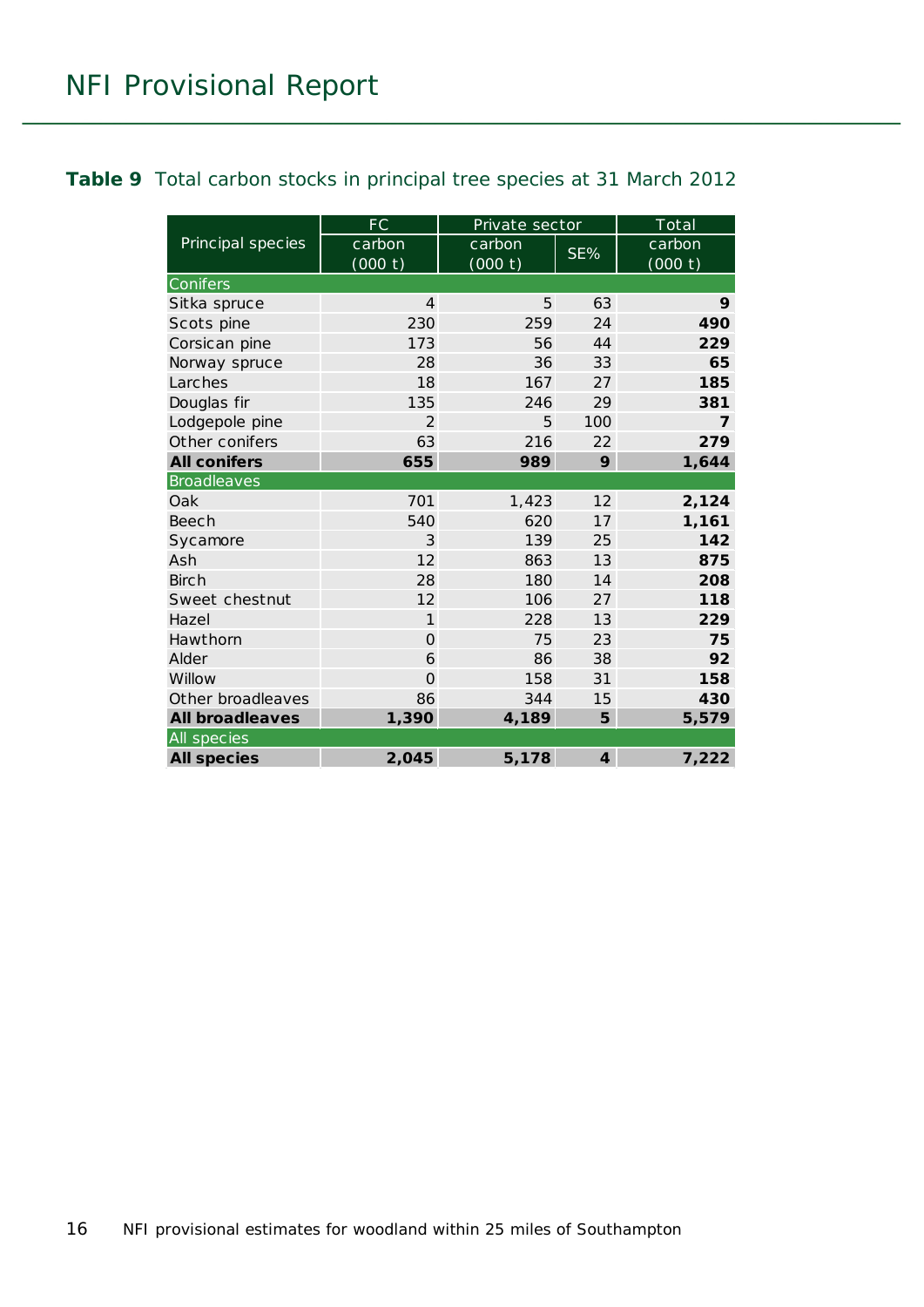### <span id="page-16-0"></span>Evidence of thinning



#### <span id="page-16-1"></span>**Figure 3** Evidence of thinning in Private sector sites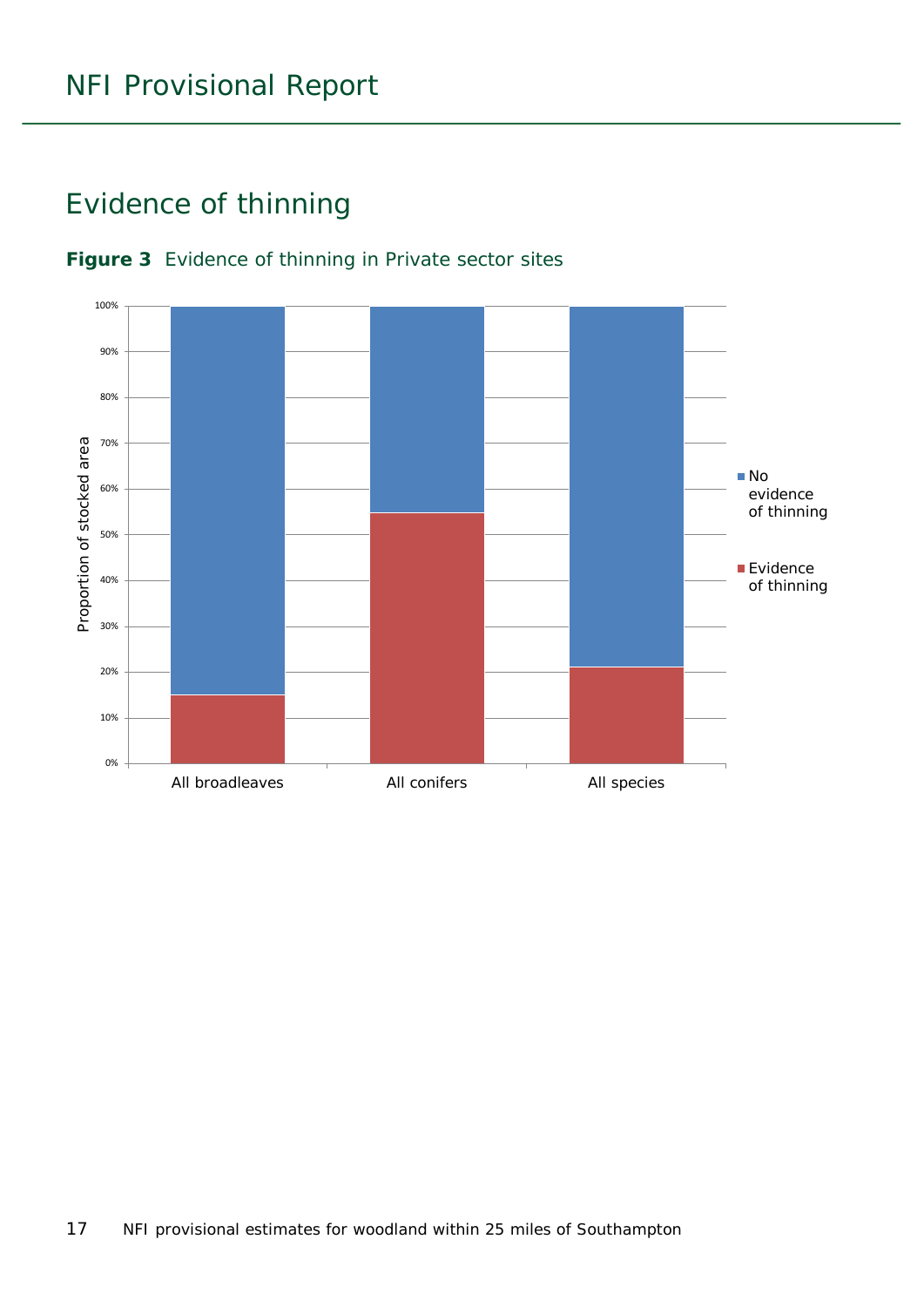### <span id="page-17-0"></span>50-year forecast of timber availability

Refer to the NFI report *50-year forecast of softwood timber availability* (2014) for a description of the underlying methodology and interpretation of the softwood forecast, and also for the England and GB context.

Refer to the NFI report *50-year forecast of hardwood timber availability* (2014) for a description of the underlying methodology and interpretation of the hardwood forecast, and also for the England and GB context.

In **Figures 4–8 and Tables 10–12** the estimates for the Forestry Commission are based on harvesting regimes derived from Forestry Commission felling and thinning plans as of 31 March 2012.

For the Private sector, information for **Figures 4–8 and Tables 10–12** is based on a scenario which assumes felling at age of maximum mean annual increment with moderate wind risk measures for conifers. For broadleaves, however, only those areas where there is evidence of thinning are assumed to be managed in future. This is a highly conservative assumption but better reflects current practice than assuming all stands will be managed. In turn it is assumed that these broadleaved stands are managed to felling at age of maximum mean annual increment with moderate wind risk measures.

Restocking assumptions for conifer stands clearfelled during the forecast period have been implemented that assume:

- a 10% reduction in the area of conifers on the subsequent rotation
- restocking of currently clearfelled land
- a change in the composition of conifer species on restocking

Restocking assumptions for broadleaved stands clearfelled during the forecast period have been included that assume:

- no reduction in stocked area
- like-for-like species choices are used for broadleaves
- 50% of the land associated with the reduction in conifer stocked area arising from the assumption above is stocked with broadleaves

A full description of the restocking assumptions is to be found in Table D3 of the *50-year forecast of softwood timber availability* (2014). The same restocking assumptions have been applied to both the Forestry Commission and Private sector forecasts.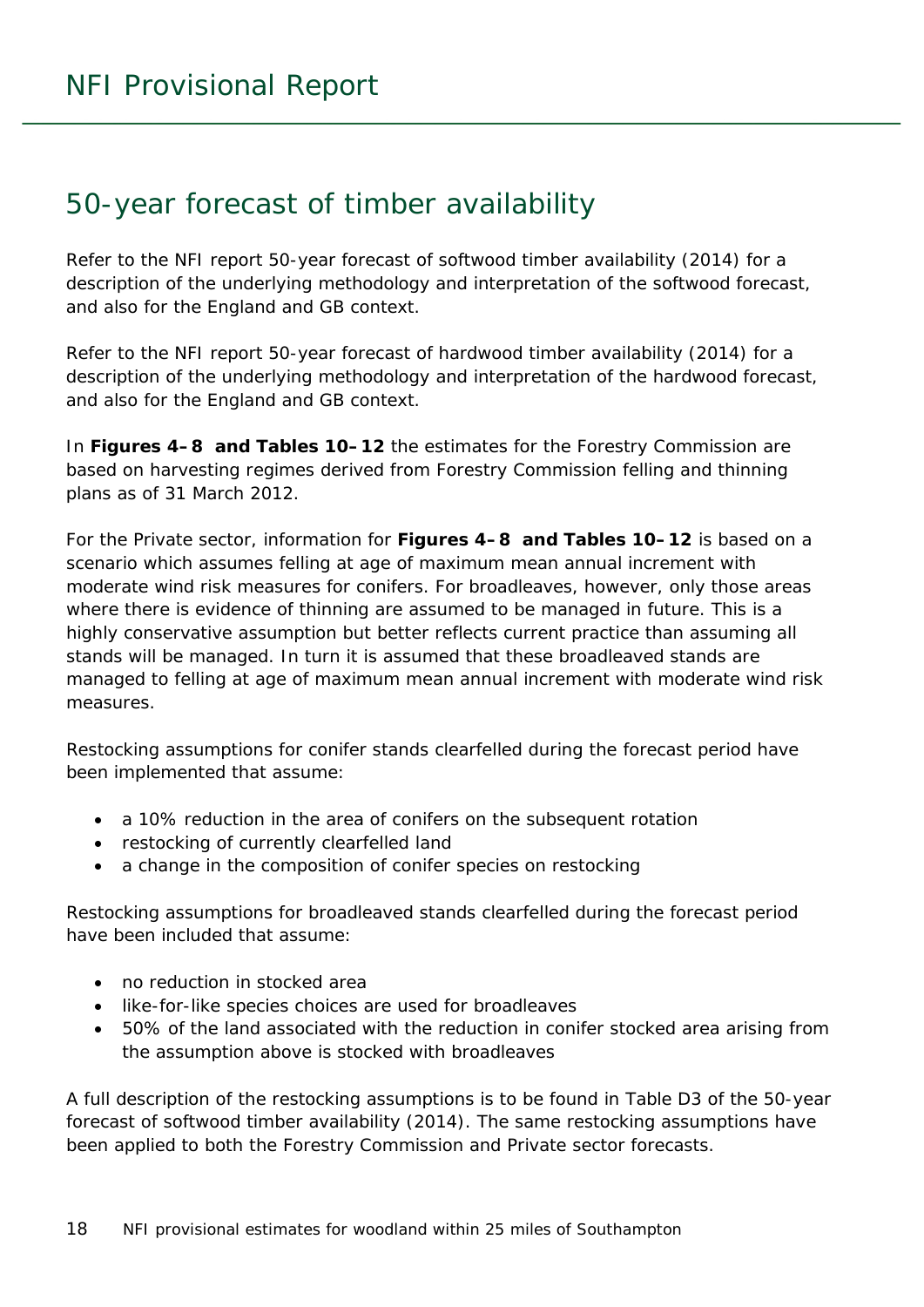Woodland that is classed as currently clearfelled will be restocked according to the restock prescription.

In **Figures 9–13** and **Tables 13–15** the management assumptions for the Private sector hardwoods have been changed to assume all hardwoods are thinned and felled rather than only those in areas that have evidence of thinning. In this report, the tables and figures for estimates under this management scenario will be labelled as 'unrestricted'.

**Figures 14–15** and **Table 16** compare the Private sector hardwood timber availability under the two scenarios. Figure 14 shows the Private sector hardwood availability for the two scenarios during the 50-year forecast. Figure 15 and Table 16 compare the hardwood availability in first 15 years of the forecast under the two scenarios.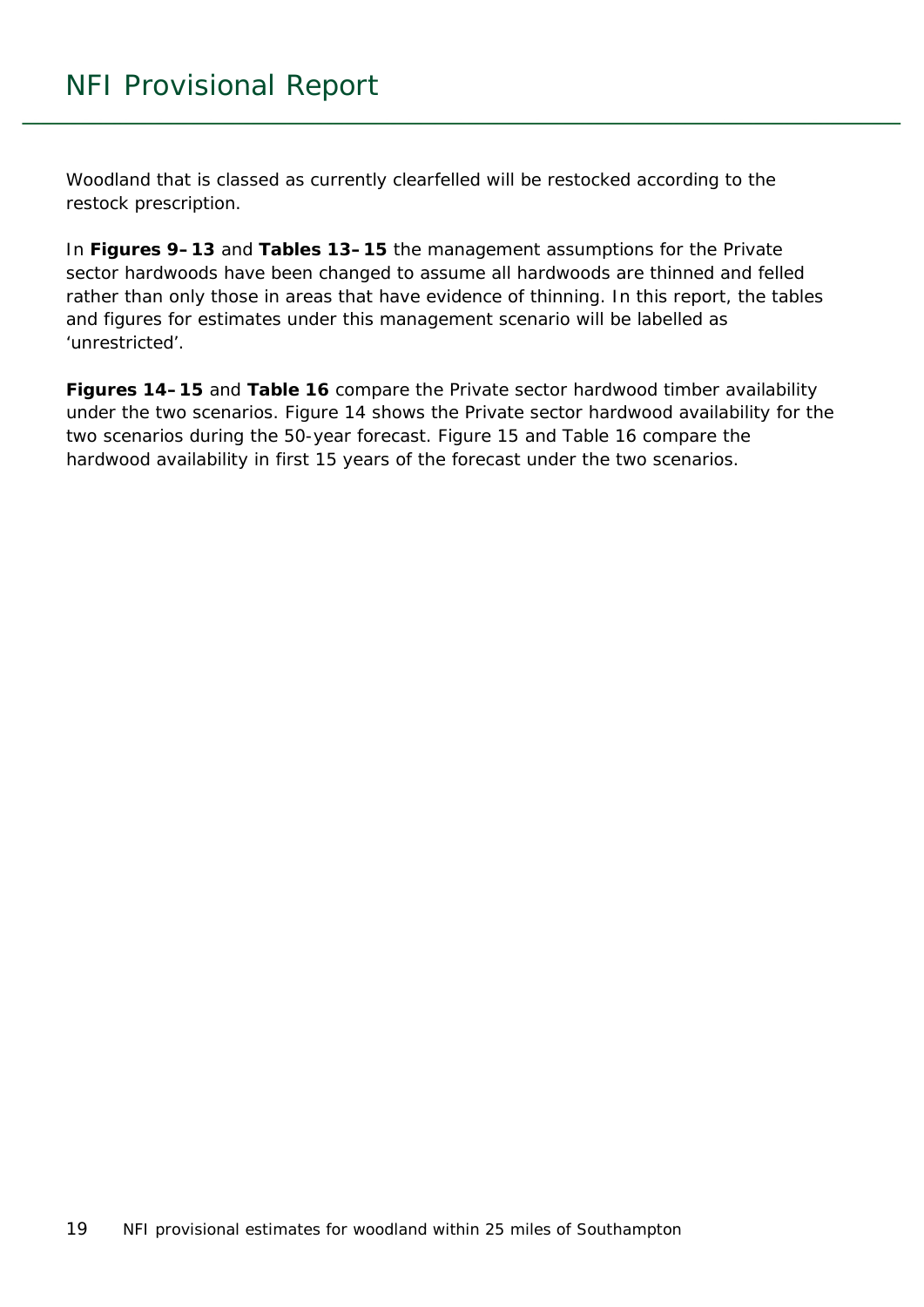50-year forecast of timber availability under the 'headline' harvesting scenario

|  |  |  |  |  |  | Table 10 50-year forecast of timber availability by time period and principal species |
|--|--|--|--|--|--|---------------------------------------------------------------------------------------|
|--|--|--|--|--|--|---------------------------------------------------------------------------------------|

<span id="page-19-1"></span><span id="page-19-0"></span>

|                        |                                 | $2013 - 16$    |     |                                 | $2017 - 21$                         |                |     | $2022 - 26$                 |                                 |                |     | $2027 - 31$                     |                |                                 |     |                                 |
|------------------------|---------------------------------|----------------|-----|---------------------------------|-------------------------------------|----------------|-----|-----------------------------|---------------------------------|----------------|-----|---------------------------------|----------------|---------------------------------|-----|---------------------------------|
|                        | FC.                             | Private sector |     | Total                           | FC                                  | Private sector |     | Total                       | FC                              | Private sector |     | Total                           | FC             | Private sector                  |     | Total                           |
| Principal species      | volume                          |                | SE% | volume                          | volume                              |                | SE% | volume                      | volume                          |                | SE% | volume                          |                | volume                          | SE% | volume                          |
|                        | $(000 \text{ m}^3 \text{ obs})$ |                |     | $(000 \text{ m}^3 \text{ obs})$ | $(000 \; \text{m}^3 \; \text{obs})$ |                |     | $(000 \text{ m}^3)$<br>obs) | $(000 \text{ m}^3 \text{ obs})$ |                |     | $(000 \text{ m}^3 \text{ obs})$ |                | $(000 \text{ m}^3 \text{ obs})$ |     | $(000 \text{ m}^3 \text{ obs})$ |
|                        |                                 |                |     |                                 |                                     |                |     |                             |                                 |                |     |                                 |                |                                 |     |                                 |
| <b>All conifers</b>    | 75                              | 136            | 19  | 211                             | 70                                  | 169            | 16  | 239                         | 55                              | 105            | 18  | 160                             | 49             | $121$                           | 15  | 170                             |
| Sitka spruce           | $\Omega$                        | $\Omega$       | 91  |                                 | $\circ$                             | $\overline{2}$ | 77  | $\overline{2}$              | $\mathbf{O}$                    | $\mathbf{O}$   | 91  | $\mathbf{O}$                    | $\mathbf{0}$   | $\mathbf{O}$                    | 91  | $\Omega$                        |
| Scots pine             | 17                              | 18             | 25  | 35                              | 17                                  | 27             | 24  | 43                          | 11                              | 15             | 27  | 26                              | 12             | 24                              | 32  | 36                              |
| Corsican pine          | 28                              | 8              | 40  | 36                              | 28                                  | 15             | 47  | 44                          | 24                              | 8              | 47  | 32                              | 17             | 5                               | 49  | 23                              |
| Norway spruce          | 5                               |                | 41  | 8                               | $\overline{4}$                      | 12             | 43  | 16                          | 3                               |                | 36  |                                 | $\overline{2}$ | 17                              | 50  | 20                              |
| Larches                | $\mathcal{P}$                   | 23             | 27  | 26                              | $\overline{2}$                      | 36             | 34  | 38                          | $\overline{2}$                  | 16             | 33  | 17                              |                | 13                              | 36  | 14                              |
| Douglas fir            | 15                              | 42             | 33  | 57                              | 12                                  | 31             | 35  | 42                          | 9                               | 41             | 42  | 50                              | 10             | 21                              | 36  | 31                              |
| Lodgepole pine         | $\Omega$                        | $\Omega$       | 100 |                                 | $\mathbf{O}$                        | $\mathbf{O}$   |     | $\Omega$                    | $\Omega$                        | 3              | 100 |                                 | $\Omega$       | $\Omega$                        |     |                                 |
| Other conifers         | 8                               | 41             | 53  | 49                              |                                     | 47             | 51  | 53                          |                                 | 21             | 35  | 26                              |                | 41                              | 37  | 46                              |
| <b>All broadleaves</b> | 25                              | 104            | 22  | 129                             | 5                                   | 87             | 26  | 92                          | 21                              | 40             | 25  | 61                              | 5              | 29                              | 21  | 35                              |
| Oak                    | 6                               | 21             | 53  | 27                              |                                     | 25             | 66  | 25                          | 5                               | 5              | 24  | $\mathsf{Q}$                    |                | 10                              | 53  | 11                              |
| Beech                  | 16                              | 17             | 60  | 33                              | $\overline{2}$                      | 11             | 49  | 14                          | 13                              | 14             | 60  | 27                              |                |                                 | 25  |                                 |
| Sycamore               | $\Omega$                        | 12             | 48  | 12                              | $\mathbf 0$                         | 8              | 53  | 8                           | $\Omega$                        | 2              | 46  | $\overline{2}$                  | $\Omega$       |                                 | 52  |                                 |
| Ash                    |                                 | 18             | 28  | 19                              | $\mathbf{O}$                        | 20             | 27  | 21                          |                                 | $\overline{7}$ | 34  | 8                               | 0              |                                 | 35  |                                 |
| Birch                  |                                 | 5              | 47  | 6                               | $\mathbf{O}$                        | 6              | 44  |                             | $\Omega$                        | 6              | 43  | 6                               | $\Omega$       |                                 | 37  |                                 |
| Sweet chestnut         | $\Omega$                        |                | 54  | $\Omega$                        | $\Omega$                            | $\mathbf{1}$   | 51  |                             |                                 |                | 51  |                                 | $\Omega$       |                                 | 56  |                                 |
| Hazel                  | $\Omega$                        | 5              | 76  | 5                               | $\Omega$                            | 5              | 75  | 5                           | $\Omega$                        | 2              | 47  |                                 | $\Omega$       |                                 | 32  |                                 |
| Hawthorn               | $\Omega$                        | $\mathbf{O}$   | 50  | $\mathbf{O}$                    | $\mathbf{O}$                        | $\mathbf 0$    | 53  | $\mathbf{O}$                | 0                               | $\mathbf{O}$   | 56  | $\mathbf{O}$                    | $\Omega$       | $\Omega$                        | 56  |                                 |
| Alder                  |                                 | $\Omega$       | 70  | $\Omega$                        | $\Omega$                            | $\mathbf 0$    | 68  | $\Omega$                    | $\Omega$                        | $\Omega$       | 66  | $\Omega$                        | $\Omega$       |                                 | 65  |                                 |
| Willow                 |                                 | $\Omega$       | 47  | $\Omega$                        | $\Omega$                            | $\mathbf{O}$   | 40  | $\Omega$                    | $\Omega$                        | $\mathbf{O}$   | 37  |                                 |                |                                 | 31  |                                 |
| Other broadleaves      |                                 | 23             | 53  | 24                              |                                     | 10             | 75  | 10                          |                                 | 3              | 52  |                                 |                |                                 | 19  |                                 |
| <b>All species</b>     | 101                             | 239            | 15  | 340                             | 74                                  | 256            | 13  | 331                         | 76                              | 144            | 15  | 220                             | 54             | 151                             | 15  | 205                             |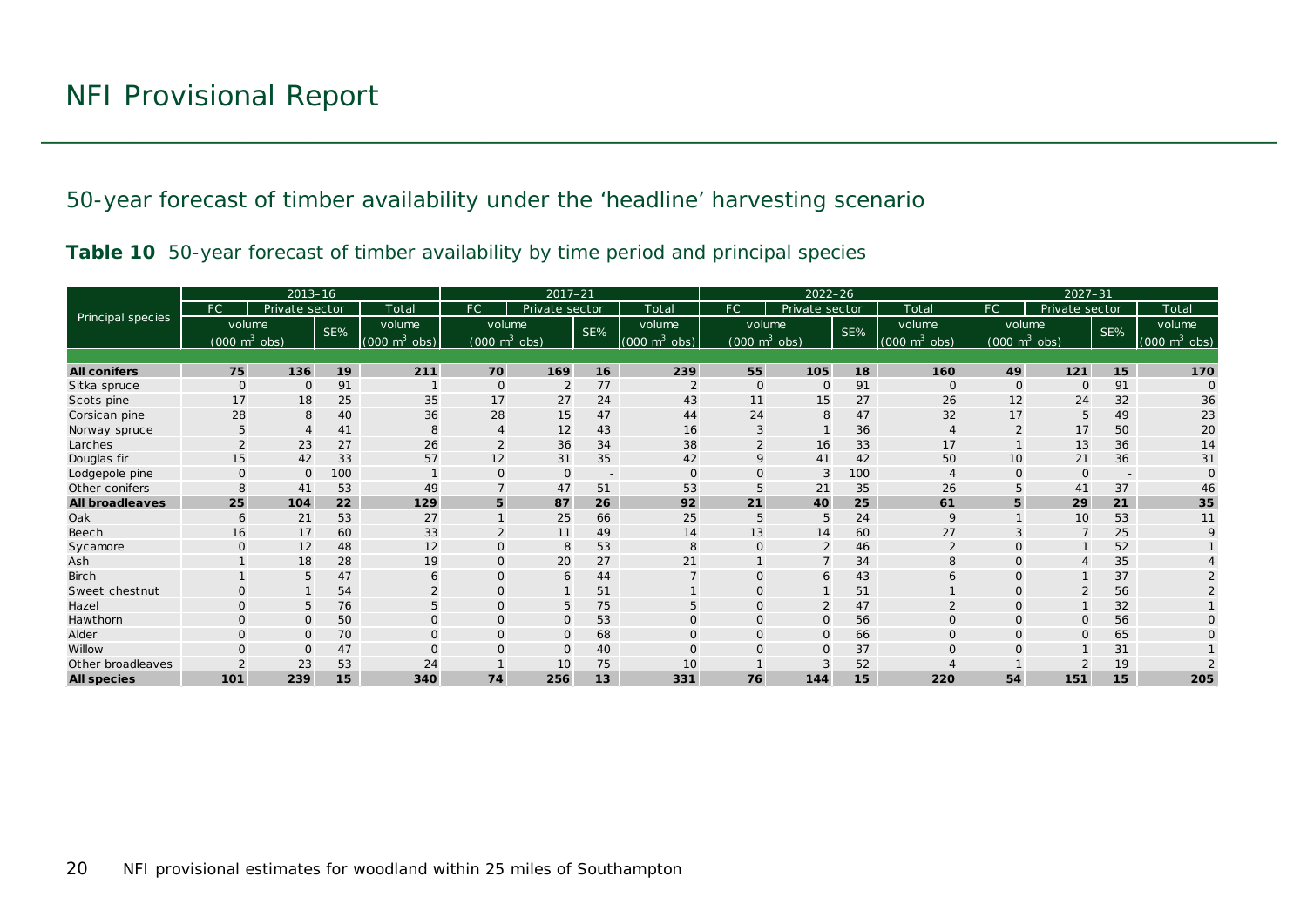#### **Table 10 (cont'd)** 50-year forecast of timber availability by time period and principal species

|                        |                                 | 2032-36        |                          |                                 |                                     | $2037 - 41$    |     |                             | 2042-46                             |                |     |                                 | $2047 - 51$                     |                |     |                                 |
|------------------------|---------------------------------|----------------|--------------------------|---------------------------------|-------------------------------------|----------------|-----|-----------------------------|-------------------------------------|----------------|-----|---------------------------------|---------------------------------|----------------|-----|---------------------------------|
|                        | FC                              | Private sector |                          | Total                           | <b>FC</b>                           | Private sector |     | Total                       | FC.                                 | Private sector |     | Total                           | FC                              | Private sector |     | Total                           |
| Principal species      | volume                          |                | SE%                      | volume                          | volume                              |                | SE% | volume                      | volume                              |                | SE% | volume                          |                                 | volume         | SE% | volume                          |
|                        | $(000 \text{ m}^3 \text{ obs})$ |                |                          | $(000 \text{ m}^3 \text{ obs})$ | $(000 \; \text{m}^3 \; \text{obs})$ |                |     | $(000 \text{ m}^3)$<br>obs) | $(000 \; \text{m}^3 \; \text{obs})$ |                |     | $(000 \text{ m}^3 \text{ obs})$ | $(000 \text{ m}^3 \text{ obs})$ |                |     | $(000 \text{ m}^3 \text{ obs})$ |
|                        |                                 |                |                          |                                 |                                     |                |     |                             |                                     |                |     |                                 |                                 |                |     |                                 |
| <b>All conifers</b>    | 45                              | 107            | 17                       | 152                             | 42                                  | 73             | 29  | 114                         | 72                                  | 56             | 13  | 128                             | 44                              | 66             | 26  | 110                             |
| Sitka spruce           |                                 |                | 37                       | $\overline{2}$                  |                                     |                | 31  | $\overline{2}$              | 3                                   | $\overline{2}$ | 23  | 5                               |                                 |                | 20  |                                 |
| Scots pine             | $\mathsf Q$                     | 39             | 35                       | 47                              | 9                                   | 23             | 28  | 31                          | 15                                  | 19             | 29  | 34                              | $\mathsf{Q}$                    | 25             | 64  | 34                              |
| Corsican pine          | 19                              | 3              | 57                       | 23                              | 15                                  | 20             | 98  | 35                          | 30                                  | $\overline{4}$ | 98  | 34                              | 11                              | $\mathbf{O}$   | 30  | 11                              |
| Norway spruce          |                                 | 3              | 80                       |                                 | 3                                   | $\overline{2}$ | 51  | 5                           |                                     | $\overline{2}$ | 56  |                                 |                                 |                | 26  | 5                               |
| Larches                |                                 | 12             | 38                       | 13                              |                                     | 9              | 41  | 10                          |                                     | 8              | 43  | 11                              |                                 | 8              | 43  | 10                              |
| Douglas fir            | 9                               | 20             | 38                       | 29                              | 9                                   | 10             | 31  | 19                          | 12                                  | 13             | 26  | 24                              | 10                              | 11             | 25  | 21                              |
| Lodgepole pine         | $\Omega$                        | $\Omega$       | $\overline{\phantom{a}}$ | $\mathbf{O}$                    | $\Omega$                            | $\mathbf 0$    | 35  | $\mathbf{O}$                | $\Omega$                            | $\mathbf 0$    | 35  | $\Omega$                        | $\mathbf 0$                     | $\Omega$       | 82  | $\Omega$                        |
| Other conifers         |                                 | 29             | 42                       | 33                              |                                     | 8              | 29  | 12                          |                                     | 8              | 19  | 15                              | 6                               | 18             | 27  | 24                              |
| <b>All broadleaves</b> | 17                              | 35             | 26                       | 52                              | 25                                  | 41             | 20  | 66                          | 34                                  | 61             | 32  | 95                              | 15                              | 37             | 11  | 51                              |
| Oak                    |                                 |                | 25                       | 8                               | 2                                   | $\overline{4}$ | 24  | 6                           | 14                                  | 10             | 53  | 24                              |                                 | 5              | 45  | 12                              |
| Beech                  | 10                              | 13             | 56                       | 24                              | 21                                  | 17             | 43  | 38                          | 14                                  | 26             | 71  | 40                              | 5                               | 6              | 28  | 10                              |
| Sycamore               | $\Omega$                        |                | 44                       |                                 | $\Omega$                            | 2              | 41  |                             |                                     | $\overline{2}$ | 38  |                                 | $\Omega$                        |                | 31  |                                 |
| Ash                    |                                 |                | 21                       |                                 | 0                                   | 6              | 22  | $\overline{7}$              |                                     | $\overline{7}$ | 22  |                                 |                                 | 10             | 22  | 11                              |
| Birch                  | $\Omega$                        |                | 32                       |                                 | $\mathbf 0$                         | 3              | 50  | 3                           |                                     | $\overline{4}$ | 47  | 5                               |                                 | 3              | 21  |                                 |
| Sweet chestnut         | $\Omega$                        |                | 71                       |                                 | $\mathbf{O}$                        |                | 61  |                             | $\Omega$                            |                | 57  |                                 | $\Omega$                        |                | 64  |                                 |
| Hazel                  | $\Omega$                        |                | 29                       |                                 | $\Omega$                            | 3              | 51  | 3                           |                                     | 3              | 40  |                                 | $\Omega$                        | 5              | 22  |                                 |
| Hawthorn               | $\Omega$                        | $\Omega$       | 34                       | $\Omega$                        | $\mathbf{O}$                        | $\mathbf{1}$   | 26  |                             | $\Omega$                            |                | 25  |                                 | $\Omega$                        |                | 24  |                                 |
| Alder                  | $\Omega$                        | $\Omega$       | 65                       | $\Omega$                        | $\mathbf 0$                         | $\mathbf{O}$   | 65  | $\mathbf{O}$                | Ω                                   | $\mathbf{O}$   | 68  |                                 | $\Omega$                        |                | 83  | O                               |
| Willow                 |                                 |                | 29                       |                                 | $\Omega$                            |                | 28  |                             |                                     | $\overline{2}$ | 48  |                                 | $\Omega$                        |                | 41  |                                 |
| Other broadleaves      |                                 |                | 22                       |                                 |                                     |                | 25  |                             |                                     |                | 21  |                                 |                                 |                | 25  |                                 |
| <b>All species</b>     | 63                              | 141            | 14                       | 203                             | 67                                  | 114            | 20  | 180                         | 105                                 | 117            | 18  | 222                             | 59                              | 102            | 18  | 161                             |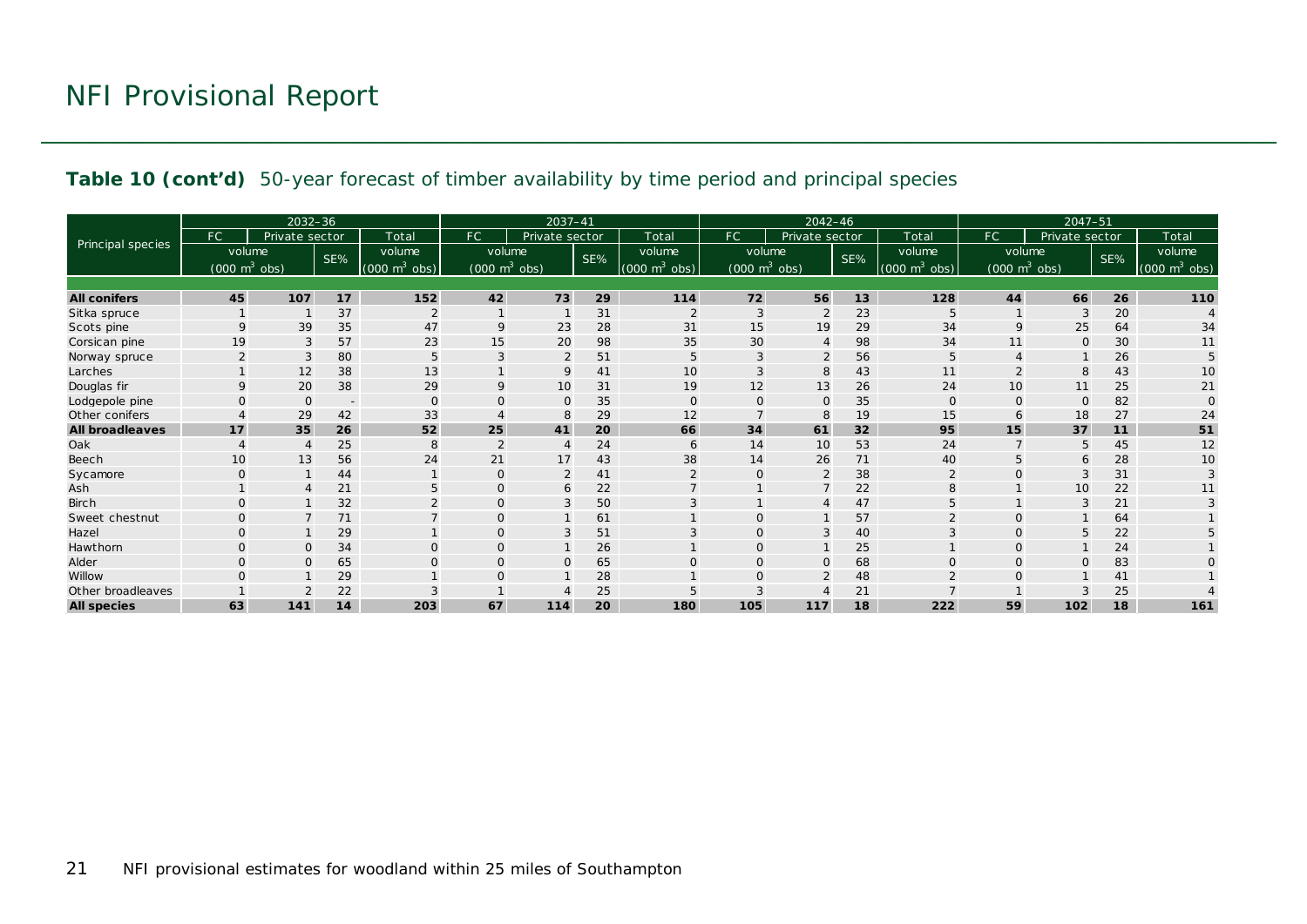#### **Table 10 (cont'd)** 50-year forecast of timber availability by time period and principal species

|                        |                                     | 2052-56        |     |                                 | $2057 - 61$                         |                |     |                                 |  |  |  |
|------------------------|-------------------------------------|----------------|-----|---------------------------------|-------------------------------------|----------------|-----|---------------------------------|--|--|--|
|                        | <b>FC</b>                           | Private sector |     | Total                           | FC.                                 | Private sector |     | Total                           |  |  |  |
| Principal species      | volume                              |                | SE% | volume                          | volume                              |                | SE% | volume                          |  |  |  |
|                        | $(000 \; \text{m}^3 \; \text{obs})$ |                |     | $(000 \text{ m}^3 \text{ obs})$ | $(000 \; \text{m}^3 \; \text{obs})$ |                |     | $(000 \text{ m}^3 \text{ obs})$ |  |  |  |
|                        |                                     |                |     |                                 |                                     |                |     |                                 |  |  |  |
| <b>All conifers</b>    | 42                                  | 56             | 11  | 98                              | 54                                  | 59             | 10  | 113                             |  |  |  |
| Sitka spruce           | 1                                   | $\overline{4}$ | 15  | 5                               | 1                                   | 4              | 15  | 5                               |  |  |  |
| Scots pine             | 10                                  | 9              | 22  | 19                              | 13                                  | 11             | 20  | 24                              |  |  |  |
| Corsican pine          | 12                                  | $\Omega$       | 32  | 13                              | 12                                  | $\Omega$       | 32  | 12                              |  |  |  |
| Norway spruce          | 3                                   | 3              | 35  | 6                               | 5                                   | 4              | 30  | 9                               |  |  |  |
| Larches                | $\mathbf{1}$                        | 8              | 41  | 9                               | $\overline{2}$                      | 8              | 37  | 10                              |  |  |  |
| Douglas fir            | 9                                   | 13             | 24  | 22                              | 12                                  | 13             | 24  | 24                              |  |  |  |
| Lodgepole pine         | $\circ$                             | $\Omega$       | 82  | $\Omega$                        | $\mathbf{1}$                        | $\Omega$       | 82  | $\mathbf{1}$                    |  |  |  |
| Other conifers         | 5                                   | 19             | 21  | 24                              | 8                                   | 19             | 20  | 27                              |  |  |  |
| <b>All broadleaves</b> | 19                                  | 50             | 22  | 70                              | 23                                  | 44             | 23  | 67                              |  |  |  |
| Oak                    | 6                                   | 8              | 47  | 14                              | 5                                   | $\overline{7}$ | 56  | 12                              |  |  |  |
| Beech                  | 10                                  | 16             | 63  | 26                              | 15                                  | 10             | 45  | 25                              |  |  |  |
| Sycamore               | $\Omega$                            | $\overline{2}$ | 41  | $\overline{2}$                  | $\Omega$                            | $\mathbf{1}$   | 50  | $\mathbf{1}$                    |  |  |  |
| Ash                    | $\mathbf{1}$                        | 12             | 17  | 13                              | 1                                   | $\overline{4}$ | 32  | 5                               |  |  |  |
| Birch                  | $\Omega$                            | 2              | 27  | 3                               | 1                                   | $\overline{2}$ | 26  | 3                               |  |  |  |
| Sweet chestnut         | $\Omega$                            | $\mathbf{1}$   | 64  | 1                               | 1                                   | 10             | 77  | 11                              |  |  |  |
| Hazel                  | $\Omega$                            | 3              | 28  | 3                               | $\Omega$                            | 2              | 34  | 3                               |  |  |  |
| Hawthorn               | $\Omega$                            | $\mathbf{1}$   | 24  | 1                               | $\Omega$                            | $\mathbf{1}$   | 23  | 1                               |  |  |  |
| Alder                  | $\Omega$                            | $\Omega$       | 81  | $\Omega$                        | $\Omega$                            | $\mathbf 0$    |     | $\Omega$                        |  |  |  |
| Willow                 | $\overline{O}$                      | $\mathbf{1}$   | 30  | $\mathbf{1}$                    | $\Omega$                            | $\overline{2}$ | 67  | $\overline{2}$                  |  |  |  |
| Other broadleaves      | $\mathbf{1}$                        | 5              | 50  | 6                               | 1                                   | 3              | 31  | 4                               |  |  |  |
| <b>All species</b>     | 62                                  | 106            | 12  | 167                             | 77                                  | 103            | 11  | 180                             |  |  |  |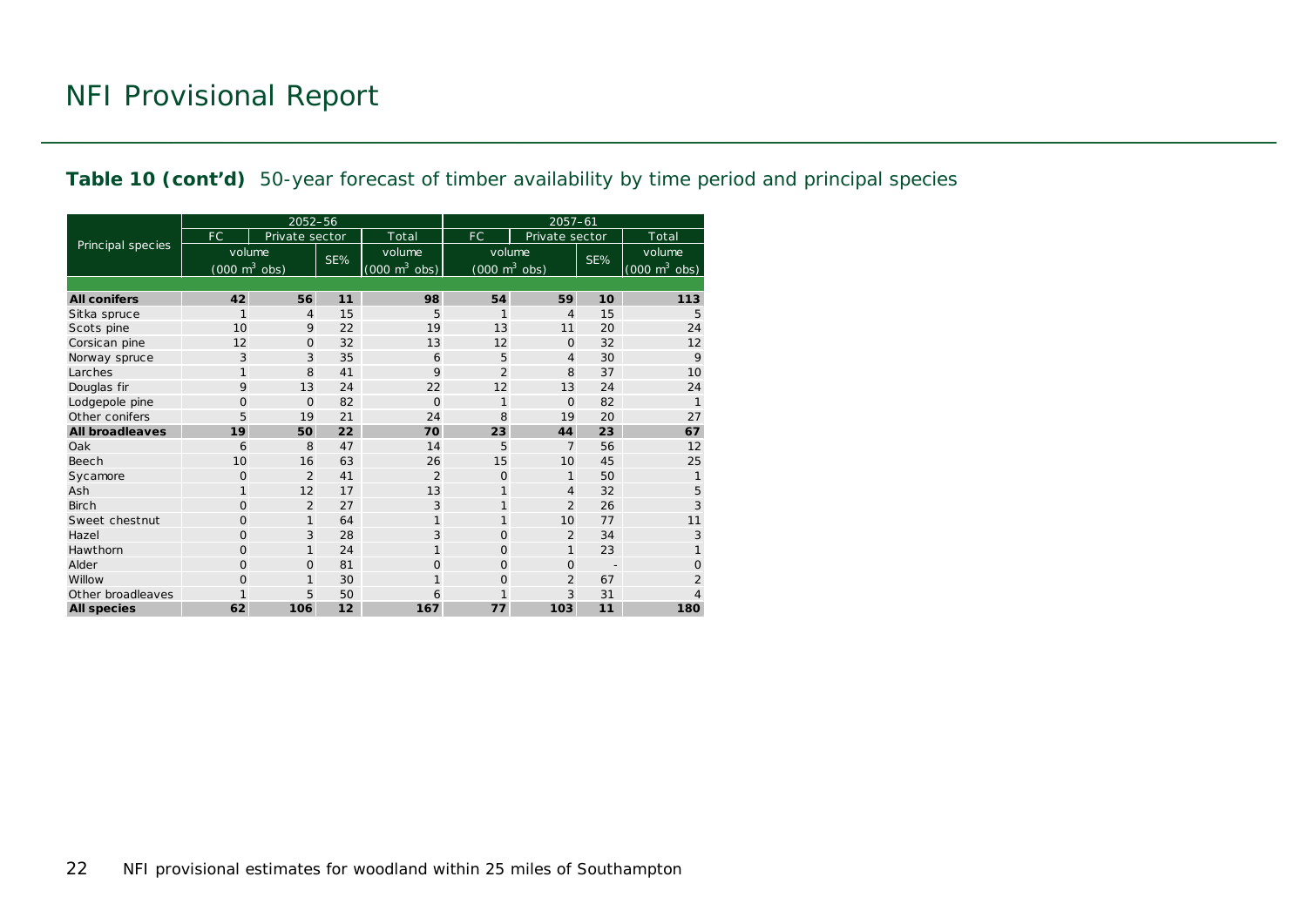<span id="page-22-0"></span>**Table 11** 50-year forecast of standing volume; annual average volumes within periods

|                    | FC                              | Private sector                  |                | Total                           |  |
|--------------------|---------------------------------|---------------------------------|----------------|---------------------------------|--|
| Forecast period    | volume                          | volume                          | SE%            | volume                          |  |
|                    | $(000 \text{ m}^3 \text{ obs})$ | $(000 \text{ m}^3 \text{ obs})$ |                | $(000 \text{ m}^3 \text{ obs})$ |  |
| All conifers       |                                 |                                 |                |                                 |  |
| $2013 - 16$        | 2,043                           | 3,009                           | 9              | 5,052                           |  |
| $2017 - 21$        | 2,065                           | 2,626                           | 10             | 4,691                           |  |
| $2022 - 26$        | 2,109                           | 2,191                           | 12             | 4,300                           |  |
| $2027 - 31$        | 2,166                           | 1,837                           | 13             | 4,003                           |  |
| $2032 - 36$        | 2,220                           | 1,480                           | 15             | 3,700                           |  |
| 2037-41            | 2,267                           | 1,411                           | 14             | 3,678                           |  |
| $2042 - 46$        | 2,227                           | 1,336                           | 13             | 3,563                           |  |
| 2047-51            | 2,183                           | 1,322                           | 12             | 3,505                           |  |
| 2052-56            | 2,204                           | 1,442                           | 11             | 3,646                           |  |
| $2057 - 61$        | 2,178                           | 1,571                           | 10             | 3,749                           |  |
| All broadleaves    |                                 |                                 |                |                                 |  |
| $2013 - 16$        | 3,055                           | 9,807                           | 5              | 12,862                          |  |
| $2017 - 21$        | 3,127                           | 10,172                          | 5              | 13,298                          |  |
| $2022 - 26$        | 3,179                           | 10,806                          | 5              | 13,986                          |  |
| $2027 - 31$        | 3,242                           | 11,682                          | 5              | 14,925                          |  |
| $2032 - 36$        | 3,304                           | 12,556                          | $\overline{4}$ | 15,860                          |  |
| 2037-41            | 3,279                           | 13,361                          | $\overline{4}$ | 16,640                          |  |
| $2042 - 46$        | 3,295                           | 13,977                          | $\overline{4}$ | 17,272                          |  |
| $2047 - 51$        | 3,272                           | 14,667                          | $\overline{4}$ | 17,939                          |  |
| 2052-56            | 3,302                           | 15,246                          | $\overline{4}$ | 18,548                          |  |
| $2057 - 61$        | 3,291                           | 15,688                          | $\overline{4}$ | 18,978                          |  |
| <b>All species</b> |                                 |                                 |                |                                 |  |
| $2013 - 16$        | 5,098                           | 12,812                          | $\overline{4}$ | 17,910                          |  |
| $2017 - 21$        | 5,191                           | 12,792                          | $\overline{4}$ | 17,983                          |  |
| $2022 - 26$        | 5,288                           | 12,997                          | $\overline{4}$ | 18,285                          |  |
| $2027 - 31$        | 5,408                           | 13,517                          | $\overline{4}$ | 18,925                          |  |
| 2032-36            | 5,524                           | 14,036                          | $\overline{4}$ | 19,560                          |  |
| 2037-41            | 5,546                           | 14,768                          | $\overline{4}$ | 20,314                          |  |
| $2042 - 46$        | 5,522                           | 15,307                          | $\overline{4}$ | 20,829                          |  |
| 2047-51            | 5,455                           | 15,977                          | $\overline{4}$ | 21,432                          |  |
| 2052-56            | 5,507                           | 16,673                          | $\overline{4}$ | 22,179                          |  |
| $2057 - 61$        | 5,469                           | 17,239                          | $\overline{4}$ | 22,708                          |  |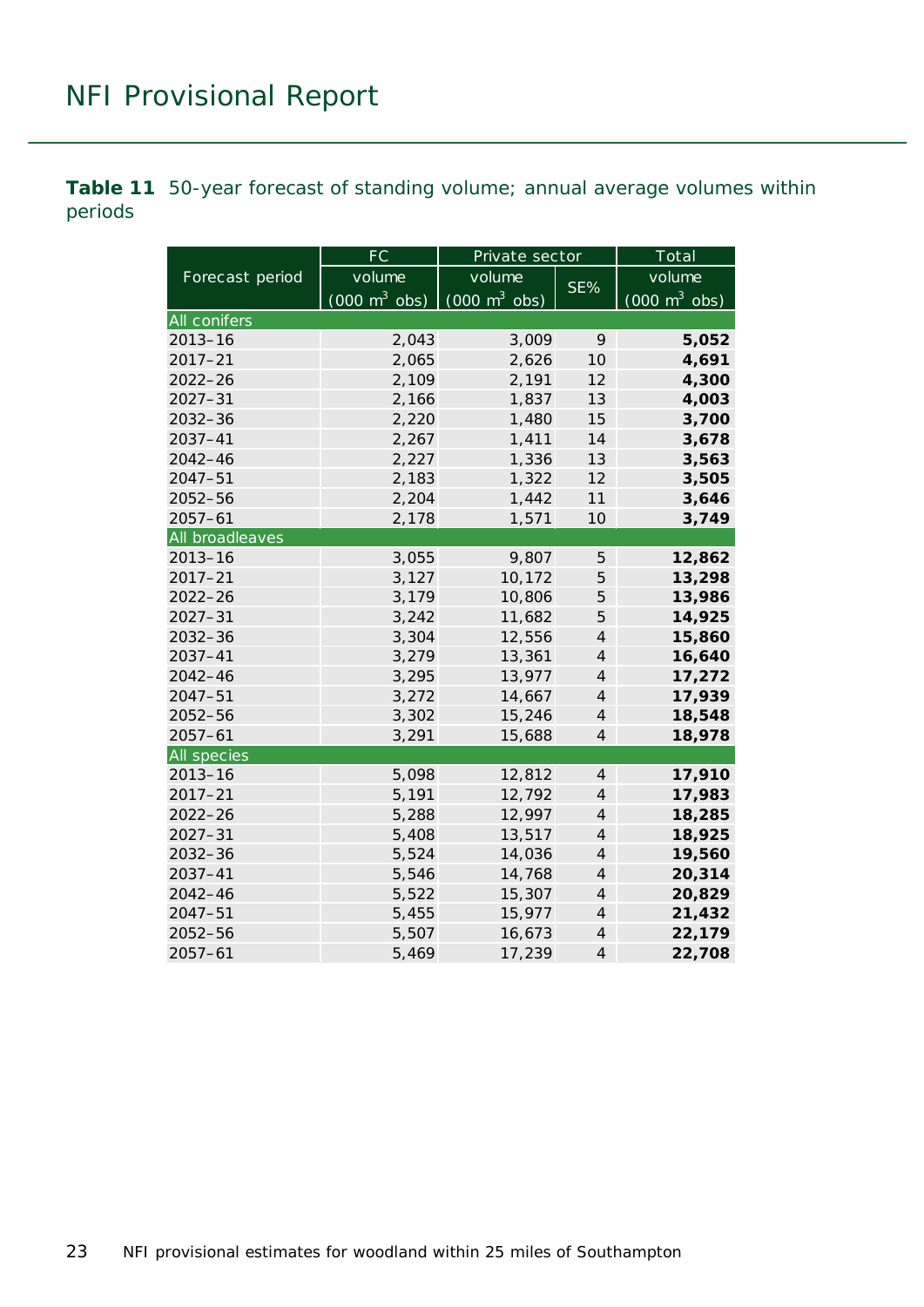<span id="page-23-0"></span>**Table 12** 50-year forecast of net increment; annual average volumes within periods

|                 | FC                              | Private sector                             |                | Total                           |  |
|-----------------|---------------------------------|--------------------------------------------|----------------|---------------------------------|--|
| Forecast period | volume                          | volume                                     |                | volume                          |  |
|                 | $(000 \text{ m}^3 \text{ obs})$ | $\overline{(000 \text{ m}^3 \text{ obs})}$ | SE%            | $(000 \text{ m}^3 \text{ obs})$ |  |
| All conifers    |                                 |                                            |                |                                 |  |
| $2013 - 16$     | 70                              | 68                                         | 10             | 138                             |  |
| $2017 - 21$     | 67                              | 65                                         | 10             | 132                             |  |
| $2022 - 26$     | 61                              | 51                                         | 11             | 112                             |  |
| $2027 - 31$     | 57                              | 45                                         | 11             | 103                             |  |
| $2032 - 36$     | 54                              | 44                                         | 11             | 98                              |  |
| 2037-41         | 52                              | 51                                         | 10             | 103                             |  |
| $2042 - 46$     | 49                              | 60                                         | 9              | 110                             |  |
| $2047 - 51$     | 46                              | 70                                         | 8              | 117                             |  |
| 2052-56         | 46                              | 79                                         | 8              | 125                             |  |
| $2057 - 61$     | 46                              | 86                                         | 7              | 132                             |  |
| All broadleaves |                                 |                                            |                |                                 |  |
| $2013 - 16$     | 24                              | 148                                        | $\overline{7}$ | 173                             |  |
| $2017 - 21$     | 25                              | 178                                        | $\overline{4}$ | 203                             |  |
| $2022 - 26$     | 24                              | 201                                        | $\overline{4}$ | 225                             |  |
| $2027 - 31$     | 24                              | 208                                        | 3              | 232                             |  |
| 2032-36         | 25                              | 205                                        | $\overline{A}$ | 230                             |  |
| 2037-41         | 23                              | 197                                        | $\overline{A}$ | 220                             |  |
| $2042 - 46$     | 23                              | 183                                        | $\overline{A}$ | 206                             |  |
| $2047 - 51$     | 22                              | 168                                        | $\overline{A}$ | 190                             |  |
| 2052-56         | 22                              | 153                                        | $\overline{A}$ | 175                             |  |
| $2057 - 61$     | 20                              | 139                                        | $\overline{4}$ | 160                             |  |
| All species     |                                 |                                            |                |                                 |  |
| $2013 - 16$     | 94                              | 217                                        | 6              | 311                             |  |
| $2017 - 21$     | 92                              | 243                                        | $\overline{4}$ | 335                             |  |
| 2022-26         | 85                              | 252                                        | 3              | 337                             |  |
| $2027 - 31$     | 82                              | 253                                        | $\mathfrak{Z}$ | 334                             |  |
| 2032-36         | 79                              | 249                                        | $\mathfrak{Z}$ | 327                             |  |
| 2037-41         | 75                              | 247                                        | 3              | 322                             |  |
| 2042-46         | 72                              | 242                                        | 3              | 314                             |  |
| 2047-51         | 68                              | 237                                        | $\overline{4}$ | 305                             |  |
| 2052-56         | 68                              | 231                                        | $\overline{4}$ | 299                             |  |
| $2057 - 61$     | 66                              | 224                                        | $\overline{4}$ | 290                             |  |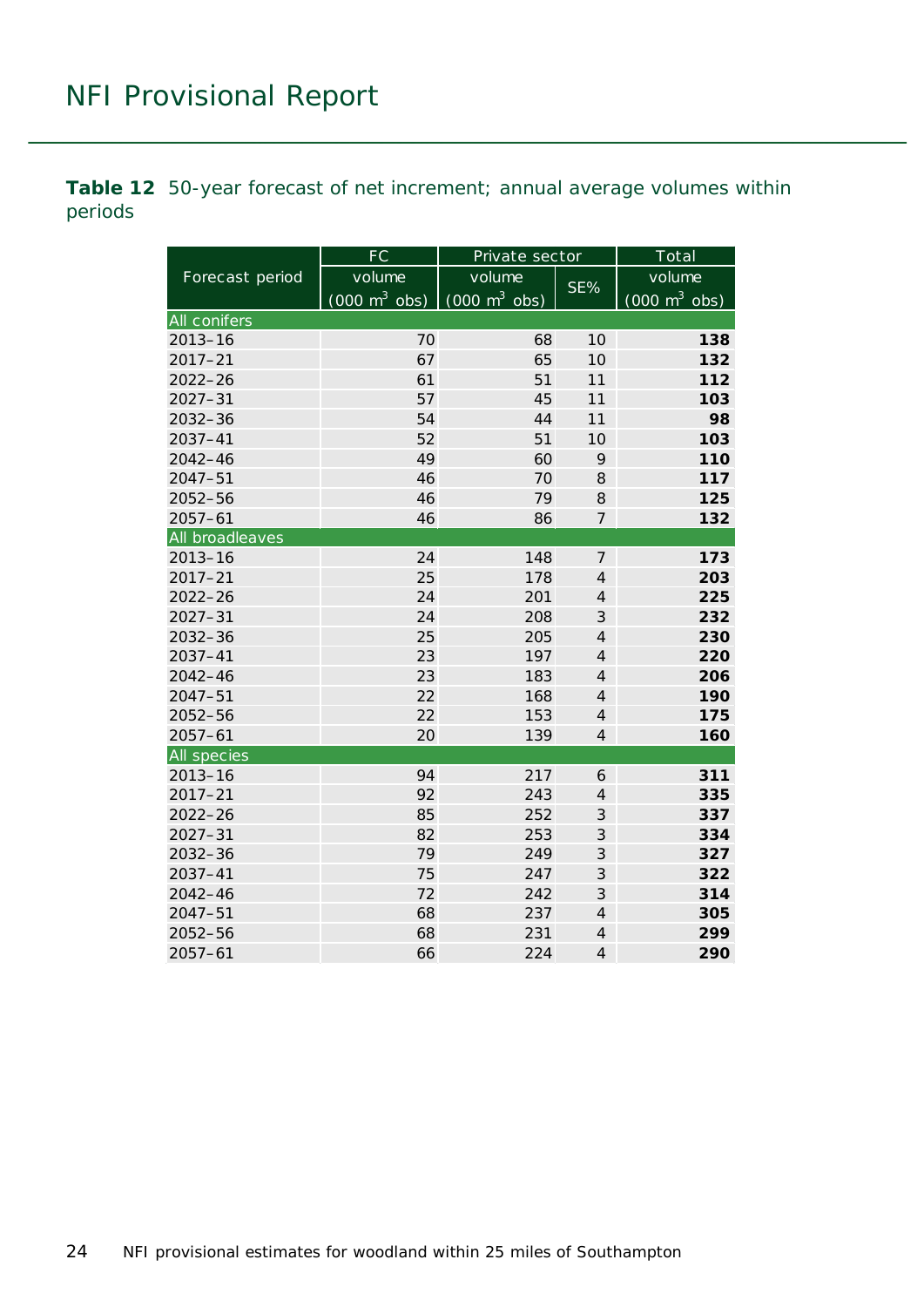

#### <span id="page-24-0"></span>**Figure 4** Overview of 50-year forecast of average annual softwood availability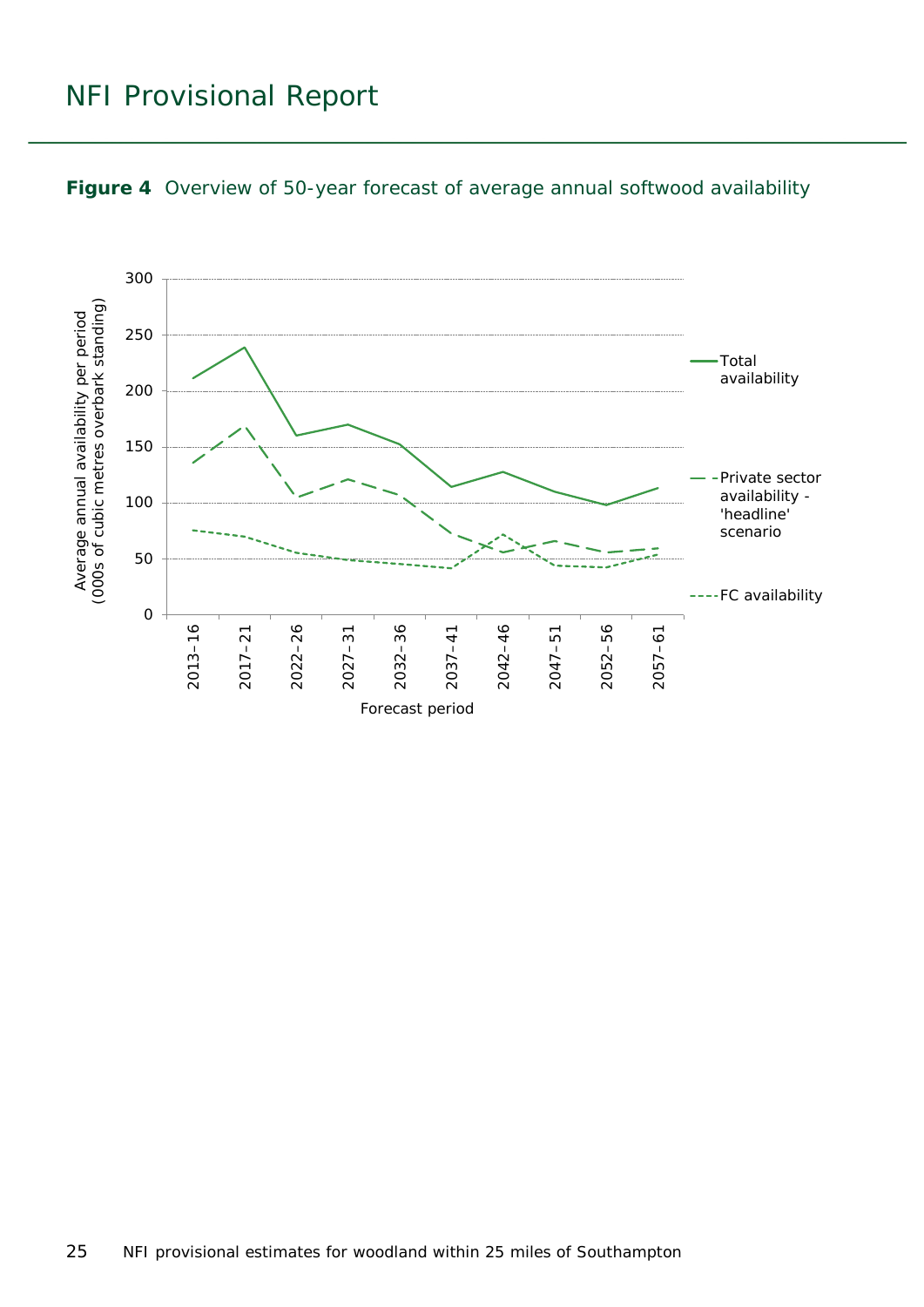

<span id="page-25-0"></span>

<span id="page-25-1"></span>**Figure 6** 50-year forecast of average annual hardwood availability

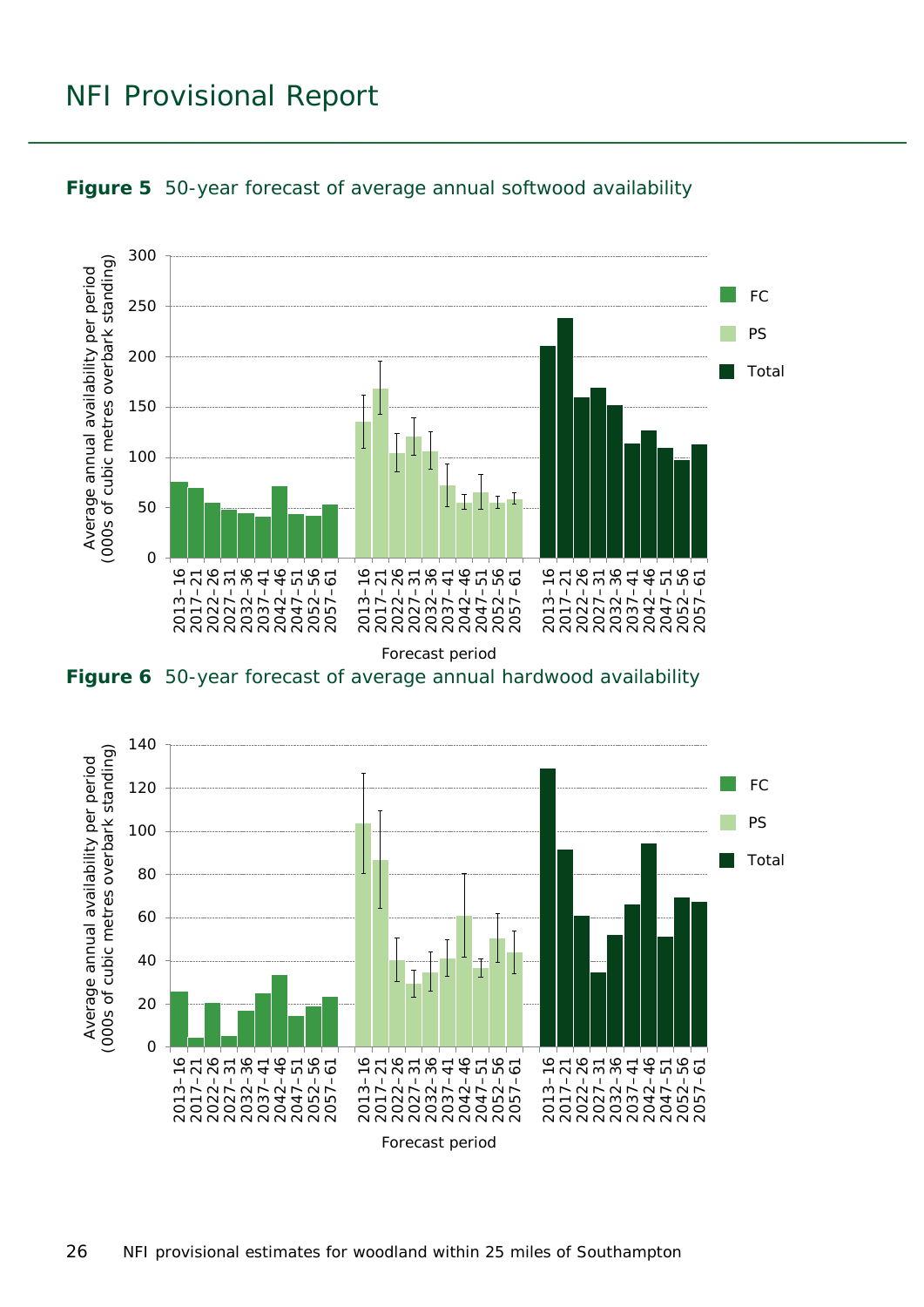

<span id="page-26-0"></span>

<span id="page-26-1"></span>**Figure 8** 50-year forecast of hardwood standing volume, increment and availability

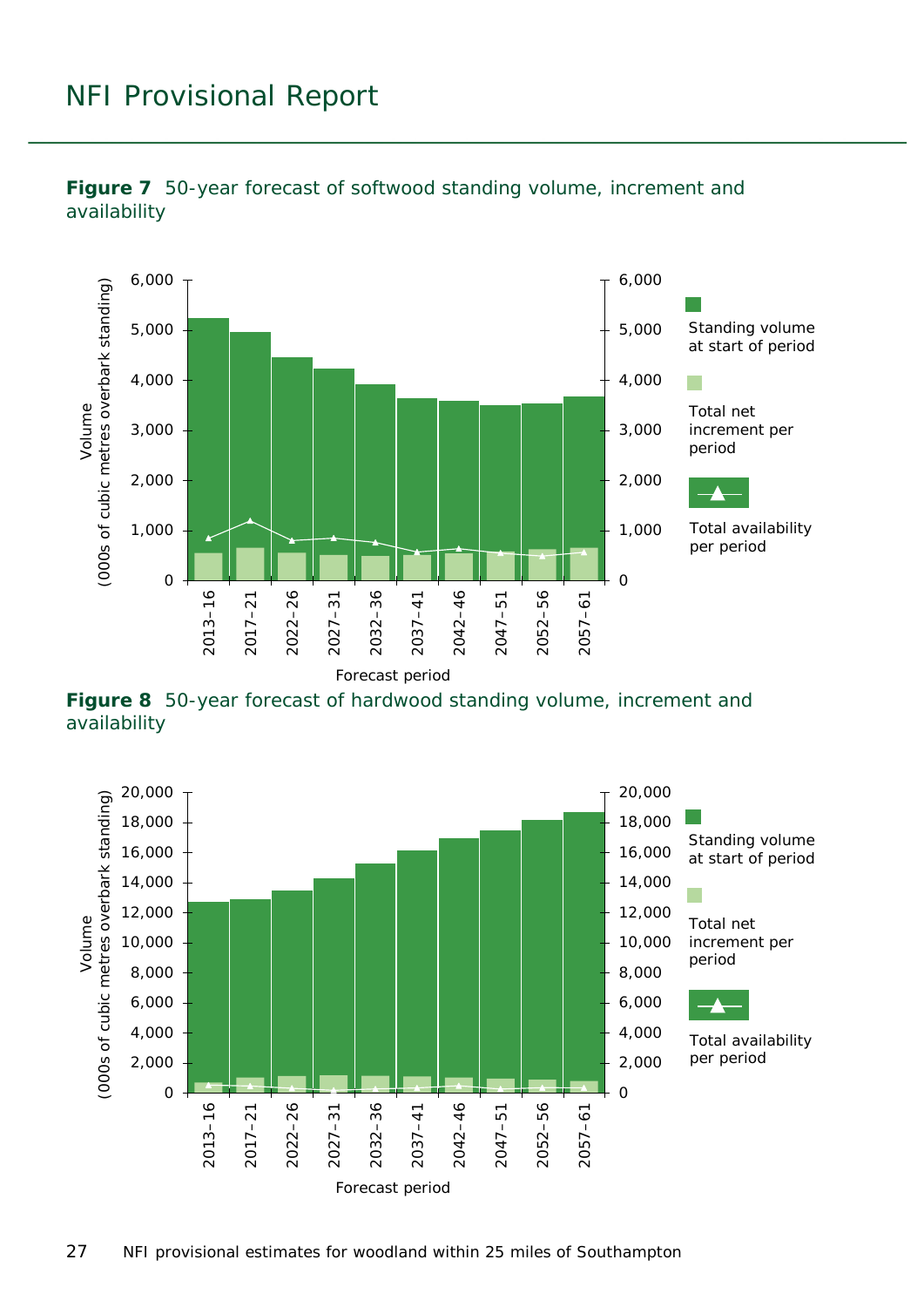50-year forecast of timber availability under the 'unrestricted' scenario

**Table 13** 50-year forecast of timber availability by time period and principal species – unrestricted biological potential for Private sector hardwoods

<span id="page-27-1"></span><span id="page-27-0"></span>

|                        |                                 | $2013 - 16$    |     |                               |                                 | $2017 - 21$    |                          |                                 |                                 | $2022 - 26$    |                |                                 |                | $2027 - 31$                     |                          |                                 |
|------------------------|---------------------------------|----------------|-----|-------------------------------|---------------------------------|----------------|--------------------------|---------------------------------|---------------------------------|----------------|----------------|---------------------------------|----------------|---------------------------------|--------------------------|---------------------------------|
|                        | FC                              | Private sector |     | Total                         | <b>FC</b>                       | Private sector |                          | Total                           | FC.                             | Private sector |                | Total                           | FC.            | Private sector                  |                          | Total                           |
| Principal species      | volume                          |                | SE% | volume                        | volume                          |                | SE%                      | volume                          | volume                          |                | SE%            | volume                          |                | volume                          | SE%                      | volume                          |
|                        | $(000 \text{ m}^3 \text{ obs})$ |                |     | $(000 \; \text{m}^3)$<br>obs) | $(000 \text{ m}^3 \text{ obs})$ |                |                          | $(000 \text{ m}^3 \text{ obs})$ | $(000 \text{ m}^3 \text{ obs})$ |                |                | $(000 \text{ m}^3 \text{ obs})$ |                | $(000 \text{ m}^3 \text{ obs})$ |                          | $(000 \text{ m}^3 \text{ obs})$ |
|                        |                                 |                |     |                               |                                 |                |                          |                                 |                                 |                |                |                                 |                |                                 |                          |                                 |
| <b>All conifers</b>    | 75                              | 136            | 19  | 211                           | 70                              | 169            | 16                       | 239                             | 55                              | 105            | 18             | 160                             | 49             | $121$                           | 15                       | 170                             |
| Sitka spruce           | $\mathbf{O}$                    | $\mathbf 0$    | 91  |                               | $\circ$                         | 2              | 77                       | 2                               | $\mathbf{O}$                    | $\mathbf{O}$   | 91             | $\mathbf{O}$                    | $\mathbf{O}$   | $\Omega$                        | 91                       | $\Omega$                        |
| Scots pine             | 17                              | 18             | 25  | 35                            | 17                              | 27             | 24                       | 43                              | 11                              | 15             | 27             | 26                              | 12             | 24                              | 32                       | 36                              |
| Corsican pine          | 28                              | 8              | 40  | 36                            | 28                              | 15             | 47                       | 44                              | 24                              | 8              | 47             | 32                              | 17             | 5                               | 49                       | 23                              |
| Norway spruce          | 5                               |                | 41  | 8                             |                                 | 12             | 43                       | 16                              | 3                               |                | 36             |                                 | $\overline{2}$ | 17                              | 50                       | 20                              |
| Larches                | $\mathcal{P}$                   | 23             | 27  | 26                            | $\overline{2}$                  | 36             | 34                       | 38                              | $\overline{2}$                  | 16             | 33             | 17                              |                | 13                              | 36                       | 14                              |
| Douglas fir            | 15                              | 42             | 33  | 57                            | 12                              | 31             | 35                       | 42                              | 9                               | 41             | 42             | 50                              | 10             | 21                              | 36                       | 31                              |
| Lodgepole pine         | $\Omega$                        | $\Omega$       | 100 |                               | $\mathbf{O}$                    | $\mathbf 0$    | $\overline{\phantom{a}}$ | $\Omega$                        | O                               | 3              | 100            |                                 | $\Omega$       | $\Omega$                        | $\overline{\phantom{a}}$ |                                 |
| Other conifers         | 8                               | 41             | 53  | 49                            |                                 | 47             | 51                       | 53                              | 5                               | 21             | 35             | 26                              |                | 41                              | 37                       | 46                              |
| <b>All broadleaves</b> | 25                              | 627            | 9   | 652                           | 5                               | 462            | $\overline{z}$           | 467                             | 21                              | 225            | $\overline{z}$ | 246                             | 5              | 179                             | 9                        | 184                             |
| Oak                    | 6                               | 75             | 22  | 81                            |                                 | 76             | 26                       | 77                              | 5                               | 39             | 16             | 44                              |                | 58                              | 20                       | 59                              |
| Beech                  | 16                              | 31             | 37  | 47                            | $\overline{2}$                  | 24             | 26                       | 26                              | 13                              | 29             | 32             | 41                              |                | 22                              | 21                       | 25                              |
| Sycamore               |                                 | 39             | 27  | 39                            | $\mathbf 0$                     | 32             | 26                       | 32                              | $\mathsf{O}$                    | 8              | 22             | 8                               |                |                                 | 22                       |                                 |
| Ash                    |                                 | 280            | 18  | 281                           | $\mathbf{O}$                    | 161            | 11                       | 161                             |                                 | 56             | 12             | 56                              | $\Omega$       | 40                              | 23                       | 40                              |
| <b>Birch</b>           |                                 | 34             | 16  | 35                            | $\mathbf 0$                     | 35             | 15                       | 35                              | 0                               | 23             | 18             | 24                              | $\mathbf{O}$   | 15                              | 35                       | 15                              |
| Sweet chestnut         | $\Omega$                        | 12             | 39  | 13                            | $\mathbf{O}$                    | 11             | 40                       | 12                              | $\Omega$                        | 6              | 27             |                                 | $\Omega$       | 5                               | 31                       |                                 |
| Hazel                  | $\Omega$                        | 42             | 16  | 42                            | $\mathbf{O}$                    | 40             | 16                       | 40                              | $\mathsf{O}$                    | 26             | 24             | 26                              | $\Omega$       | 8                               | 17                       |                                 |
| Hawthorn               | 0                               | 8              | 36  | 8                             | $\mathsf{O}$                    | 8              | 37                       | 8                               | 0                               | $\overline{4}$ | 25             | $\overline{4}$                  | $\mathbf 0$    | 3                               | 24                       |                                 |
| Alder                  | 0                               | 22             | 42  | 22                            | $\mathbf{O}$                    | 23             | 42                       | 23                              | O                               | 9              | 32             | 9                               | $\Omega$       |                                 | 38                       |                                 |
| Willow                 |                                 | 17             | 44  | 17                            | $\Omega$                        | 10             | 32                       | 10                              | $\Omega$                        | 6              | 24             | 6                               |                | 6                               | 23                       |                                 |
| Other broadleaves      |                                 | 73             | 22  | 75                            |                                 | 52             | 22                       | 52                              |                                 | 20             | 15             | 22                              |                | 16                              | 13                       | 16                              |
| <b>All species</b>     | 101                             | 762            | 8   | 863                           | 74                              | 631            | 6                        | 706                             | 76                              | 328            | $\overline{z}$ | 404                             | 54             | 300                             | 9                        | 355                             |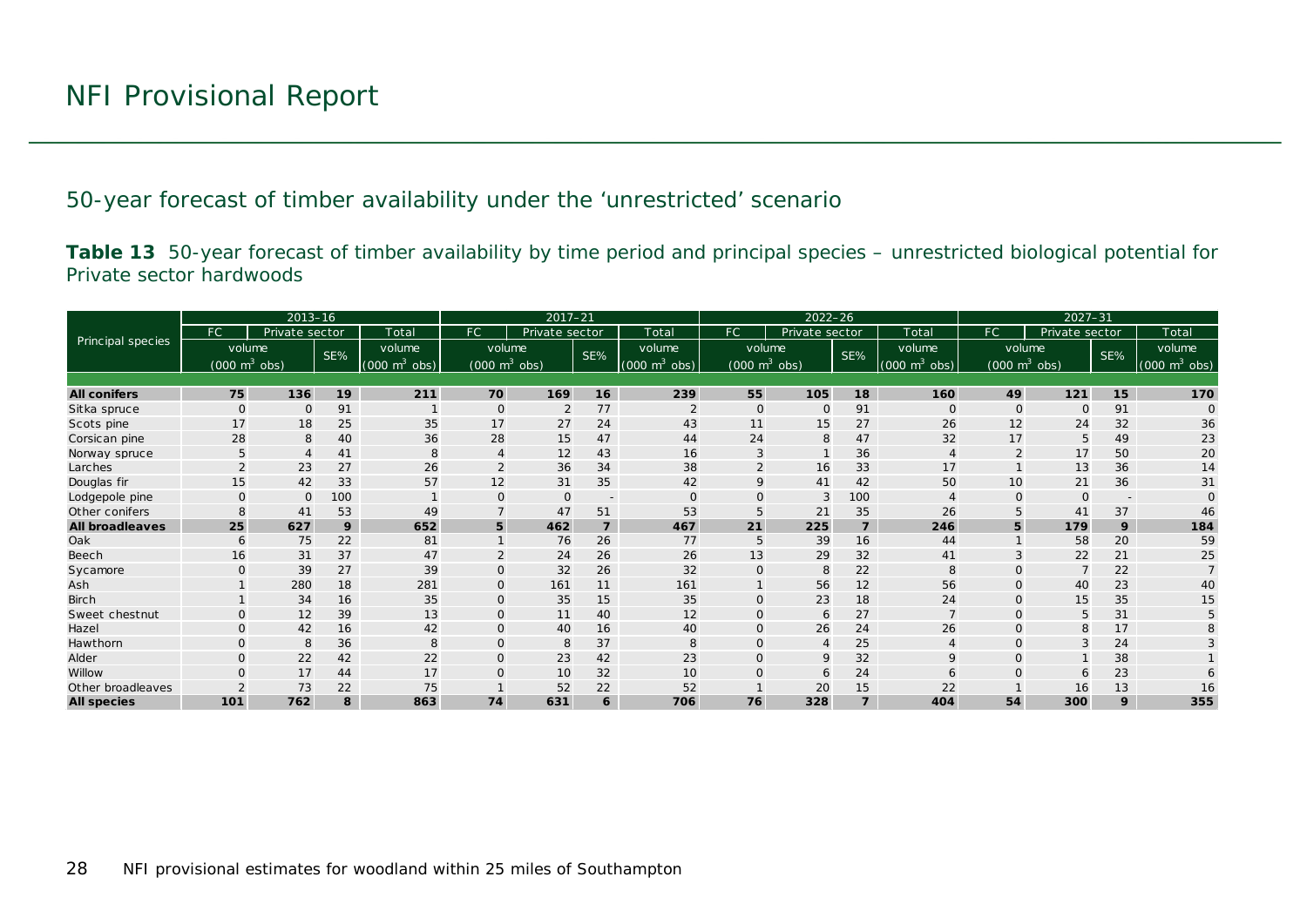**Table 13 (cont'd)** 50-year forecast of timber availability by time period and principal species – unrestricted biological potential for Private sector hardwoods

|                        |                                 | $2032 - 36$    |                          |                             |                                 | $2037 - 41$    |                |                                 |                                 | $2042 - 46$    |     |                                     |              | $2047 - 51$                     |                |                                     |
|------------------------|---------------------------------|----------------|--------------------------|-----------------------------|---------------------------------|----------------|----------------|---------------------------------|---------------------------------|----------------|-----|-------------------------------------|--------------|---------------------------------|----------------|-------------------------------------|
|                        | FC.                             | Private sector |                          | Total                       | FC                              | Private sector |                | Total                           | FC.                             | Private sector |     | Total                               | FC.          | Private sector                  |                | Total                               |
| Principal species      | volume                          |                | SE%                      | volume                      | volume                          |                | SE%            | volume                          | volume                          |                | SE% | volume                              | volume       |                                 | SE%            | volume                              |
|                        | $(000 \text{ m}^3 \text{ obs})$ |                |                          | $(000 \text{ m}^3)$<br>obs) | $(000 \text{ m}^3 \text{ obs})$ |                |                | $(000 \text{ m}^3 \text{ obs})$ | $(000 \text{ m}^3 \text{ obs})$ |                |     | $(000 \; \text{m}^3 \; \text{obs})$ |              | $(000 \text{ m}^3 \text{ obs})$ |                | $(000 \; \text{m}^3 \; \text{obs})$ |
|                        |                                 |                |                          |                             |                                 |                |                |                                 |                                 |                |     |                                     |              |                                 |                |                                     |
| <b>All conifers</b>    | 45                              | 107            | 17                       | 152                         | 42                              | 73             | 29             | 114                             | 72                              | 56             | 13  | 128                                 | 44           | 66                              | 26             | 110                                 |
| Sitka spruce           |                                 |                | 37                       |                             |                                 |                | 31             | $\overline{2}$                  | 3                               | $\overline{2}$ | 23  | 5                                   |              | 3                               | 20             |                                     |
| Scots pine             | $\mathbf Q$                     | 39             | 35                       | 47                          | 9                               | 23             | 28             | 31                              | 15                              | 19             | 29  | 34                                  | 9            | 25                              | 64             | 34                                  |
| Corsican pine          | 19                              | 3              | 57                       | 23                          | 15                              | 20             | 98             | 35                              | 30                              | $\overline{4}$ | 98  | 34                                  | 11           | $\Omega$                        | 30             | 11                                  |
| Norway spruce          |                                 | 3              | 80                       | 5                           | 3                               | $\overline{2}$ | 51             | 5                               | 3                               | $\overline{2}$ | 56  | 5                                   |              |                                 | 26             |                                     |
| Larches                |                                 | 12             | 38                       | 13                          |                                 | 9              | 41             | 10                              | 3                               | 8              | 43  | 11                                  |              | 8                               | 43             | 10                                  |
| Douglas fir            | 9                               | 20             | 38                       | 29                          | 9                               | 10             | 31             | 19                              | 12                              | 13             | 26  | 24                                  | 10           | 11                              | 25             | 21                                  |
| Lodgepole pine         | $\Omega$                        | $\Omega$       | $\overline{\phantom{a}}$ | $\mathbf{O}$                | $\mathbf 0$                     | $\mathsf{O}$   | 35             | $\mathbf 0$                     | O                               | $\mathbf{O}$   | 35  | $\mathbf{0}$                        | $\mathbf{O}$ | $\mathbf{O}$                    | 82             | $\Omega$                            |
| Other conifers         |                                 | 29             | 42                       | 33                          |                                 | 8              | 29             | 12                              |                                 | 8              | 19  | 15                                  | 6            | 18                              | 27             | 24                                  |
| <b>All broadleaves</b> | 17                              | 164            | 8                        | 182                         | 25                              | 189            | $\overline{z}$ | 214                             | 34                              | 229            | 11  | 262                                 | 15           | 210                             | $\overline{z}$ | 225                                 |
| Oak                    |                                 | 26             | 12                       | 30                          | $\overline{2}$                  | 31             | 17             | 33                              | 14                              | 48             | 26  | 62                                  |              | 28                              | 14             | 35                                  |
| Beech                  | 10                              | 27             | 32                       | 38                          | 21                              | 32             | 27             | 54                              | 14                              | 52             | 42  | 66                                  |              | 16                              | 21             | 20                                  |
| Sycamore               | $\Omega$                        | 6              | 19                       | 6                           | $\mathbf 0$                     | $\overline{7}$ | 20             | $\overline{7}$                  | $\Omega$                        | 8              | 20  | 9                                   | $\Omega$     | 13                              | 24             | 13                                  |
| Ash                    |                                 | 33             | 12                       | 33                          | $\mathbf 0$                     | 46             | 15             | 47                              |                                 | 43             | 9   | 44                                  |              | 56                              | 15             | 57                                  |
| <b>Birch</b>           | $\mathbf{O}$                    | 14             | 28                       | 14                          | $\mathbf 0$                     | 9              | 20             | 9                               |                                 | 14             | 18  | 14                                  |              | 17                              | 16             | 17                                  |
| Sweet chestnut         | $\Omega$                        | 10             | 50                       | 10                          | $\mathbf 0$                     | $\overline{4}$ | 30             |                                 | 0                               | 5              | 28  | 5                                   | $\mathbf{O}$ | 11                              | 63             | 11                                  |
| Hazel                  | $\Omega$                        | 13             | 33                       | 13                          | $\overline{O}$                  | 15             | 25             | 15                              | $\mathsf{O}$                    | 16             | 15  | 16                                  | $\mathbf{O}$ | 30                              | 15             | 30                                  |
| Hawthorn               | $\Omega$                        | 3              | 23                       | 3                           | $\mathbf 0$                     | 5              | 17             | 5                               | 0                               | 5              | 17  | 5                                   | $\mathbf{O}$ | $\overline{4}$                  | 18             |                                     |
| Alder                  | $\Omega$                        |                | 51                       |                             | $\Omega$                        | $\overline{2}$ | 40             |                                 | $\Omega$                        | $\overline{A}$ | 37  |                                     | $\Omega$     | 3                               | 35             |                                     |
| Willow                 | $\Omega$                        | 6              | 21                       |                             | $\mathbf 0$                     | 8              | 30             | 8                               | 0                               | 8              | 21  | 8                                   | $\Omega$     | $\overline{7}$                  | 21             |                                     |
| Other broadleaves      |                                 | 25             | 18                       | 26                          | $\mathbf{1}$                    | 35             | 17             | 36                              | 3                               | 26             | 12  | 30                                  |              | 27                              | 14             | 28                                  |
| <b>All species</b>     | 63                              | 270            | 8                        | 333                         | 67                              | 261            | 9              | 328                             | 105                             | 284            | 9   | 389                                 | 59           | 276                             | 9              | 335                                 |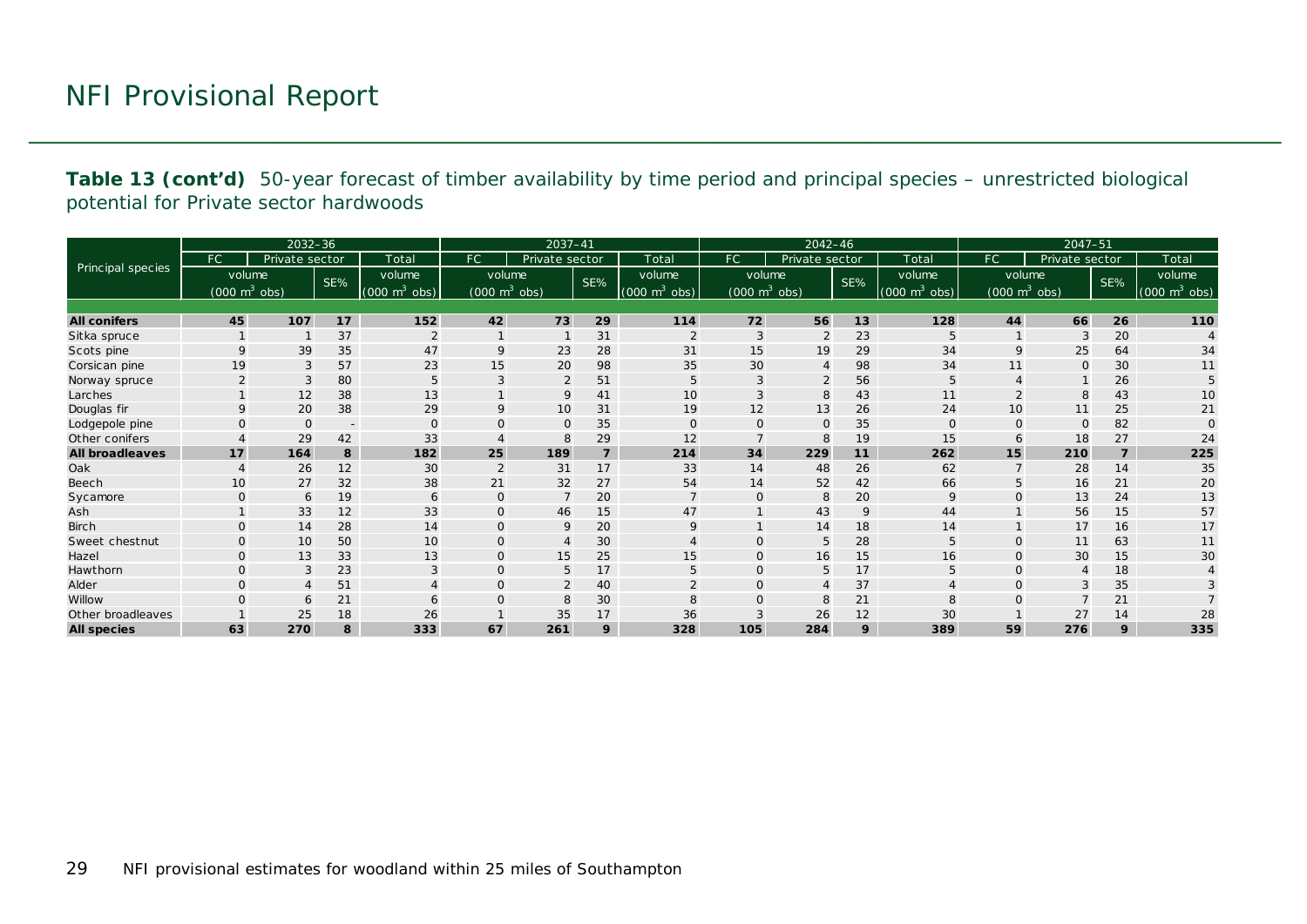**Table 13 (cont'd)** 50-year forecast of timber availability by time period and principal species – unrestricted biological potential for Private sector hardwoods

|                        |                                     | 2052-56        |                |                                     | $2057 - 61$                         |                |     |                                 |  |  |
|------------------------|-------------------------------------|----------------|----------------|-------------------------------------|-------------------------------------|----------------|-----|---------------------------------|--|--|
|                        | FC                                  | Private sector |                | Total                               | FC                                  | Private sector |     | Total                           |  |  |
| Principal species      | volume                              |                | SE%            | volume                              | volume                              |                |     | volume                          |  |  |
|                        | $(000 \; \text{m}^3 \; \text{obs})$ |                |                | $(000 \; \text{m}^3 \; \text{obs})$ | $(000 \; \text{m}^3 \; \text{obs})$ |                | SE% | $(000 \text{ m}^3 \text{ obs})$ |  |  |
|                        |                                     |                |                |                                     |                                     |                |     |                                 |  |  |
| <b>All conifers</b>    | 42                                  | 56             | 11             | 98                                  | 54                                  | 59             | 10  | 113                             |  |  |
| Sitka spruce           | 1                                   | 4              | 15             | 5                                   | 1                                   | 4              | 15  | 5                               |  |  |
| Scots pine             | 10                                  | 9              | 22             | 19                                  | 13                                  | 11             | 20  | 24                              |  |  |
| Corsican pine          | 12                                  | $\Omega$       | 32             | 13                                  | 12                                  | $\Omega$       | 32  | 12                              |  |  |
| Norway spruce          | 3                                   | 3              | 35             | 6                                   | 5                                   | 4              | 30  | 9                               |  |  |
| Larches                | 1                                   | 8              | 41             | 9                                   | $\overline{2}$                      | 8              | 37  | 10                              |  |  |
| Douglas fir            | 9                                   | 13             | 24             | 22                                  | 12                                  | 13             | 24  | 24                              |  |  |
| Lodgepole pine         | $\mathbf{O}$                        | $\mathbf 0$    | 82             | $\Omega$                            | 1                                   | $\Omega$       | 82  | $\mathbf{1}$                    |  |  |
| Other conifers         | 5                                   | 19             | 21             | 24                                  | 8                                   | 19             | 20  | 27                              |  |  |
| <b>All broadleaves</b> | 19                                  | 234            | $\overline{z}$ | 253                                 | 23                                  | 229            | 10  | 252                             |  |  |
| Oak                    | 6                                   | 26             | 17             | 32                                  | 5                                   | 41             | 28  | 46                              |  |  |
| <b>Beech</b>           | 10                                  | 34             | 36             | 44                                  | 15                                  | 31             | 32  | 46                              |  |  |
| Sycamore               | $\Omega$                            | 8              | 24             | 8                                   | $\Omega$                            | 5              | 26  | 6                               |  |  |
| Ash                    | 1                                   | 80             | 14             | 81                                  | 1                                   | 31             | 12  | 31                              |  |  |
| <b>Birch</b>           | $\Omega$                            | 11             | 16             | 11                                  | 1                                   | 12             | 17  | 13                              |  |  |
| Sweet chestnut         | $\Omega$                            | $\overline{7}$ | 45             | $\overline{7}$                      | 1                                   | 25             | 55  | 25                              |  |  |
| Hazel                  | $\Omega$                            | 21             | 16             | 21                                  | $\Omega$                            | 19             | 18  | 19                              |  |  |
| Hawthorn               | $\Omega$                            | 6              | 19             | 6                                   | $\Omega$                            | 8              | 33  | 8                               |  |  |
| Alder                  | $\overline{O}$                      | 3              | 32             | 3                                   | $\Omega$                            | 3              | 30  | 3                               |  |  |
| Willow                 | $\Omega$                            | 10             | 26             | 10                                  | $\Omega$                            | 21             | 31  | 21                              |  |  |
| Other broadleaves      | 1                                   | 27             | 14             | 28                                  | 1                                   | 33             | 20  | 34                              |  |  |
| <b>All species</b>     | 62                                  | 289            | 6              | 350                                 | 77                                  | 288            | 8   | 365                             |  |  |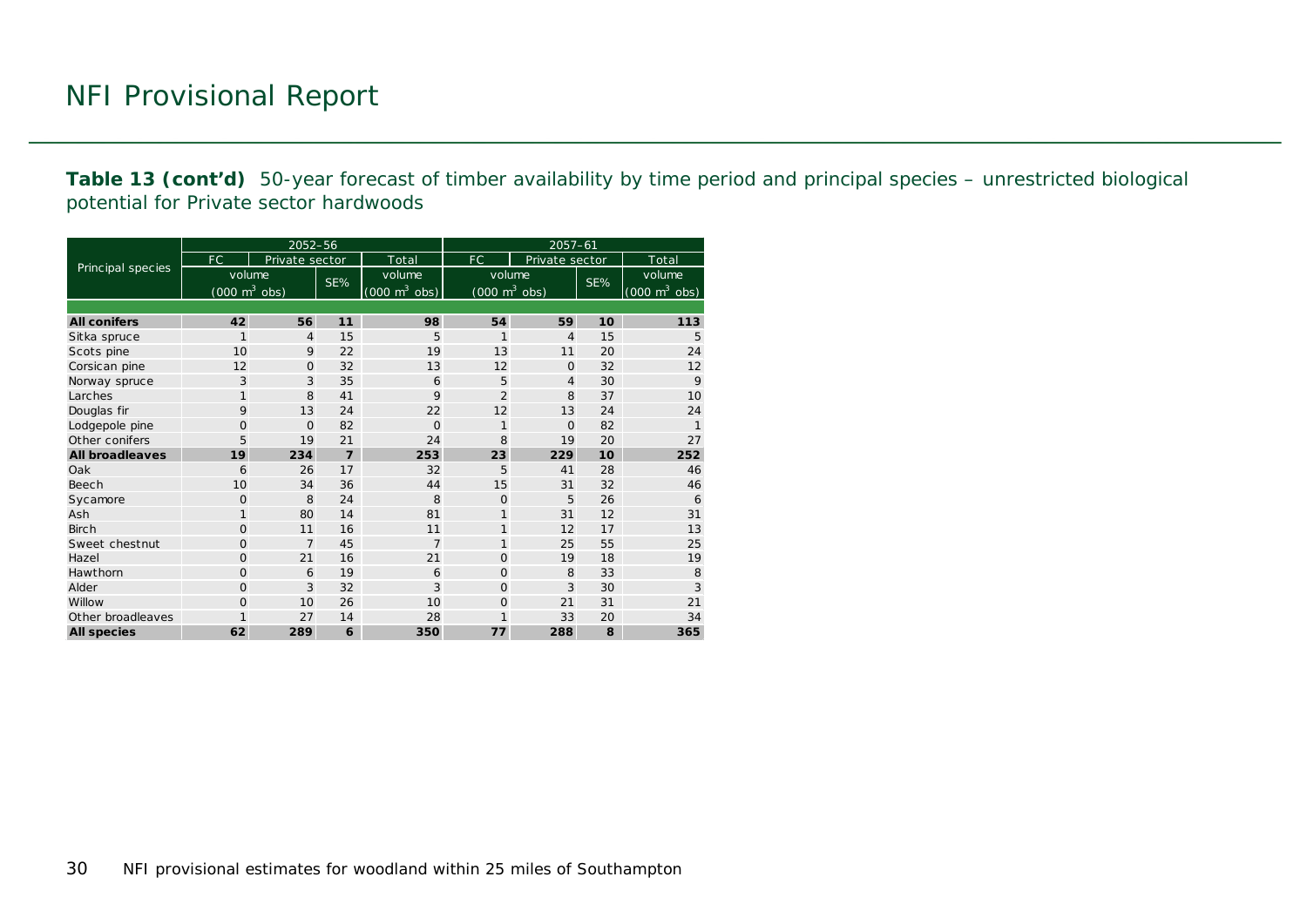<span id="page-30-0"></span>**Table 14** 50-year forecast of standing volume; annual average volumes within periods – unrestricted biological potential for Private sector hardwoods

|                    | FC                              | Private sector                      |                               | Total                           |  |  |
|--------------------|---------------------------------|-------------------------------------|-------------------------------|---------------------------------|--|--|
| Forecast period    | volume                          | volume                              |                               | volume                          |  |  |
|                    | $(000 \text{ m}^3 \text{ obs})$ | $(000 \; \text{m}^3 \; \text{obs})$ | SE%                           | $(000 \text{ m}^3 \text{ obs})$ |  |  |
| All conifers       |                                 |                                     |                               |                                 |  |  |
| $2013 - 16$        | 2,043                           | 3,009                               | 9                             | 5,052                           |  |  |
| $2017 - 21$        | 2,065                           | 2,626                               | 10                            | 4,691                           |  |  |
| $2022 - 26$        | 2,109                           | 2,191                               | 12                            | 4,300                           |  |  |
| $2027 - 31$        | 2,166                           | 1,837                               | 13                            | 4,003                           |  |  |
| $2032 - 36$        | 2,220                           | 1,480                               | 15                            | 3,700                           |  |  |
| 2037-41            | 2,267                           | 1,411                               | 14                            | 3,678                           |  |  |
| $2042 - 46$        | 2,227                           | 1,336                               | 13                            | 3,563                           |  |  |
| $2047 - 51$        | 2,183                           | 1,322                               | 12                            | 3,505                           |  |  |
| 2052-56            | 2,204                           | 1,442                               | 11                            | 3,646                           |  |  |
| $2057 - 61$        | 2,178                           | 1,571                               | 10                            | 3,749                           |  |  |
| All broadleaves    |                                 |                                     |                               |                                 |  |  |
| $2013 - 16$        | 3,055                           | 8,235                               | 5                             | 11,290                          |  |  |
| $2017 - 21$        | 3,127                           | 6,877                               | 6                             | 10,003                          |  |  |
| $2022 - 26$        | 3,179                           | 5,980                               | $\overline{7}$                | 9,159                           |  |  |
| $2027 - 31$        | 3,242                           | 6,086                               | 7                             | 9,328                           |  |  |
| 2032-36            | 3,304                           | 6,371                               | 6                             | 9,675                           |  |  |
| $2037 - 41$        | 3,279                           | 6,719                               | 6                             | 9,998                           |  |  |
| 2042-46            | 3,295                           | 6,853                               | 6                             | 10,148                          |  |  |
| $2047 - 51$        | 3,272                           | 7,189                               | 5                             | 10,461                          |  |  |
| 2052-56            | 3,302                           | 7,298                               | 5                             | 10,601                          |  |  |
| $2057 - 61$        | 3,291                           | 7,260                               | 5                             | 10,550                          |  |  |
| <b>All species</b> |                                 |                                     |                               |                                 |  |  |
| $2013 - 16$        | 5,098                           | 11,239                              | $\ensuremath{\mathnormal{4}}$ | 16,338                          |  |  |
| $2017 - 21$        | 5,191                           | 9,497                               | 5                             | 14,688                          |  |  |
| $2022 - 26$        | 5,288                           | 8,171                               | 6                             | 13,459                          |  |  |
| $2027 - 31$        | 5,408                           | 7,921                               | 6                             | 13,329                          |  |  |
| 2032-36            | 5,524                           | 7,851                               | 6                             | 13,374                          |  |  |
| 2037-41            | 5,546                           | 8,126                               | 5                             | 13,672                          |  |  |
| $2042 - 46$        | 5,522                           | 8,183                               | 5                             | 13,704                          |  |  |
| $2047 - 51$        | 5,455                           | 8,499                               | 5                             | 13,954                          |  |  |
| 2052-56            | 5,507                           | 8,725                               | 5                             | 14,232                          |  |  |
| $2057 - 61$        | 5,469                           | 8,812                               | 5                             | 14,280                          |  |  |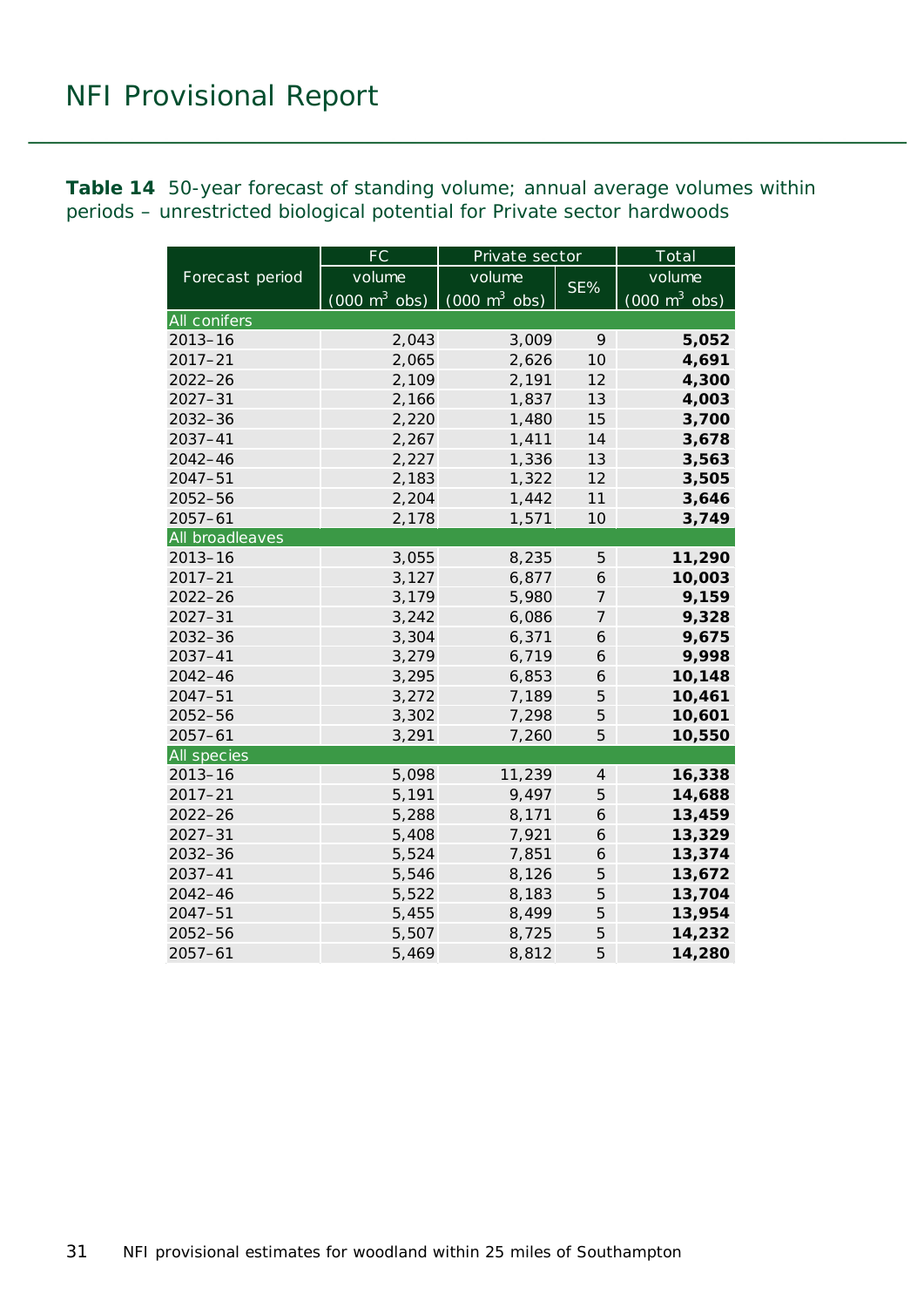<span id="page-31-0"></span>**Table 15** 50-year forecast of net increment; annual average volumes within periods – unrestricted biological potential for Private sector hardwoods

|                     | FC                              | Private sector                  |                  | Total                           |  |  |
|---------------------|---------------------------------|---------------------------------|------------------|---------------------------------|--|--|
| Forecast period     | volume                          | volume                          |                  | volume                          |  |  |
|                     | $(000 \text{ m}^3 \text{ obs})$ | $(000 \text{ m}^3 \text{ obs})$ | SE%              | $(000 \text{ m}^3 \text{ obs})$ |  |  |
| <b>All conifers</b> |                                 |                                 |                  |                                 |  |  |
| $2013 - 16$         | 70                              | 68                              | 10               | 138                             |  |  |
| $2017 - 21$         | 67                              | 65                              | 10               | 132                             |  |  |
| $2022 - 26$         | 61                              | 51                              | 11               | 112                             |  |  |
| $2027 - 31$         | 57                              | 45                              | 11               | 103                             |  |  |
| $2032 - 36$         | 54                              | 44                              | 11               | 98                              |  |  |
| 2037-41             | 52                              | 51                              | 10               | 103                             |  |  |
| 2042-46             | 49                              | 60                              | 9                | 110                             |  |  |
| $2047 - 51$         | 46                              | 70                              | 8                | 117                             |  |  |
| 2052-56             | 46                              | 79                              | 8                | 125                             |  |  |
| $2057 - 61$         | 46                              | 86                              | $\overline{7}$   | 132                             |  |  |
| All broadleaves     |                                 |                                 |                  |                                 |  |  |
| $2013 - 16$         | 24                              | 146                             | $\boldsymbol{7}$ | 171                             |  |  |
| $2017 - 21$         | 25                              | 163                             | 5                | 188                             |  |  |
| $2022 - 26$         | 24                              | 178                             | $\overline{4}$   | 202                             |  |  |
| $2027 - 31$         | 24                              | 203                             | $\overline{4}$   | 228                             |  |  |
| $2032 - 36$         | 25                              | 231                             | 3                | 256                             |  |  |
| 2037-41             | 23                              | 256                             | 3                | 279                             |  |  |
| $2042 - 46$         | 23                              | 266                             | 3                | 289                             |  |  |
| $2047 - 51$         | 22                              | 262                             | 3                | 285                             |  |  |
| $2052 - 56$         | 22                              | 243                             | $\overline{4}$   | 265                             |  |  |
| $2057 - 61$         | 20                              | 224                             | $\overline{4}$   | 245                             |  |  |
| All species         |                                 |                                 |                  |                                 |  |  |
| $2013 - 16$         | 94                              | 214                             | 6                | 309                             |  |  |
| $2017 - 21$         | 92                              | 227                             | $\overline{4}$   | 319                             |  |  |
| $2022 - 26$         | 85                              | 229                             | $\overline{4}$   | 314                             |  |  |
| $2027 - 31$         | 82                              | 248                             | $\mathcal{S}$    | 330                             |  |  |
| 2032-36             | 79                              | 274                             | $\mathfrak{Z}$   | 353                             |  |  |
| $2037 - 41$         | 75                              | 306                             | $\mathfrak{Z}$   | 381                             |  |  |
| 2042-46             | 72                              | 325                             | 3                | 398                             |  |  |
| $2047 - 51$         | 68                              | 332                             | $\mathfrak{Z}$   | 400                             |  |  |
| 2052-56             | 68                              | 321                             | 3                | 388                             |  |  |
| $2057 - 61$         | 66                              | 309                             | 3                | 375                             |  |  |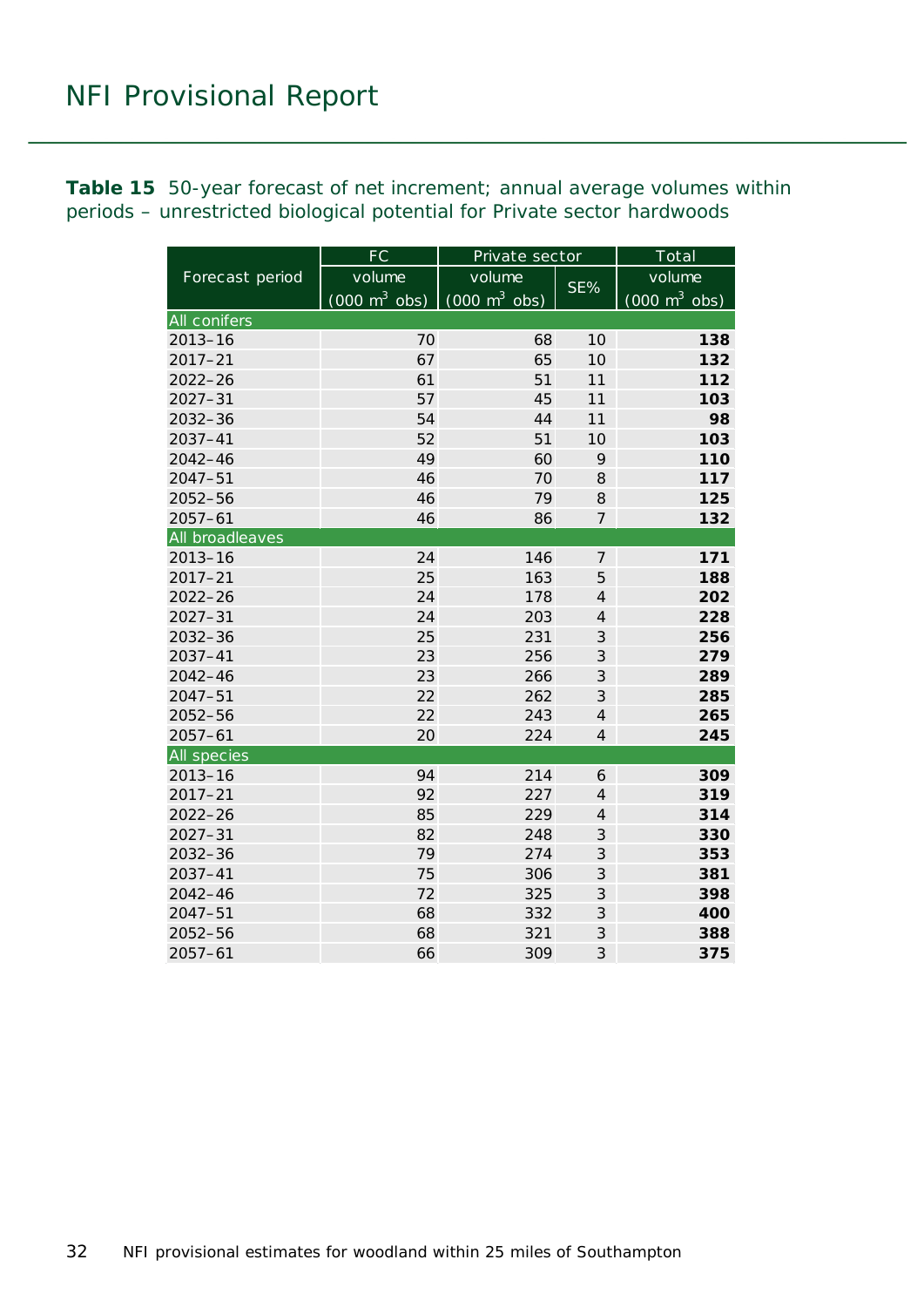<span id="page-32-0"></span>

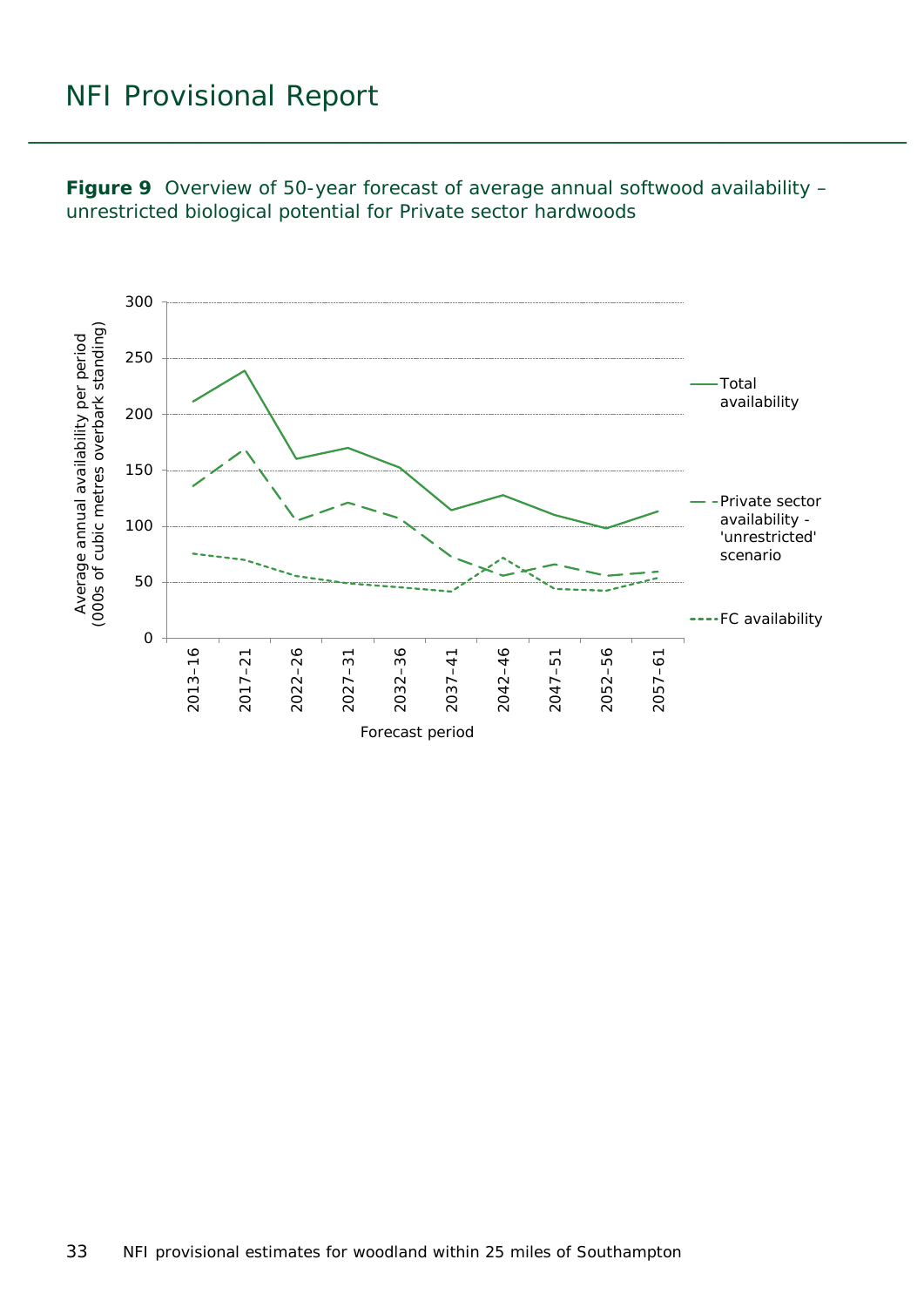

<span id="page-33-0"></span>**Figure 10** 50-year forecast comparison of average annual softwood availability– unrestricted biological potential for Private sector hardwoods

Forecast period

<span id="page-33-1"></span>**Figure 11** 50-year forecast comparison of average annual hardwood availability – unrestricted biological potential for Private sector hardwoods

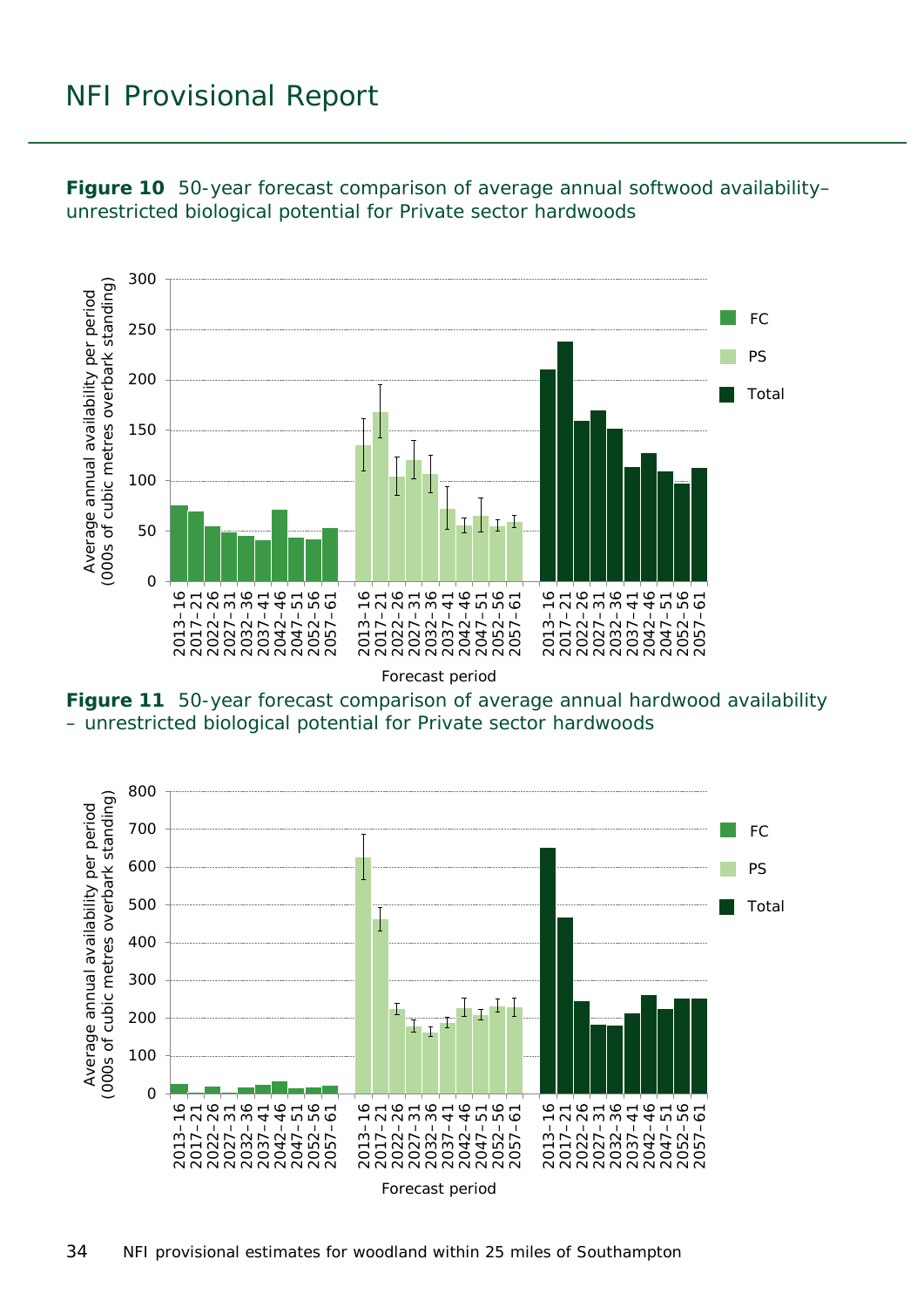

<span id="page-34-0"></span>

<span id="page-34-1"></span>

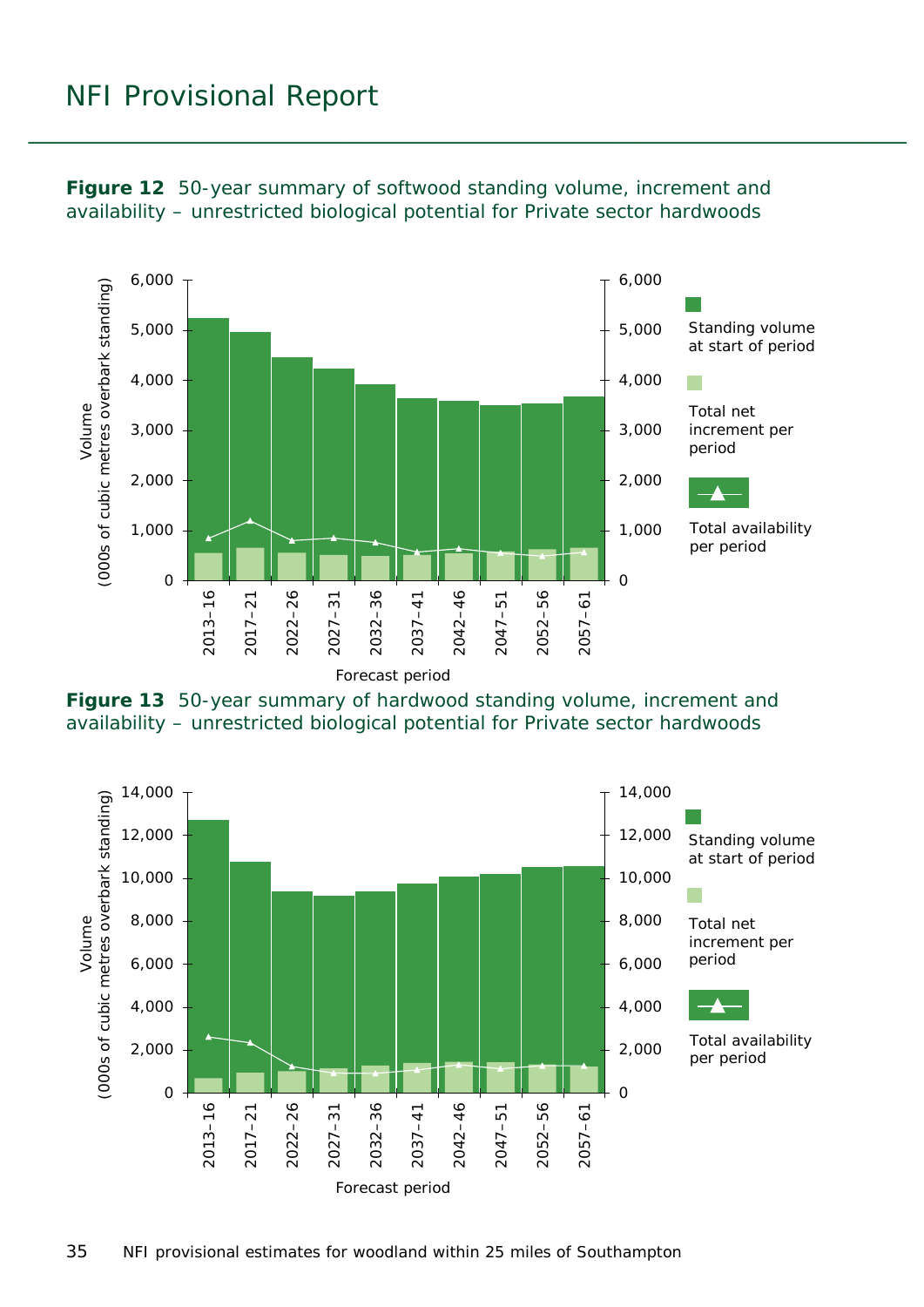<span id="page-35-0"></span>Comparison of hardwood production between harvesting scenarios

<span id="page-35-1"></span>

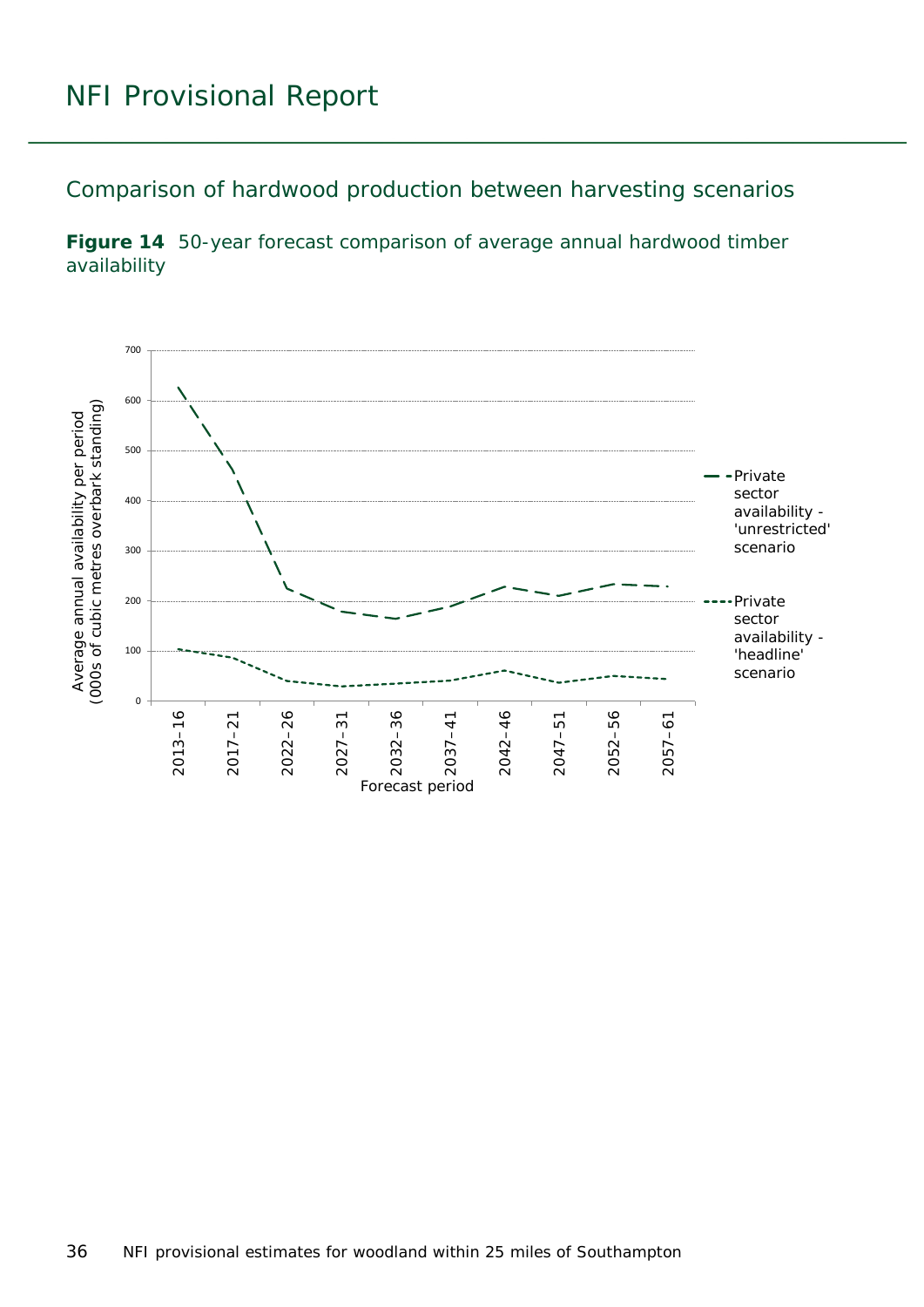

<span id="page-36-0"></span>![](_page_36_Figure_2.jpeg)

#### <span id="page-36-1"></span>**Table 16** 15-year forecast comparison of average annual timber availability

| Principal species      | $2013 - 16$    |                                 |                   | $2017 - 21$    |                                     |                   | $2022 - 26$                 |                                 |                   |
|------------------------|----------------|---------------------------------|-------------------|----------------|-------------------------------------|-------------------|-----------------------------|---------------------------------|-------------------|
|                        | Headline       | Unrestricted                    | <b>Difference</b> | Headline       | Unrestricted                        | <b>Difference</b> | Headline                    | Unrestricted                    | <b>Difference</b> |
|                        | volume         |                                 |                   | volume         |                                     |                   | volume                      |                                 |                   |
|                        |                | $(000 \text{ m}^3 \text{ obs})$ |                   |                | $(000 \; \text{m}^3 \; \text{obs})$ |                   |                             | $(000 \text{ m}^3 \text{ obs})$ |                   |
|                        |                |                                 |                   |                |                                     |                   |                             |                                 |                   |
| <b>All conifers</b>    | 211            | 211                             | $\mathbf 0$       | 239            | 239                                 | $\mathbf{o}$      | 160                         | 160                             | $\mathbf{o}$      |
| Sitka spruce           |                |                                 | $\circ$           | $\overline{2}$ | $\overline{2}$                      | $\mathsf{O}$      | $\Omega$                    | $\Omega$                        | $\mathbf 0$       |
| Scots pine             | 35             | 35                              | $\Omega$          | 43             | 43                                  | $\mathbf{O}$      | 26                          | 26                              | $\circ$           |
| Corsican pine          | 36             | 36                              | $\mathbf{O}$      | 44             | 44                                  | $\mathsf{O}$      | 32                          | 32                              | $\Omega$          |
| Norway spruce          | 8              | 8                               | $\mathbf{O}$      | 16             | 16                                  | $\mathsf{O}$      | $\boldsymbol{\vartriangle}$ | $\overline{4}$                  | $\Omega$          |
| Larches                | 26             | 26                              | $\Omega$          | 38             | 38                                  | $\mathbf{O}$      | 17                          | 17                              | $\Omega$          |
| Douglas fir            | 57             | 57                              | $\circ$           | 42             | 42                                  | $\mathsf{O}$      | 50                          | 50                              | $\circ$           |
| Lodgepole pine         |                | $\mathbf{1}$                    | $\mathbf{O}$      | $\mathbf{O}$   | $\circ$                             | $\mathsf{O}$      | $\overline{4}$              | $\overline{4}$                  | $\Omega$          |
| Other conifers         | 49             | 49                              | $\Omega$          | 53             | 53                                  | $\mathbf{O}$      | 26                          | 26                              | $\Omega$          |
| <b>All broadleaves</b> | 129            | 652                             | 523               | 92             | 467                                 | 375               | 61                          | 246                             | 184               |
| Oak                    | 27             | 81                              | 54                | 25             | 77                                  | 51                | 9                           | 44                              | 34                |
| Beech                  | 33             | 47                              | 14                | 14             | 26                                  | 13                | 27                          | 41                              | 14                |
| Sycamore               | 12             | 39                              | 27                | 8              | 32                                  | 24                | $\overline{2}$              | 8                               | 6                 |
| Ash                    | 19             | 281                             | 262               | 21             | 161                                 | 140               | 8                           | 56                              | 48                |
| <b>Birch</b>           | 6              | 35                              | 29                | $\overline{7}$ | 35                                  | 29                | 6                           | 24                              | 17                |
| Sweet chestnut         | $\overline{2}$ | 13                              | 11                | $\mathbf{1}$   | 12                                  | 10                |                             | $\overline{7}$                  | 5                 |
| Hazel                  | 5              | 42                              | 37                | 5              | 40                                  | 36                | $\overline{2}$              | 26                              | 25                |
| Hawthorn               | $\mathsf{O}$   | 8                               | $\overline{7}$    | $\mathbf{O}$   | 8                                   | $\overline{7}$    | $\circ$                     | 4                               | 4                 |
| Alder                  | $\mathsf{O}$   | 22                              | 22                | $\mathbf{O}$   | 23                                  | 23                | $\Omega$                    | 9                               | 9                 |
| Willow                 | $\overline{O}$ | 17                              | 17                | $\mathbf 0$    | 10                                  | 10                | $\Omega$                    | 6                               |                   |
| Other broadleaves      | 24             | 75                              | 51                | 10             | 52                                  | 42                |                             | 22                              | 17                |
| <b>All species</b>     | 340            | 863                             | 523               | 331            | 706                                 | 375               | 220                         | 404                             | 184               |